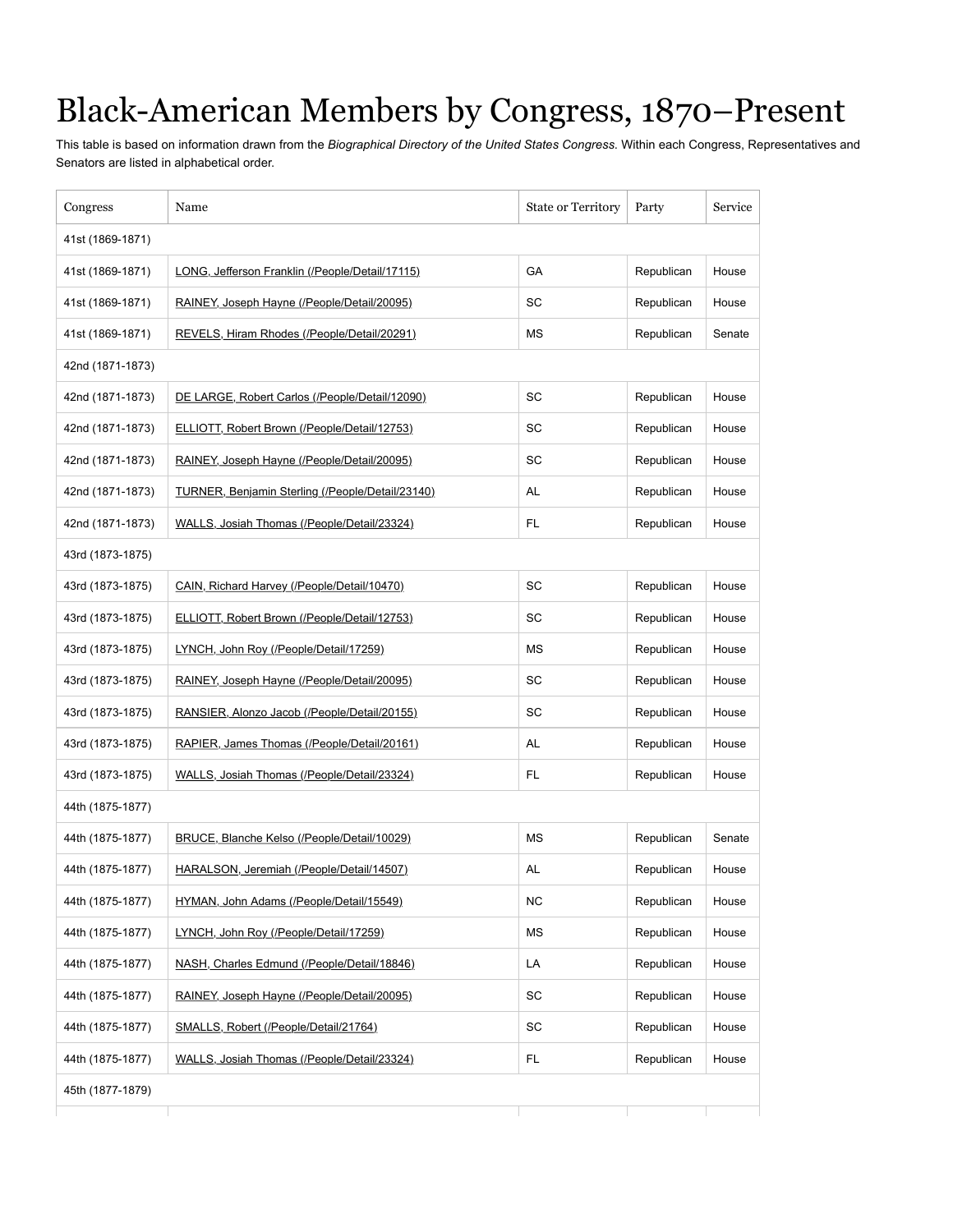| 45th (1877-1879) | BRUCE, Blanche Kelso (/People/Detail/10029)      | <b>MS</b> | Republican | Senate |
|------------------|--------------------------------------------------|-----------|------------|--------|
| 45th (1877-1879) | CAIN, Richard Harvey (/People/Detail/10470)      | SC        | Republican | House  |
| 45th (1877-1879) | RAINEY, Joseph Hayne (/People/Detail/20095)      | SC        | Republican | House  |
| 45th (1877-1879) | SMALLS, Robert (/People/Detail/21764)            | SC        | Republican | House  |
| 46th (1879-1881) |                                                  |           |            |        |
| 46th (1879-1881) | BRUCE, Blanche Kelso (/People/Detail/10029)      | МS        | Republican | Senate |
| 47th (1881-1883) |                                                  |           |            |        |
| 47th (1881-1883) | LYNCH, John Roy (/People/Detail/17259)           | ΜS        | Republican | House  |
| 47th (1881-1883) | SMALLS, Robert (/People/Detail/21764)            | SC        | Republican | House  |
| 48th (1883-1885) |                                                  |           |            |        |
| 48th (1883-1885) | O'HARA, James Edward (/People/Detail/19135)      | <b>NC</b> | Republican | House  |
| 48th (1883-1885) | SMALLS, Robert (/People/Detail/21764)            | SC        | Republican | House  |
| 49th (1885-1887) |                                                  |           |            |        |
| 49th (1885-1887) | O'HARA, James Edward (/People/Detail/19135)      | ΝC        | Republican | House  |
| 49th (1885-1887) | SMALLS, Robert (/People/Detail/21764)            | SC        | Republican | House  |
| 51st (1889-1891) |                                                  |           |            |        |
| 51st (1889-1891) | CHEATHAM, Henry Plummer (/People/Detail/10878)   | ΝC        | Republican | House  |
| 51st (1889-1891) | LANGSTON, John Mercer (/People/Detail/16682)     | VA        | Republican | House  |
| 51st (1889-1891) | MILLER, Thomas Ezekiel (/People/Detail/18276)    | SC        | Republican | House  |
| 52nd (1891-1893) |                                                  |           |            |        |
| 52nd (1891-1893) | CHEATHAM, Henry Plummer (/People/Detail/10878)   | <b>NC</b> | Republican | House  |
| 53rd (1893-1895) |                                                  |           |            |        |
| 53rd (1893-1895) | MURRAY, George Washington (/People/Detail/18709) | SC        | Republican | House  |
| 54th (1895-1897) |                                                  |           |            |        |
| 54th (1895-1897) | MURRAY, George Washington (/People/Detail/18709) | SC        | Republican | House  |
| 55th (1897-1899) |                                                  |           |            |        |
| 55th (1897-1899) | WHITE, George Henry (/People/Detail/23657)       | <b>NC</b> | Republican | House  |
| 56th (1899-1901) |                                                  |           |            |        |
| 56th (1899-1901) | WHITE, George Henry (/People/Detail/23657)       | NC        | Republican | House  |
| 71st (1929-1931) |                                                  |           |            |        |
| 71st (1929-1931) | DE PRIEST, Oscar Stanton (/People/Detail/12155)  | IL.       | Republican | House  |
| 72nd (1931-1933) |                                                  |           |            |        |
| 72nd (1931-1933) | DE PRIEST, Oscar Stanton (/People/Detail/12155)  | IL.       | Republican | House  |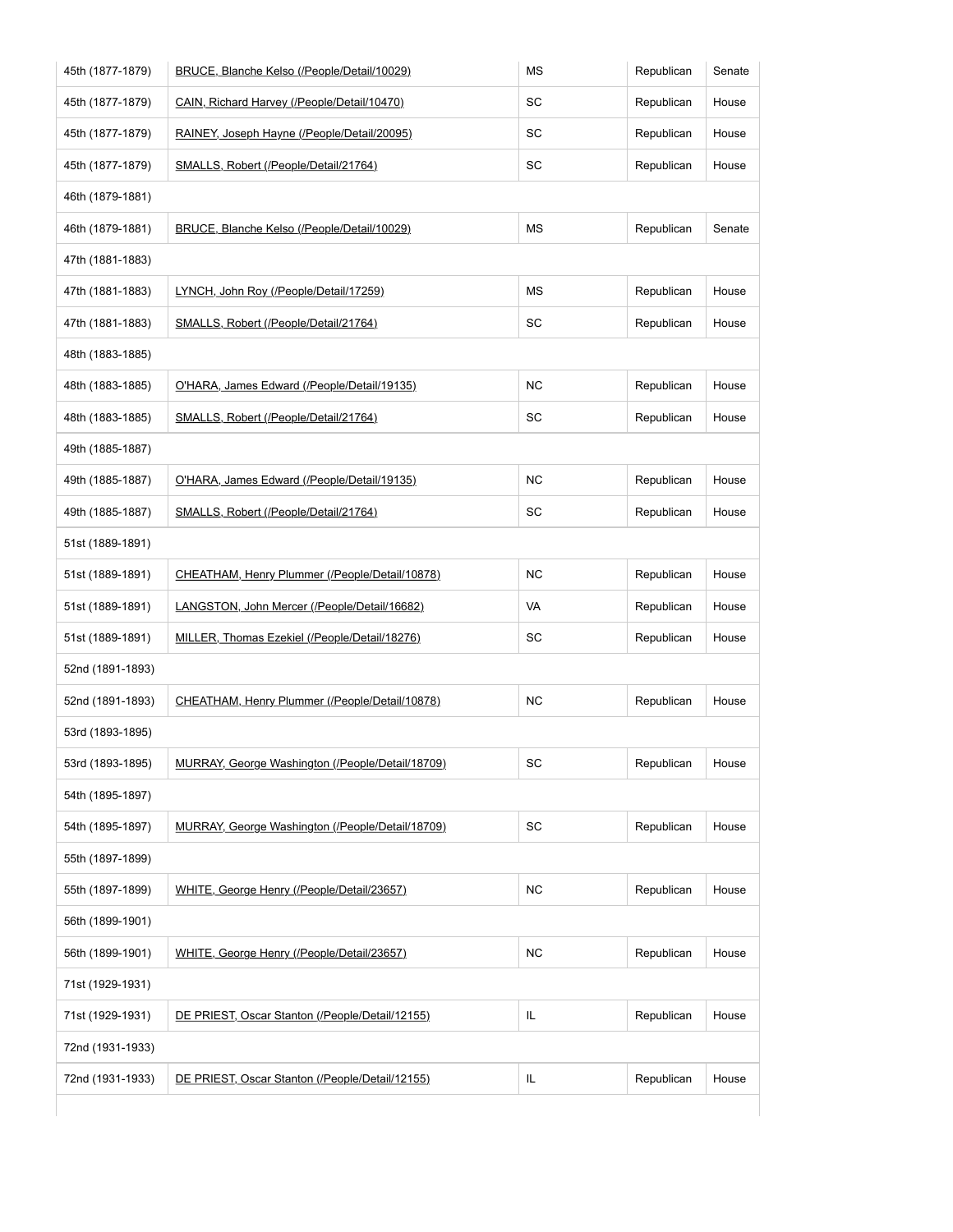| 73rd (1933-1935) |                                                  |     |            |       |
|------------------|--------------------------------------------------|-----|------------|-------|
| 73rd (1933-1935) | DE PRIEST, Oscar Stanton (/People/Detail/12155)  | IL  | Republican | House |
| 74th (1935-1937) |                                                  |     |            |       |
| 74th (1935-1937) | MITCHELL, Arthur Wergs (/People/Detail/18340)    | IL  | Democrat   | House |
| 75th (1937-1939) |                                                  |     |            |       |
| 75th (1937-1939) | MITCHELL, Arthur Wergs (/People/Detail/18340)    | IL  | Democrat   | House |
| 76th (1939-1941) |                                                  |     |            |       |
| 76th (1939-1941) | MITCHELL, Arthur Wergs (/People/Detail/18340)    | IL  | Democrat   | House |
| 77th (1941-1943) |                                                  |     |            |       |
| 77th (1941-1943) | MITCHELL, Arthur Wergs (/People/Detail/18340)    | IL  | Democrat   | House |
| 78th (1943-1945) |                                                  |     |            |       |
| 78th (1943-1945) | DAWSON, William Levi (/People/Detail/12028)      | IL  | Democrat   | House |
| 79th (1945-1947) |                                                  |     |            |       |
| 79th (1945-1947) | DAWSON, William Levi (/People/Detail/12028)      | IL  | Democrat   | House |
| 79th (1945-1947) | POWELL, Adam Clayton, Jr. (/People/Detail/19872) | NY. | Democrat   | House |
| 80th (1947-1949) |                                                  |     |            |       |
| 80th (1947-1949) | DAWSON, William Levi (/People/Detail/12028)      | IL. | Democrat   | House |
| 80th (1947-1949) | POWELL, Adam Clayton, Jr. (/People/Detail/19872) | NY  | Democrat   | House |
| 81st (1949-1951) |                                                  |     |            |       |
| 81st (1949-1951) | DAWSON, William Levi (/People/Detail/12028)      | IL  | Democrat   | House |
| 81st (1949-1951) | POWELL, Adam Clayton, Jr. (/People/Detail/19872) | NY  | Democrat   | House |
| 82nd (1951-1953) |                                                  |     |            |       |
| 82nd (1951-1953) | DAWSON, William Levi (/People/Detail/12028)      | IL. | Democrat   | House |
| 82nd (1951-1953) | POWELL, Adam Clayton, Jr. (/People/Detail/19872) | NY. | Democrat   | House |
| 83rd (1953-1955) |                                                  |     |            |       |
| 83rd (1953-1955) | DAWSON, William Levi (/People/Detail/12028)      | IL. | Democrat   | House |
| 83rd (1953-1955) | POWELL, Adam Clayton, Jr. (/People/Detail/19872) | NY  | Democrat   | House |
| 84th (1955-1957) |                                                  |     |            |       |
| 84th (1955-1957) | DAWSON, William Levi (/People/Detail/12028)      | IL. | Democrat   | House |
| 84th (1955-1957) | DIGGS, Charles Coles, Jr. (/People/Detail/12254) | MI  | Democrat   | House |
| 84th (1955-1957) | POWELL, Adam Clayton, Jr. (/People/Detail/19872) | NY  | Democrat   | House |
| 85th (1957-1959) |                                                  |     |            |       |
| 85th (1957-1959) | DAWSON, William Levi (/People/Detail/12028)      | IL. | Democrat   | House |
|                  |                                                  |     |            |       |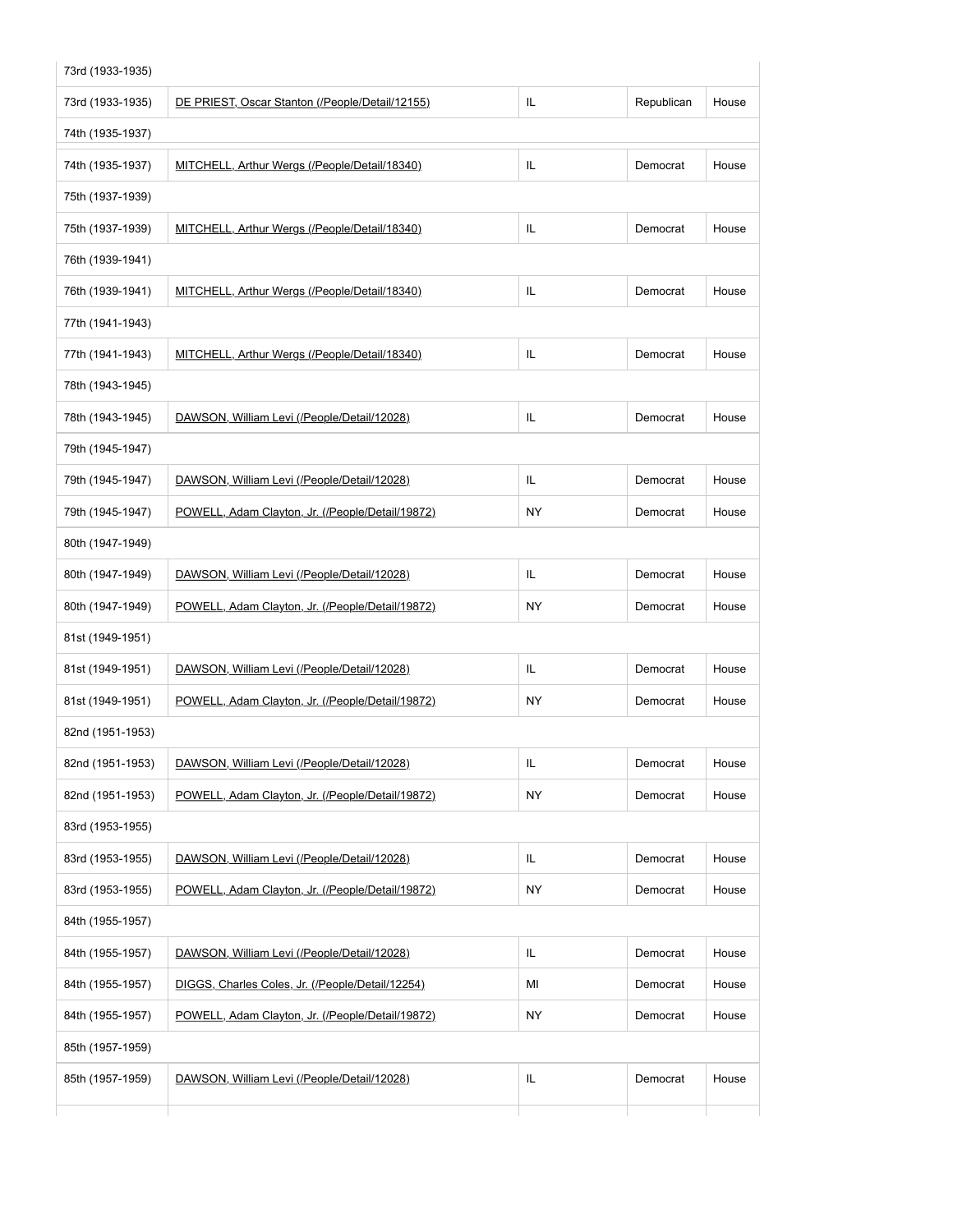| 85th (1957-1959) | DIGGS, Charles Coles, Jr. (/People/Detail/12254)         | MI        | Democrat   | House  |
|------------------|----------------------------------------------------------|-----------|------------|--------|
| 85th (1957-1959) | NIX, Robert Nelson Cornelius, Sr. (/People/Detail/18971) | PA        | Democrat   | House  |
| 85th (1957-1959) | POWELL, Adam Clayton, Jr. (/People/Detail/19872)         | NY.       | Democrat   | House  |
| 86th (1959-1961) |                                                          |           |            |        |
| 86th (1959-1961) | DAWSON, William Levi (/People/Detail/12028)              | IL        | Democrat   | House  |
| 86th (1959-1961) | DIGGS, Charles Coles, Jr. (/People/Detail/12254)         | MI        | Democrat   | House  |
| 86th (1959-1961) | NIX, Robert Nelson Cornelius, Sr. (/People/Detail/18971) | PA        | Democrat   | House  |
| 86th (1959-1961) | POWELL, Adam Clayton, Jr. (/People/Detail/19872)         | <b>NY</b> | Democrat   | House  |
| 87th (1961-1963) |                                                          |           |            |        |
| 87th (1961-1963) | DAWSON, William Levi (/People/Detail/12028)              | IL        | Democrat   | House  |
| 87th (1961-1963) | DIGGS, Charles Coles, Jr. (/People/Detail/12254)         | MI        | Democrat   | House  |
| 87th (1961-1963) | NIX, Robert Nelson Cornelius, Sr. (/People/Detail/18971) | PA        | Democrat   | House  |
| 87th (1961-1963) | POWELL, Adam Clayton, Jr. (/People/Detail/19872)         | <b>NY</b> | Democrat   | House  |
| 88th (1963-1965) |                                                          |           |            |        |
| 88th (1963-1965) | DAWSON, William Levi (/People/Detail/12028)              | IL        | Democrat   | House  |
| 88th (1963-1965) | DIGGS, Charles Coles, Jr. (/People/Detail/12254)         | MI        | Democrat   | House  |
| 88th (1963-1965) | HAWKINS, Augustus Freeman (Gus) (/People/Detail/14733)   | CA        | Democrat   | House  |
| 88th (1963-1965) | NIX, Robert Nelson Cornelius, Sr. (/People/Detail/18971) | PA        | Democrat   | House  |
| 88th (1963-1965) | POWELL, Adam Clayton, Jr. (/People/Detail/19872)         | <b>NY</b> | Democrat   | House  |
| 89th (1965-1967) |                                                          |           |            |        |
| 89th (1965-1967) | CONYERS, John, Jr. (/People/Detail/11348)                | MI        | Democrat   | House  |
| 89th (1965-1967) | DAWSON, William Levi (/People/Detail/12028)              | IL        | Democrat   | House  |
| 89th (1965-1967) | DIGGS, Charles Coles, Jr. (/People/Detail/12254)         | MI        | Democrat   | House  |
| 89th (1965-1967) | HAWKINS, Augustus Freeman (Gus) (/People/Detail/14733)   | CA        | Democrat   | House  |
| 89th (1965-1967) | NIX, Robert Nelson Cornelius, Sr. (/People/Detail/18971) | PA        | Democrat   | House  |
| 89th (1965-1967) | POWELL, Adam Clayton, Jr. (/People/Detail/19872)         | <b>NY</b> | Democrat   | House  |
| 90th (1967-1969) |                                                          |           |            |        |
| 90th (1967-1969) | BROOKE, Edward William, III (/People/Detail/9905)        | MA        | Republican | Senate |
| 90th (1967-1969) | CONYERS, John, Jr. (/People/Detail/11348)                | MI        | Democrat   | House  |
| 90th (1967-1969) | DAWSON, William Levi (/People/Detail/12028)              | IL        | Democrat   | House  |
| 90th (1967-1969) | DIGGS, Charles Coles, Jr. (/People/Detail/12254)         | MI        | Democrat   | House  |
| 90th (1967-1969) | HAWKINS, Augustus Freeman (Gus) (/People/Detail/14733)   | CA        | Democrat   | House  |
| 90th (1967-1969) | NIX, Robert Nelson Cornelius, Sr. (/People/Detail/18971) | PA        | Democrat   | House  |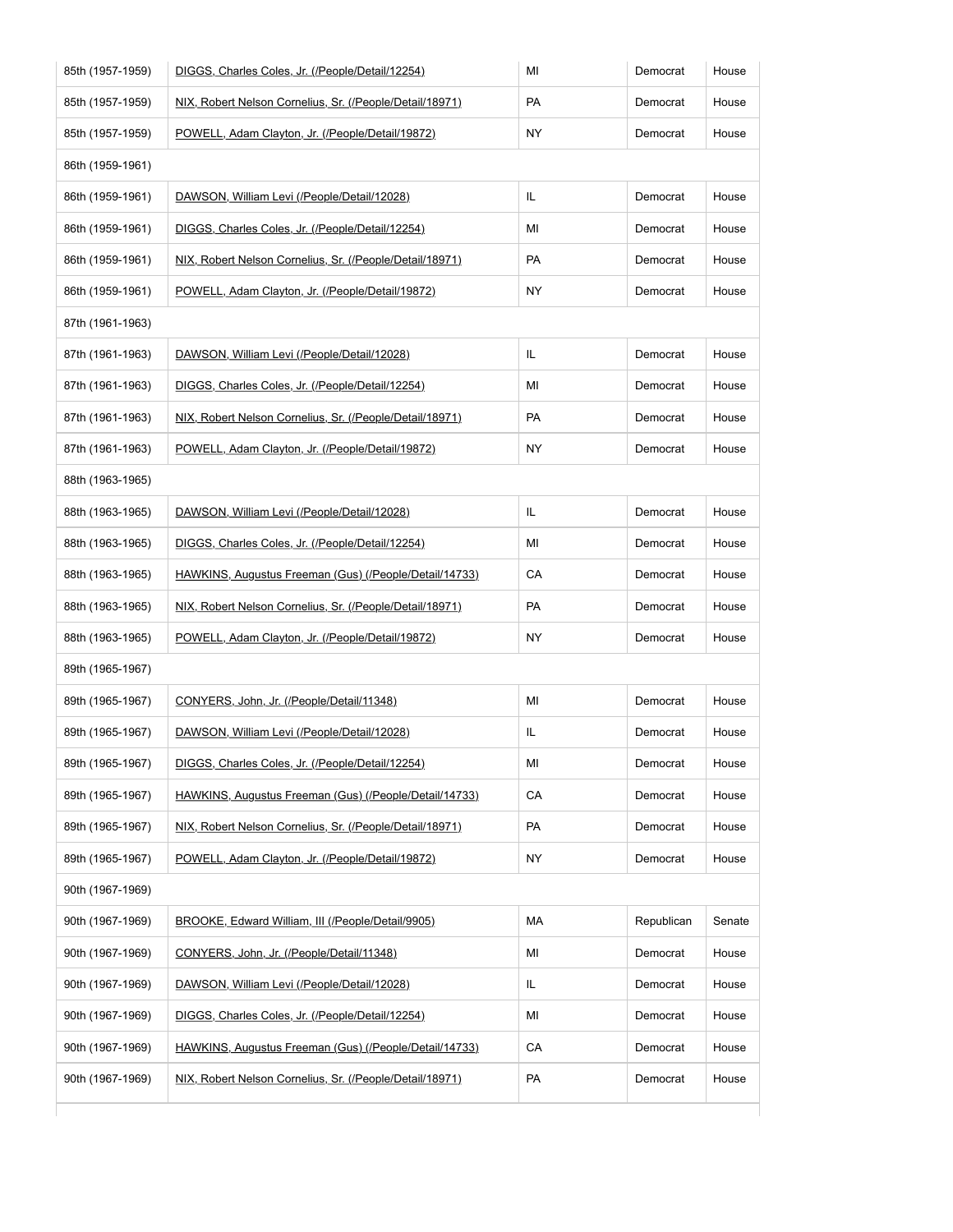| 91st (1969-1971) |                                                          |     |            |        |  |
|------------------|----------------------------------------------------------|-----|------------|--------|--|
| 91st (1969-1971) | BROOKE, Edward William, III (/People/Detail/9905)        | MA  | Republican | Senate |  |
| 91st (1969-1971) | CHISHOLM, Shirley Anita (/People/Detail/10918)           | ΝY  | Democrat   | House  |  |
| 91st (1969-1971) | CLAY, William Lacy, Sr. (/People/Detail/11058)           | MO  | Democrat   | House  |  |
| 91st (1969-1971) | COLLINS, George Washington (/People/Detail/11250)        | IL  | Democrat   | House  |  |
| 91st (1969-1971) | CONYERS, John, Jr. (/People/Detail/11348)                | ΜI  | Democrat   | House  |  |
| 91st (1969-1971) | DAWSON, William Levi (/People/Detail/12028)              | IL  | Democrat   | House  |  |
| 91st (1969-1971) | DIGGS, Charles Coles, Jr. (/People/Detail/12254)         | MI  | Democrat   | House  |  |
| 91st (1969-1971) | HAWKINS, Augustus Freeman (Gus) (/People/Detail/14733)   | CA  | Democrat   | House  |  |
| 91st (1969-1971) | NIX, Robert Nelson Cornelius, Sr. (/People/Detail/18971) | PA  | Democrat   | House  |  |
| 91st (1969-1971) | POWELL, Adam Clayton, Jr. (/People/Detail/19872)         | ΝY  | Democrat   | House  |  |
| 91st (1969-1971) | STOKES, Louis (/People/Detail/22311)                     | OH  | Democrat   | House  |  |
| 92nd (1971-1973) |                                                          |     |            |        |  |
| 92nd (1971-1973) | BROOKE, Edward William, III (/People/Detail/9905)        | МA  | Republican | Senate |  |
| 92nd (1971-1973) | CHISHOLM, Shirley Anita (/People/Detail/10918)           | ΝY  | Democrat   | House  |  |
| 92nd (1971-1973) | CLAY, William Lacy, Sr. (/People/Detail/11058)           | MO  | Democrat   | House  |  |
| 92nd (1971-1973) | COLLINS, George Washington (/People/Detail/11250)        | IL. | Democrat   | House  |  |
| 92nd (1971-1973) | CONYERS, John, Jr. (/People/Detail/11348)                | ΜI  | Democrat   | House  |  |
| 92nd (1971-1973) | DELLUMS, Ronald V. (/People/Detail/12109)                | CA  | Democrat   | House  |  |
| 92nd (1971-1973) | DIGGS, Charles Coles, Jr. (/People/Detail/12254)         | ΜI  | Democrat   | House  |  |
| 92nd (1971-1973) | FAUNTROY, Walter Edward (/People/Detail/13023)           | DC  | Democrat   | House  |  |
| 92nd (1971-1973) | HAWKINS, Augustus Freeman (Gus) (/People/Detail/14733)   | CA  | Democrat   | House  |  |
| 92nd (1971-1973) | METCALFE, Ralph Harold (/People/Detail/18169)            | IL. | Democrat   | House  |  |
| 92nd (1971-1973) | MITCHELL. Parren James (/People/Detail/18367)            | MD  | Democrat   | House  |  |
| 92nd (1971-1973) | NIX, Robert Nelson Cornelius, Sr. (/People/Detail/18971) | PA  | Democrat   | House  |  |
| 92nd (1971-1973) | RANGEL, Charles B. (/People/Detail/20144)                | NY  | Democrat   | House  |  |
| 92nd (1971-1973) | STOKES, Louis (/People/Detail/22311)                     | OH  | Democrat   | House  |  |
| 93rd (1973-1975) |                                                          |     |            |        |  |
| 93rd (1973-1975) | BROOKE, Edward William, III (/People/Detail/9905)        | МA  | Republican | Senate |  |
| 93rd (1973-1975) | BURKE, Yvonne Brathwaite (/People/Detail/7693)           | CA  | Democrat   | House  |  |
| 93rd (1973-1975) | CHISHOLM, Shirley Anita (/People/Detail/10918)           | ΝY  | Democrat   | House  |  |
| 93rd (1973-1975) | CLAY, William Lacy, Sr. (/People/Detail/11058)           | MO  | Democrat   | House  |  |
| 93rd (1973-1975) | COLLINS, Cardiss (/People/Detail/11246)                  | IL. | Democrat   | House  |  |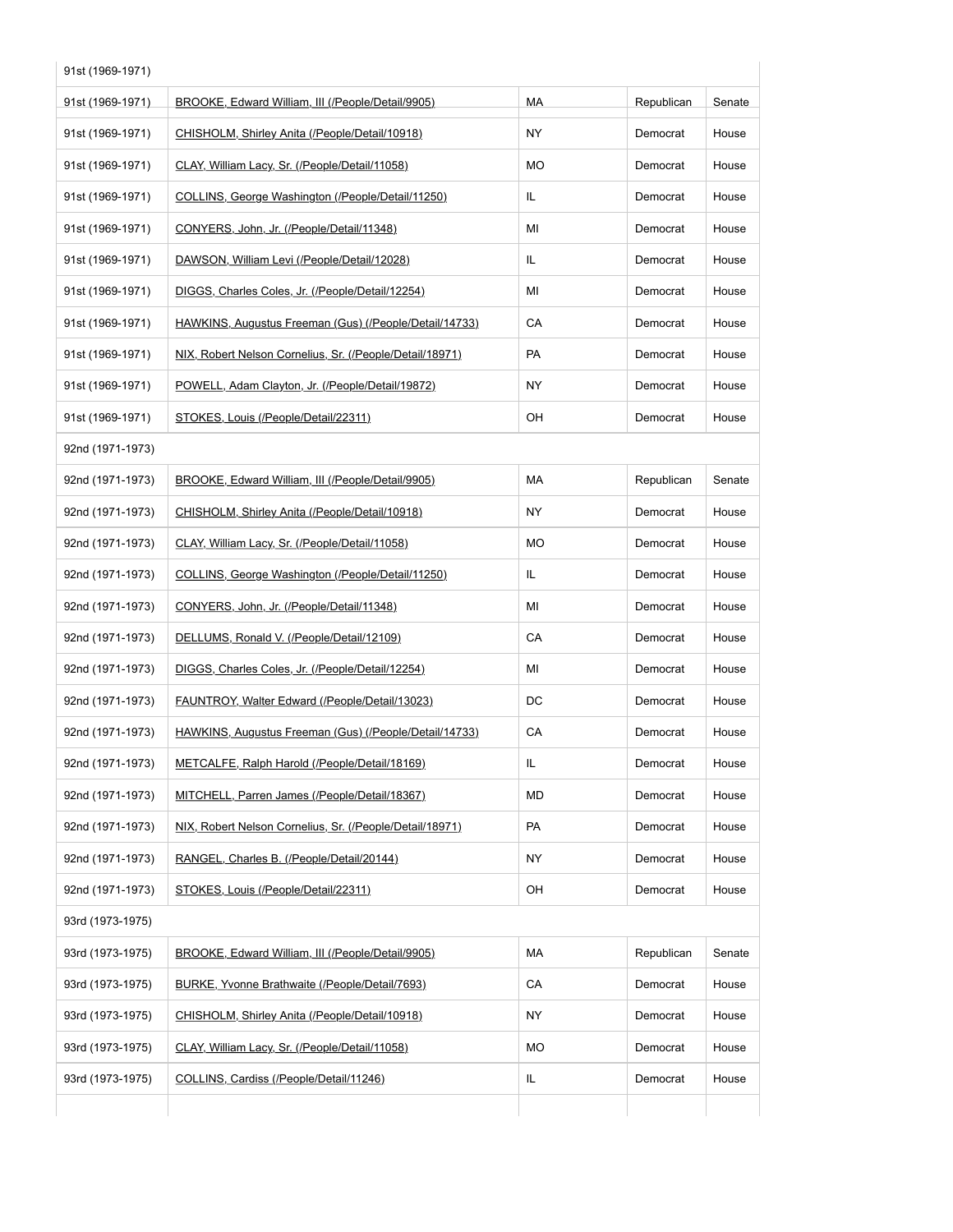| 93rd (1973-1975) | CONYERS, John, Jr. (/People/Detail/11348)                | MI        | Democrat   | House  |
|------------------|----------------------------------------------------------|-----------|------------|--------|
| 93rd (1973-1975) | DELLUMS, Ronald V. (/People/Detail/12109)                | СA        | Democrat   | House  |
| 93rd (1973-1975) | DIGGS, Charles Coles, Jr. (/People/Detail/12254)         | MI        | Democrat   | House  |
| 93rd (1973-1975) | FAUNTROY, Walter Edward (/People/Detail/13023)           | DC        | Democrat   | House  |
| 93rd (1973-1975) | HAWKINS, Augustus Freeman (Gus) (/People/Detail/14733)   | СA        | Democrat   | House  |
| 93rd (1973-1975) | JORDAN, Barbara Charline (/People/Detail/16031)          | TX        | Democrat   | House  |
| 93rd (1973-1975) | METCALFE, Ralph Harold (/People/Detail/18169)            | IL.       | Democrat   | House  |
| 93rd (1973-1975) | MITCHELL, Parren James (/People/Detail/18367)            | MD        | Democrat   | House  |
| 93rd (1973-1975) | NIX, Robert Nelson Cornelius, Sr. (/People/Detail/18971) | PA        | Democrat   | House  |
| 93rd (1973-1975) | RANGEL, Charles B. (/People/Detail/20144)                | NY.       | Democrat   | House  |
| 93rd (1973-1975) | STOKES, Louis (/People/Detail/22311)                     | OН        | Democrat   | House  |
| 93rd (1973-1975) | YOUNG, Andrew Jackson, Jr. (/People/Detail/21064)        | GA        | Democrat   | House  |
| 94th (1975-1977) |                                                          |           |            |        |
| 94th (1975-1977) | BROOKE, Edward William, III (/People/Detail/9905)        | МA        | Republican | Senate |
| 94th (1975-1977) | BURKE, Yvonne Brathwaite (/People/Detail/7693)           | СA        | Democrat   | House  |
| 94th (1975-1977) | CHISHOLM, Shirley Anita (/People/Detail/10918)           | NY.       | Democrat   | House  |
| 94th (1975-1977) | CLAY, William Lacy, Sr. (/People/Detail/11058)           | МO        | Democrat   | House  |
| 94th (1975-1977) | COLLINS, Cardiss (/People/Detail/11246)                  | IL.       | Democrat   | House  |
| 94th (1975-1977) | CONYERS, John, Jr. (/People/Detail/11348)                | MI        | Democrat   | House  |
| 94th (1975-1977) | DELLUMS, Ronald V. (/People/Detail/12109)                | CA        | Democrat   | House  |
| 94th (1975-1977) | DIGGS, Charles Coles, Jr. (/People/Detail/12254)         | MI        | Democrat   | House  |
| 94th (1975-1977) | FAUNTROY, Walter Edward (/People/Detail/13023)           | DC        | Democrat   | House  |
| 94th (1975-1977) | FORD, Harold Eugene (/People/Detail/13303)               | ΤN        | Democrat   | House  |
| 94th (1975-1977) | HAWKINS, Augustus Freeman (Gus) (/People/Detail/14733)   | CA        | Democrat   | House  |
| 94th (1975-1977) | JORDAN, Barbara Charline (/People/Detail/16031)          | TX        | Democrat   | House  |
| 94th (1975-1977) | METCALFE, Ralph Harold (/People/Detail/18169)            | IL.       | Democrat   | House  |
| 94th (1975-1977) | MITCHELL, Parren James (/People/Detail/18367)            | MD        | Democrat   | House  |
| 94th (1975-1977) | NIX, Robert Nelson Cornelius, Sr. (/People/Detail/18971) | <b>PA</b> | Democrat   | House  |
| 94th (1975-1977) | RANGEL, Charles B. (/People/Detail/20144)                | NY.       | Democrat   | House  |
| 94th (1975-1977) | STOKES, Louis (/People/Detail/22311)                     | OH        | Democrat   | House  |
| 94th (1975-1977) | YOUNG, Andrew Jackson, Jr. (/People/Detail/21064)        | GА        | Democrat   | House  |
| 95th (1977-1979) |                                                          |           |            |        |
| 95th (1977-1979) | BROOKE, Edward William, III (/People/Detail/9905)        | МA        | Republican | Senate |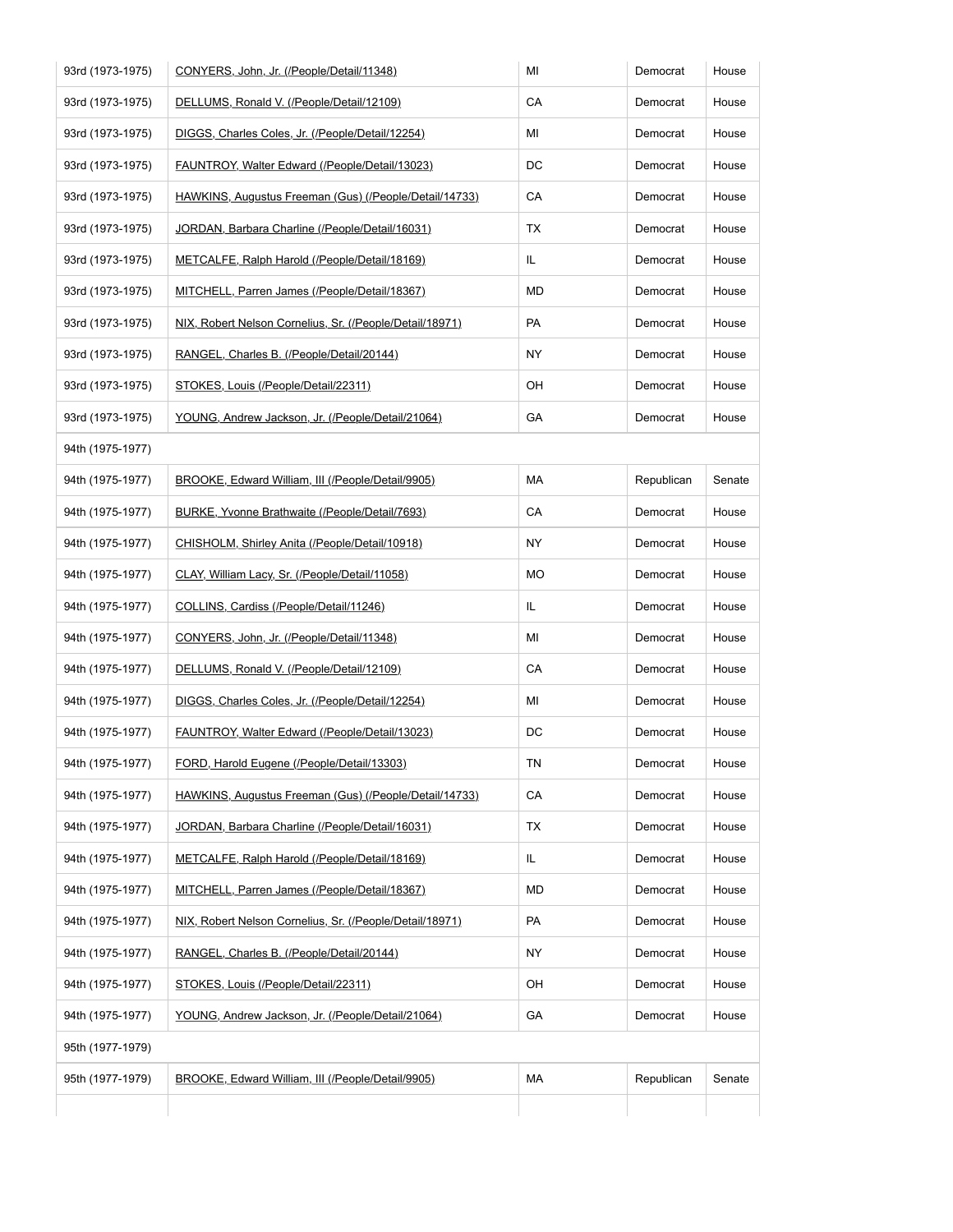| 95th (1977-1979) | BURKE, Yvonne Brathwaite (/People/Detail/7693)                | CA        | Democrat   | House |
|------------------|---------------------------------------------------------------|-----------|------------|-------|
| 95th (1977-1979) | CHISHOLM, Shirley Anita (/People/Detail/10918)                | NY        | Democrat   | House |
| 95th (1977-1979) | CLAY, William Lacy, Sr. (/People/Detail/11058)                | МO        | Democrat   | House |
| 95th (1977-1979) | COLLINS, Cardiss (/People/Detail/11246)                       | IL        | Democrat   | House |
| 95th (1977-1979) | CONYERS, John, Jr. (/People/Detail/11348)                     | ΜI        | Democrat   | House |
| 95th (1977-1979) | DELLUMS, Ronald V. (/People/Detail/12109)                     | CA        | Democrat   | House |
| 95th (1977-1979) | DIGGS, Charles Coles, Jr. (/People/Detail/12254)              | ΜI        | Democrat   | House |
| 95th (1977-1979) | FAUNTROY, Walter Edward (/People/Detail/13023)                | DC        | Democrat   | House |
| 95th (1977-1979) | FORD, Harold Eugene (/People/Detail/13303)                    | ΤN        | Democrat   | House |
| 95th (1977-1979) | HAWKINS, Augustus Freeman (Gus) (/People/Detail/14733)        | СA        | Democrat   | House |
| 95th (1977-1979) | JORDAN, Barbara Charline (/People/Detail/16031)               | TX        | Democrat   | House |
| 95th (1977-1979) | METCALFE, Ralph Harold (/People/Detail/18169)                 | IL        | Democrat   | House |
| 95th (1977-1979) | MITCHELL, Parren James (/People/Detail/18367)                 | MD        | Democrat   | House |
| 95th (1977-1979) | NIX, Robert Nelson Cornelius, Sr. (/People/Detail/18971)      | PA        | Democrat   | House |
| 95th (1977-1979) | RANGEL, Charles B. (/People/Detail/20144)                     | NY        | Democrat   | House |
| 95th (1977-1979) | STOKES, Louis (/People/Detail/22311)                          | OH        | Democrat   | House |
| 95th (1977-1979) | YOUNG, Andrew Jackson, Jr. (/People/Detail/21064)             | GА        | Democrat   | House |
| 96th (1979-1981) |                                                               |           |            |       |
| 96th (1979-1981) | CHISHOLM, Shirley Anita (/People/Detail/10918)                | <b>NY</b> | Democrat   | House |
| 96th (1979-1981) | CLAY, William Lacy, Sr. (/People/Detail/11058)                | МO        | Democrat   | House |
| 96th (1979-1981) | COLLINS, Cardiss (/People/Detail/11246)                       | IL        | Democrat   | House |
| 96th (1979-1981) | CONYERS, John, Jr. (/People/Detail/11348)                     | МI        | Democrat   | House |
| 96th (1979-1981) | CROCKETT, George William, Jr. (/People/Detail/11605)          | ΜI        | Democrat   | House |
| 96th (1979-1981) | DELLUMS, Ronald V. (/People/Detail/12109)                     | CA        | Democrat   | House |
| 96th (1979-1981) | DIGGS, Charles Coles, Jr. <sup>1</sup> (/People/Detail/12254) | ΜI        | Democrat   | House |
| 96th (1979-1981) | DIXON, Julian Carey (/People/Detail/12294)                    | CA        | Democrat   | House |
| 96th (1979-1981) | EVANS, Melvin Herbert (/People/Detail/12913)                  | VI        | Republican | House |
| 96th (1979-1981) | FAUNTROY, Walter Edward (/People/Detail/13023)                | DC        | Democrat   | House |
| 96th (1979-1981) | FORD, Harold Eugene (/People/Detail/13303)                    | ΤN        | Democrat   | House |
| 96th (1979-1981) | GRAY, William Herbert, III (/People/Detail/14072)             | PA        | Democrat   | House |
| 96th (1979-1981) | HAWKINS, Augustus Freeman (Gus) (/People/Detail/14733)        | CA        | Democrat   | House |
| 96th (1979-1981) | LELAND, George Thomas (Mickey) (/People/Detail/16887)         | <b>TX</b> | Democrat   | House |
|                  |                                                               |           |            | House |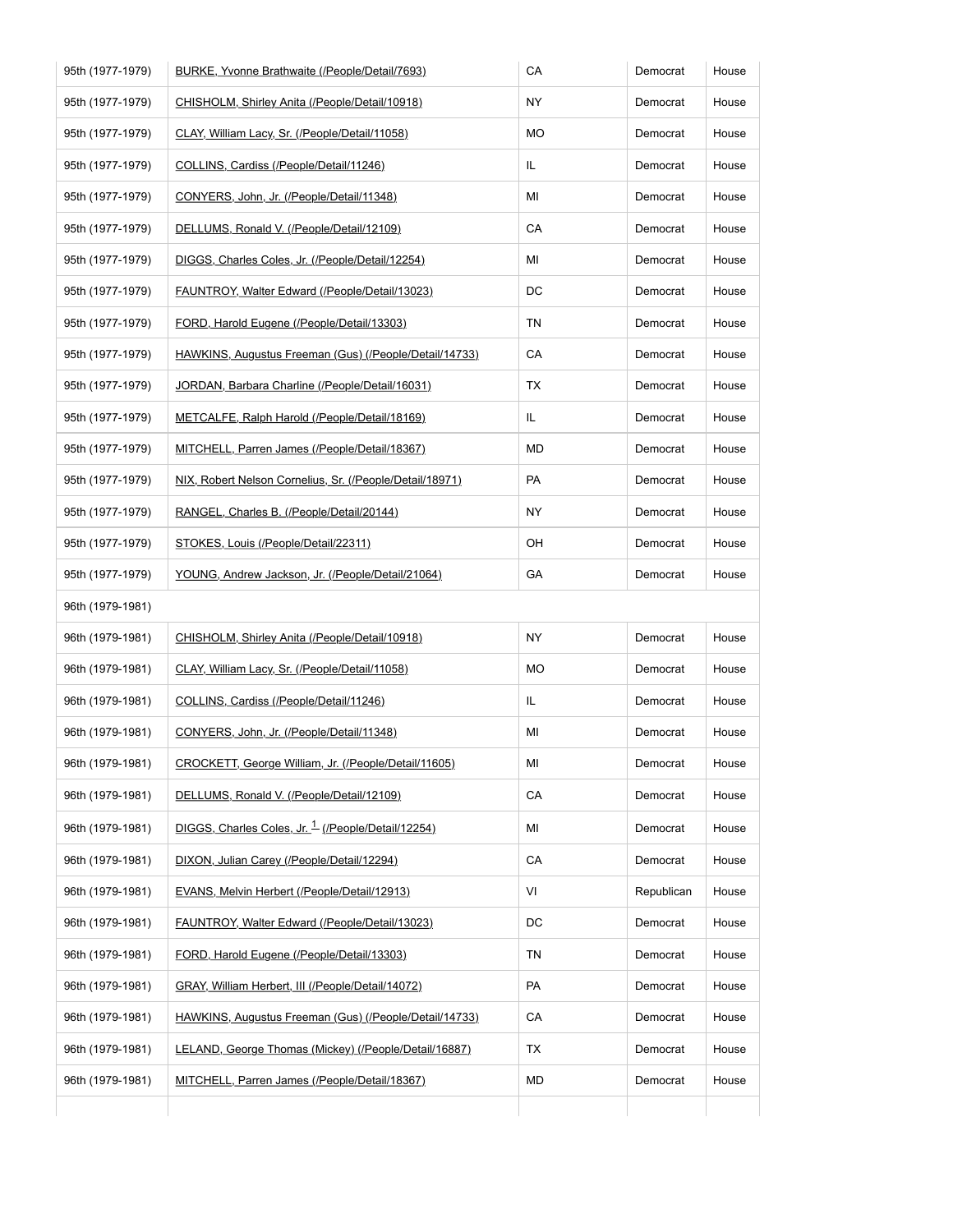| 96th (1979-1981) | RANGEL, Charles B. (/People/Detail/20144)                | <b>NY</b> | Democrat | House |
|------------------|----------------------------------------------------------|-----------|----------|-------|
| 96th (1979-1981) | STEWART, Bennett McVey (/People/Detail/22255)            | IL.       | Democrat | House |
| 96th (1979-1981) | STOKES, Louis (/People/Detail/22311)                     | OH        | Democrat | House |
| 97th (1981-1983) |                                                          |           |          |       |
| 97th (1981-1983) | CHISHOLM, Shirley Anita (/People/Detail/10918)           | NY.       | Democrat | House |
| 97th (1981-1983) | CLAY, William Lacy, Sr. (/People/Detail/11058)           | MO        | Democrat | House |
| 97th (1981-1983) | COLLINS, Cardiss (/People/Detail/11246)                  | IL.       | Democrat | House |
| 97th (1981-1983) | CONYERS, John, Jr. (/People/Detail/11348)                | MI        | Democrat | House |
| 97th (1981-1983) | CROCKETT, George William, Jr. (/People/Detail/11605)     | MI        | Democrat | House |
| 97th (1981-1983) | DELLUMS, Ronald V. (/People/Detail/12109)                | CA        | Democrat | House |
| 97th (1981-1983) | DIXON, Julian Carey (/People/Detail/12294)               | CA        | Democrat | House |
| 97th (1981-1983) | DYMALLY, Mervyn Malcolm (/People/Detail/12563)           | CA        | Democrat | House |
| 97th (1981-1983) | FAUNTROY, Walter Edward (/People/Detail/13023)           | DC        | Democrat | House |
| 97th (1981-1983) | FORD, Harold Eugene (/People/Detail/13303)               | TN        | Democrat | House |
| 97th (1981-1983) | GRAY, William Herbert, III (/People/Detail/14072)        | PA        | Democrat | House |
| 97th (1981-1983) | HALL, Katie Beatrice <sup>2</sup> (/People/Detail/14359) | IN        | Democrat | House |
| 97th (1981-1983) | HAWKINS, Augustus Freeman (Gus) (/People/Detail/14733)   | CA        | Democrat | House |
| 97th (1981-1983) | LELAND, George Thomas (Mickey) (/People/Detail/16887)    | ТX        | Democrat | House |
| 97th (1981-1983) | MITCHELL, Parren James (/People/Detail/18367)            | MD        | Democrat | House |
| 97th (1981-1983) | RANGEL, Charles B. (/People/Detail/20144)                | NY.       | Democrat | House |
| 97th (1981-1983) | SAVAGE, Gus (/People/Detail/21235)                       | IL.       | Democrat | House |
| 97th (1981-1983) | STOKES, Louis (/People/Detail/22311)                     | OH        | Democrat | House |
| 97th (1981-1983) | WASHINGTON, Harold (/People/Detail/23428)                | IL        | Democrat | House |
| 98th (1983-1985) |                                                          |           |          |       |
| 98th (1983-1985) | CLAY, William Lacy, Sr. (/People/Detail/11058)           | MO        | Democrat | House |
| 98th (1983-1985) | COLLINS, Cardiss (/People/Detail/11246)                  | IL        | Democrat | House |
| 98th (1983-1985) | CONYERS, John, Jr. (/People/Detail/11348)                | ΜI        | Democrat | House |
| 98th (1983-1985) | CROCKETT, George William, Jr. (/People/Detail/11605)     | MI        | Democrat | House |
| 98th (1983-1985) | DELLUMS, Ronald V. (/People/Detail/12109)                | CA        | Democrat | House |
| 98th (1983-1985) | DIXON, Julian Carey (/People/Detail/12294)               | CA        | Democrat | House |
| 98th (1983-1985) | DYMALLY, Mervyn Malcolm (/People/Detail/12563)           | CA        | Democrat | House |
| 98th (1983-1985) | FAUNTROY, Walter Edward (/People/Detail/13023)           | DC        | Democrat | House |
| 98th (1983-1985) | FORD, Harold Eugene (/People/Detail/13303)               | ΤN        | Democrat | House |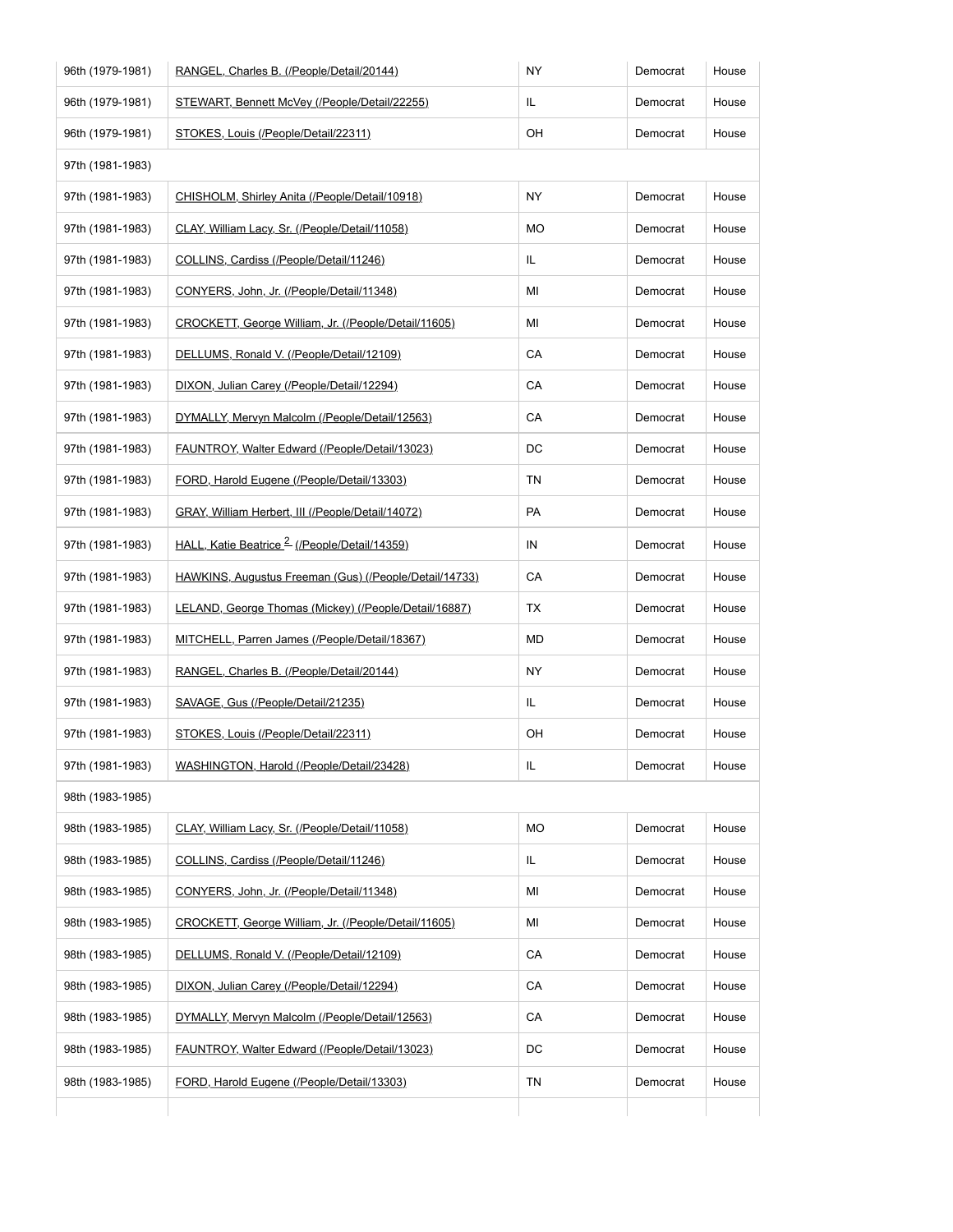| 98th (1983-1985) | GRAY, William Herbert, III (/People/Detail/14072)      | PA        | Democrat | House |
|------------------|--------------------------------------------------------|-----------|----------|-------|
| 98th (1983-1985) | HALL, Katie Beatrice (/People/Detail/14359)            | IN        | Democrat | House |
| 98th (1983-1985) | HAWKINS, Augustus Freeman (Gus) (/People/Detail/14733) | CA        | Democrat | House |
| 98th (1983-1985) | HAYES, Charles Arthur (/People/Detail/14760)           | IL        | Democrat | House |
| 98th (1983-1985) | LELAND, George Thomas (Mickey) (/People/Detail/16887)  | ТX        | Democrat | House |
| 98th (1983-1985) | MITCHELL, Parren James (/People/Detail/18367)          | MD        | Democrat | House |
| 98th (1983-1985) | OWENS, Major Robert Odell (/People/Detail/19262)       | ΝY        | Democrat | House |
| 98th (1983-1985) | RANGEL, Charles B. (/People/Detail/20144)              | NY        | Democrat | House |
| 98th (1983-1985) | SAVAGE, Gus (/People/Detail/21235)                     | IL        | Democrat | House |
| 98th (1983-1985) | STOKES, Louis (/People/Detail/22311)                   | OН        | Democrat | House |
| 98th (1983-1985) | TOWNS, Edolphus (/People/Detail/23035)                 | <b>NY</b> | Democrat | House |
| 98th (1983-1985) | WASHINGTON, Harold (/People/Detail/23428)              | IL.       | Democrat | House |
| 98th (1983-1985) | WHEAT, Alan Dupree (/People/Detail/23604)              | МO        | Democrat | House |
| 99th (1985-1987) |                                                        |           |          |       |
| 99th (1985-1987) | CLAY, William Lacy, Sr. (/People/Detail/11058)         | MO        | Democrat | House |
| 99th (1985-1987) | COLLINS, Cardiss (/People/Detail/11246)                | IL        | Democrat | House |
| 99th (1985-1987) | CONYERS, John, Jr. (/People/Detail/11348)              | ΜI        | Democrat | House |
| 99th (1985-1987) | CROCKETT, George William, Jr. (/People/Detail/11605)   | ΜI        | Democrat | House |
| 99th (1985-1987) | DELLUMS, Ronald V. (/People/Detail/12109)              | CA        | Democrat | House |
| 99th (1985-1987) | DIXON, Julian Carey (/People/Detail/12294)             | CA        | Democrat | House |
| 99th (1985-1987) | DYMALLY, Mervyn Malcolm (/People/Detail/12563)         | CA        | Democrat | House |
| 99th (1985-1987) | FAUNTROY, Walter Edward (/People/Detail/13023)         | DC        | Democrat | House |
| 99th (1985-1987) | FORD, Harold Eugene (/People/Detail/13303)             | <b>TN</b> | Democrat | House |
| 99th (1985-1987) | GRAY, William Herbert, III (/People/Detail/14072)      | PA        | Democrat | House |
| 99th (1985-1987) | HAWKINS, Augustus Freeman (Gus) (/People/Detail/14733) | CA        | Democrat | House |
| 99th (1985-1987) | HAYES, Charles Arthur (/People/Detail/14760)           | IL        | Democrat | House |
| 99th (1985-1987) | LELAND, George Thomas (Mickey) (/People/Detail/16887)  | ТX        | Democrat | House |
| 99th (1985-1987) | MITCHELL, Parren James (/People/Detail/18367)          | MD        | Democrat | House |
| 99th (1985-1987) | OWENS, Major Robert Odell (/People/Detail/19262)       | ΝY        | Democrat | House |
| 99th (1985-1987) | RANGEL, Charles B. (/People/Detail/20144)              | NY        | Democrat | House |
| 99th (1985-1987) | SAVAGE, Gus (/People/Detail/21235)                     | IL.       | Democrat | House |
| 99th (1985-1987) | STOKES, Louis (/People/Detail/22311)                   | OН        | Democrat | House |
|                  | TOWNS, Edolphus (/People/Detail/23035)                 | NY        | Democrat | House |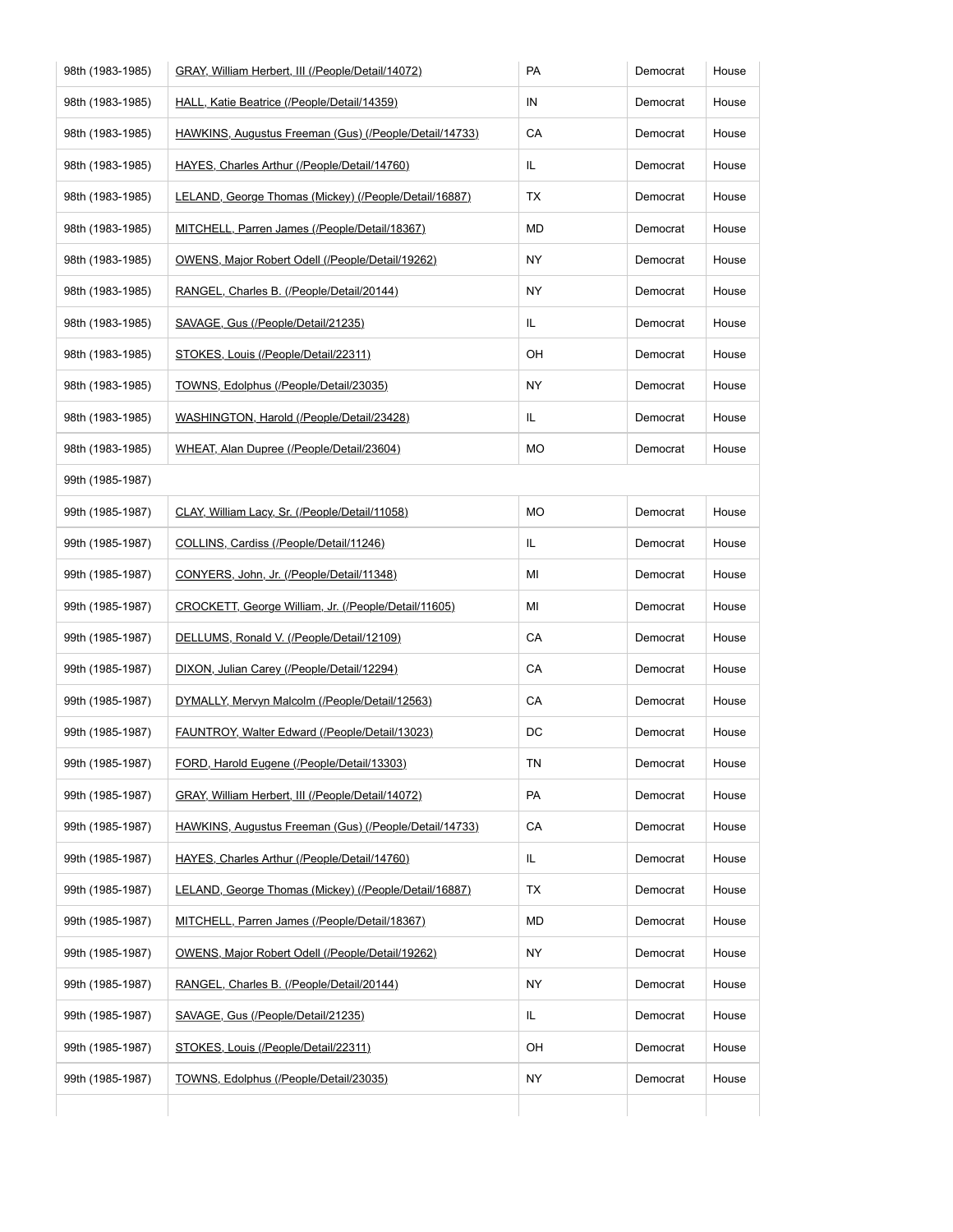| 99th (1985-1987)  | WALDON, Alton R., Jr. (/People/Detail/23263)           | NY  | Democrat | House |
|-------------------|--------------------------------------------------------|-----|----------|-------|
| 99th (1985-1987)  | WHEAT, Alan Dupree (/People/Detail/23604)              | МO  | Democrat | House |
| 100th (1987-1989) |                                                        |     |          |       |
| 100th (1987-1989) | CLAY, William Lacy, Sr. (/People/Detail/11058)         | MO  | Democrat | House |
| 100th (1987-1989) | COLLINS, Cardiss (/People/Detail/11246)                | IL  | Democrat | House |
| 100th (1987-1989) | CONYERS, John, Jr. (/People/Detail/11348)              | ΜI  | Democrat | House |
| 100th (1987-1989) | CROCKETT, George William, Jr. (/People/Detail/11605)   | ΜI  | Democrat | House |
| 100th (1987-1989) | DELLUMS, Ronald V. (/People/Detail/12109)              | CA  | Democrat | House |
| 100th (1987-1989) | DIXON, Julian Carey (/People/Detail/12294)             | СA  | Democrat | House |
| 100th (1987-1989) | DYMALLY, Mervyn Malcolm (/People/Detail/12563)         | СA  | Democrat | House |
| 100th (1987-1989) | ESPY, Alphonso Michael (Mike) (/People/Detail/12872)   | ΜS  | Democrat | House |
| 100th (1987-1989) | FAUNTROY, Walter Edward (/People/Detail/13023)         | DC  | Democrat | House |
| 100th (1987-1989) | FLAKE, Floyd Harold (/People/Detail/13201)             | NY. | Democrat | House |
| 100th (1987-1989) | FORD, Harold Eugene (/People/Detail/13303)             | ΤN  | Democrat | House |
| 100th (1987-1989) | GRAY, William Herbert, III (/People/Detail/14072)      | PA  | Democrat | House |
| 100th (1987-1989) | HAWKINS, Augustus Freeman (Gus) (/People/Detail/14733) | СA  | Democrat | House |
| 100th (1987-1989) | HAYES, Charles Arthur (/People/Detail/14760)           | IL. | Democrat | House |
| 100th (1987-1989) | LELAND, George Thomas (Mickey) (/People/Detail/16887)  | ТX  | Democrat | House |
| 100th (1987-1989) | LEWIS, John R. (/People/Detail/16948)                  | GA  | Democrat | House |
| 100th (1987-1989) | MFUME, Kweisi (/People/Detail/18186)                   | MD  | Democrat | House |
| 100th (1987-1989) | OWENS, Major Robert Odell (/People/Detail/19262)       | NY. | Democrat | House |
| 100th (1987-1989) | RANGEL, Charles B. (/People/Detail/20144)              | ΝY  | Democrat | House |
| 100th (1987-1989) | SAVAGE, Gus (/People/Detail/21235)                     | IL. | Democrat | House |
| 100th (1987-1989) | STOKES, Louis (/People/Detail/22311)                   | OH  | Democrat | House |
| 100th (1987-1989) | TOWNS, Edolphus (/People/Detail/23035)                 | NY. | Democrat | House |
| 100th (1987-1989) | WHEAT, Alan Dupree (/People/Detail/23604)              | MO  | Democrat | House |
| 101st (1989-1991) |                                                        |     |          |       |
| 101st (1989-1991) | CLAY, William Lacy, Sr. (/People/Detail/11058)         | MO  | Democrat | House |
| 101st (1989-1991) | COLLINS, Cardiss (/People/Detail/11246)                | IL. | Democrat | House |
| 101st (1989-1991) | CONYERS, John, Jr. (/People/Detail/11348)              | ΜI  | Democrat | House |
| 101st (1989-1991) | CROCKETT, George William, Jr. (/People/Detail/11605)   | MI  | Democrat | House |
| 101st (1989-1991) | DELLUMS, Ronald V. (/People/Detail/12109)              | CA  | Democrat | House |
| 101st (1989-1991) | DIXON, Julian Carey (/People/Detail/12294)             | CA  | Democrat | House |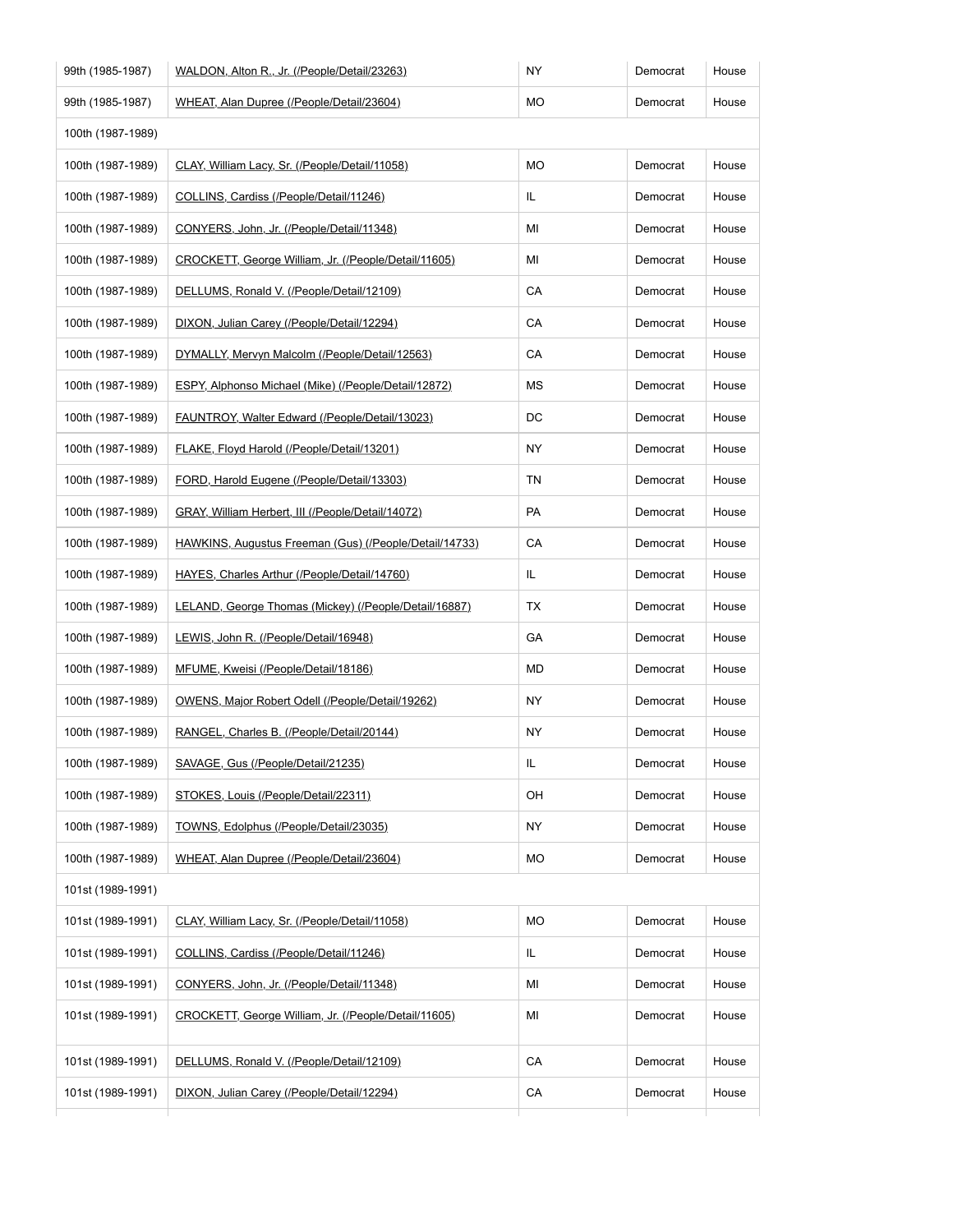| 101st (1989-1991) | DYMALLY, Mervyn Malcolm (/People/Detail/12563)         | СA        | Democrat   | House |
|-------------------|--------------------------------------------------------|-----------|------------|-------|
| 101st (1989-1991) | ESPY, Alphonso Michael (Mike) (/People/Detail/12872)   | МS        | Democrat   | House |
| 101st (1989-1991) | FAUNTROY, Walter Edward (/People/Detail/13023)         | DC        | Democrat   | House |
| 101st (1989-1991) | FLAKE, Floyd Harold (/People/Detail/13201)             | ΝY        | Democrat   | House |
| 101st (1989-1991) | FORD, Harold Eugene (/People/Detail/13303)             | TN        | Democrat   | House |
| 101st (1989-1991) | GRAY, William Herbert, III (/People/Detail/14072)      | PA        | Democrat   | House |
| 101st (1989-1991) | HAWKINS, Augustus Freeman (Gus) (/People/Detail/14733) | СA        | Democrat   | House |
| 101st (1989-1991) | HAYES, Charles Arthur (/People/Detail/14760)           | IL.       | Democrat   | House |
| 101st (1989-1991) | LELAND, George Thomas (Mickey) (/People/Detail/16887)  | ТX        | Democrat   | House |
| 101st (1989-1991) | LEWIS, John R. (/People/Detail/16948)                  | GА        | Democrat   | House |
| 101st (1989-1991) | MFUME, Kweisi (/People/Detail/18186)                   | <b>MD</b> | Democrat   | House |
| 101st (1989-1991) | OWENS, Major Robert Odell (/People/Detail/19262)       | NY        | Democrat   | House |
| 101st (1989-1991) | PAYNE, Donald Milford (/People/Detail/19459)           | NJ        | Democrat   | House |
| 101st (1989-1991) | RANGEL, Charles B. (/People/Detail/20144)              | NY        | Democrat   | House |
| 101st (1989-1991) | SAVAGE, Gus (/People/Detail/21235)                     | IL.       | Democrat   | House |
| 101st (1989-1991) | STOKES, Louis (/People/Detail/22311)                   | OH        | Democrat   | House |
| 101st (1989-1991) | TOWNS, Edolphus (/People/Detail/23035)                 | ΝY        | Democrat   | House |
| 101st (1989-1991) | WASHINGTON, Craig Anthony (/People/Detail/23423)       | ТX        | Democrat   | House |
| 101st (1989-1991) | WHEAT, Alan Dupree (/People/Detail/23604)              | <b>MO</b> | Democrat   | House |
| 102nd (1991-1993) |                                                        |           |            |       |
| 102nd (1991-1993) | BLACKWELL, Lucien Edward (/People/Detail/7699)         | PA        | Democrat   | House |
| 102nd (1991-1993) | CLAY, William Lacy, Sr. (/People/Detail/11058)         | MO        | Democrat   | House |
| 102nd (1991-1993) | CLAYTON, Eva M. 3 (/People/Detail/11065)               | ΝC        | Democrat   | House |
| 102nd (1991-1993) | COLLINS, Barbara-Rose (/People/Detail/11244)           | ΜI        | Democrat   | House |
| 102nd (1991-1993) | COLLINS, Cardiss (/People/Detail/11246)                | IL.       | Democrat   | House |
| 102nd (1991-1993) | CONYERS, John, Jr. (/People/Detail/11348)              | ΜI        | Democrat   | House |
| 102nd (1991-1993) | DELLUMS, Ronald V. (/People/Detail/12109)              | CA        | Democrat   | House |
| 102nd (1991-1993) | DIXON, Julian Carey (/People/Detail/12294)             | СA        | Democrat   | House |
| 102nd (1991-1993) | DYMALLY, Mervyn Malcolm (/People/Detail/12563)         | CA        | Democrat   | House |
| 102nd (1991-1993) | ESPY, Alphonso Michael (Mike) (/People/Detail/12872)   | МS        | Democrat   | House |
| 102nd (1991-1993) | FLAKE, Floyd Harold (/People/Detail/13201)             | NY.       | Democrat   | House |
| 102nd (1991-1993) | FORD, Harold Eugene (/People/Detail/13303)             | TN        | Democrat   | House |
| 102nd (1991-1993) | FRANKS, Gary A. (/People/Detail/13411)                 | <b>CT</b> | Republican | House |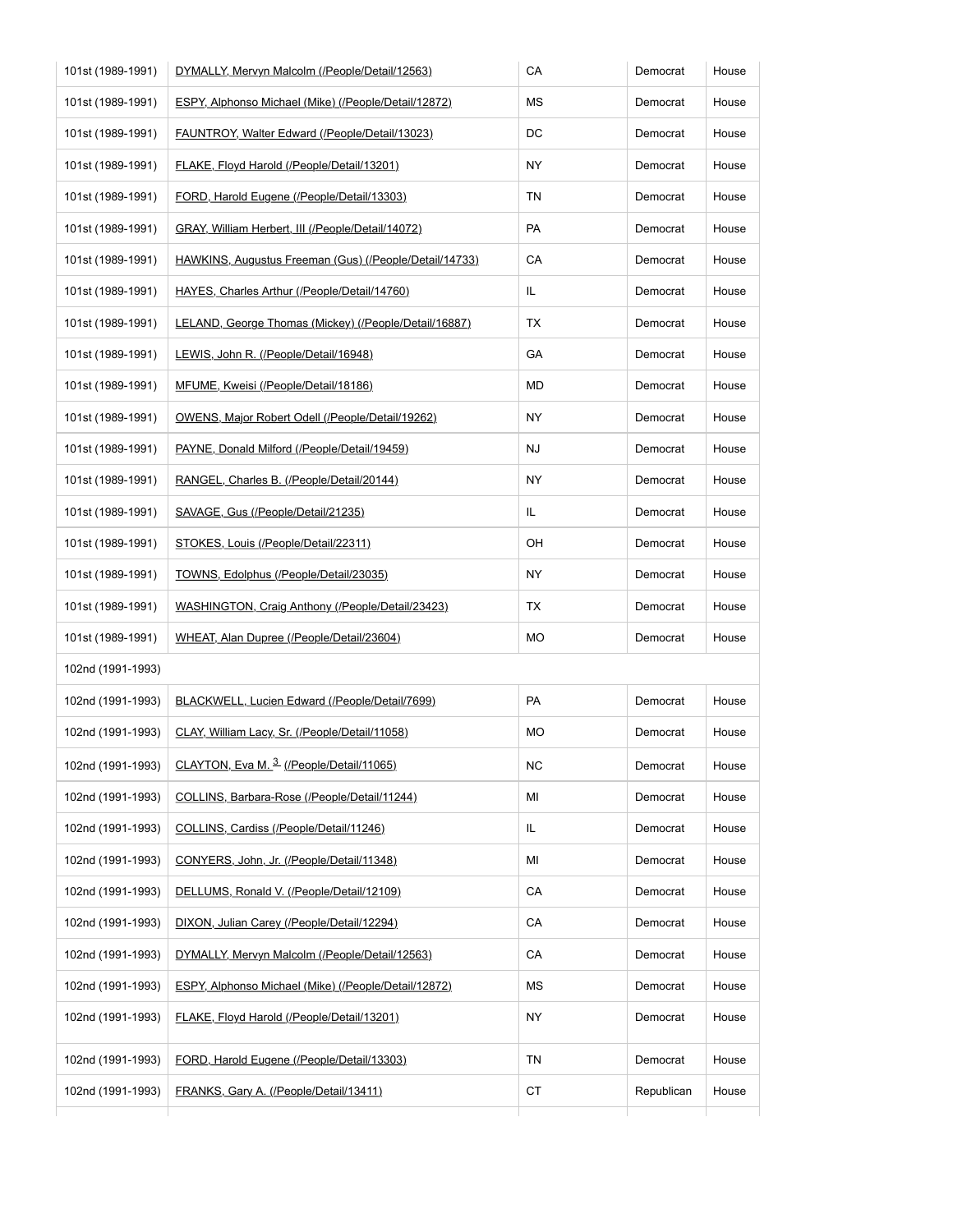| 102nd (1991-1993) | GRAY, William Herbert, III <sup>4</sup> (People/Detail/14072)     | PA        | Democrat   | House |  |
|-------------------|-------------------------------------------------------------------|-----------|------------|-------|--|
| 102nd (1991-1993) | HAYES, Charles Arthur (/People/Detail/14760)                      | IL.       | Democrat   | House |  |
| 102nd (1991-1993) | JEFFERSON, William Jennings (/People/Detail/15783)                | LA        | Democrat   | House |  |
| 102nd (1991-1993) | LEWIS, John R. (/People/Detail/16948)                             | GA        | Democrat   | House |  |
| 102nd (1991-1993) | MFUME, Kweisi (/People/Detail/18186)                              | MD        | Democrat   | House |  |
| 102nd (1991-1993) | NORTON, Eleanor Holmes (/People/Detail/19016)                     | DC        | Democrat   | House |  |
| 102nd (1991-1993) | OWENS, Major Robert Odell (/People/Detail/19262)                  | NY        | Democrat   | House |  |
| 102nd (1991-1993) | PAYNE, Donald Milford (/People/Detail/19459)                      | NJ        | Democrat   | House |  |
| 102nd (1991-1993) | RANGEL, Charles B. (/People/Detail/20144)                         | NY        | Democrat   | House |  |
| 102nd (1991-1993) | SAVAGE, Gus (/People/Detail/21235)                                | IL.       | Democrat   | House |  |
| 102nd (1991-1993) | STOKES, Louis (/People/Detail/22311)                              | OH        | Democrat   | House |  |
| 102nd (1991-1993) | TOWNS, Edolphus (/People/Detail/23035)                            | NY.       | Democrat   | House |  |
| 102nd (1991-1993) | WASHINGTON, Craig Anthony (/People/Detail/23423)                  | TX        | Democrat   | House |  |
| 102nd (1991-1993) | WATERS, Maxine (/People/Detail/23438)                             | CA        | Democrat   | House |  |
| 102nd (1991-1993) | WHEAT, Alan Dupree (/People/Detail/23604)                         | МO        | Democrat   | House |  |
| 103rd (1993-1995) |                                                                   |           |            |       |  |
| 103rd (1993-1995) | BISHOP, Sanford Dixon, Jr. (/People/Detail/7697)                  | GA        | Democrat   | House |  |
| 103rd (1993-1995) | BLACKWELL, Lucien Edward (/People/Detail/7699)                    | PA        | Democrat   | House |  |
| 103rd (1993-1995) | BROWN, Corrine (/People/Detail/7695)                              | FL.       | Democrat   | House |  |
| 103rd (1993-1995) | CLAY, William Lacy, Sr. (/People/Detail/11058)                    | MO        | Democrat   | House |  |
| 103rd (1993-1995) | CLAYTON, Eva M. (/People/Detail/11065)                            | <b>NC</b> | Democrat   | House |  |
| 103rd (1993-1995) | CLYBURN, James Enos (/People/Detail/11119)                        | SC        | Democrat   | House |  |
| 103rd (1993-1995) | COLLINS, Barbara-Rose (/People/Detail/11244)                      | ΜI        | Democrat   | House |  |
| 103rd (1993-1995) | COLLINS, Cardiss (/People/Detail/11246)                           | IL.       | Democrat   | House |  |
| 103rd (1993-1995) | CONYERS, John, Jr. (/People/Detail/11348)                         | ΜI        | Democrat   | House |  |
| 103rd (1993-1995) | DELLUMS, Ronald V. (/People/Detail/12109)                         | CA        | Democrat   | House |  |
| 103rd (1993-1995) | DIXON, Julian Carey (/People/Detail/12294)                        | CA        | Democrat   | House |  |
| 103rd (1993-1995) | ESPY, Alphonso Michael (Mike) <sup>5</sup> (/People/Detail/12872) | МS        | Democrat   | House |  |
| 103rd (1993-1995) | FIELDS, Cleo (/People/Detail/13112)                               | LA        | Democrat   | House |  |
| 103rd (1993-1995) | FLAKE, Floyd Harold (/People/Detail/13201)                        | NY        | Democrat   | House |  |
| 103rd (1993-1995) | FORD, Harold Eugene (/People/Detail/13303)                        | TN        | Democrat   | House |  |
| 103rd (1993-1995) | FRANKS, Gary A. (/People/Detail/13411)                            | СT        | Republican | House |  |
|                   |                                                                   |           |            | House |  |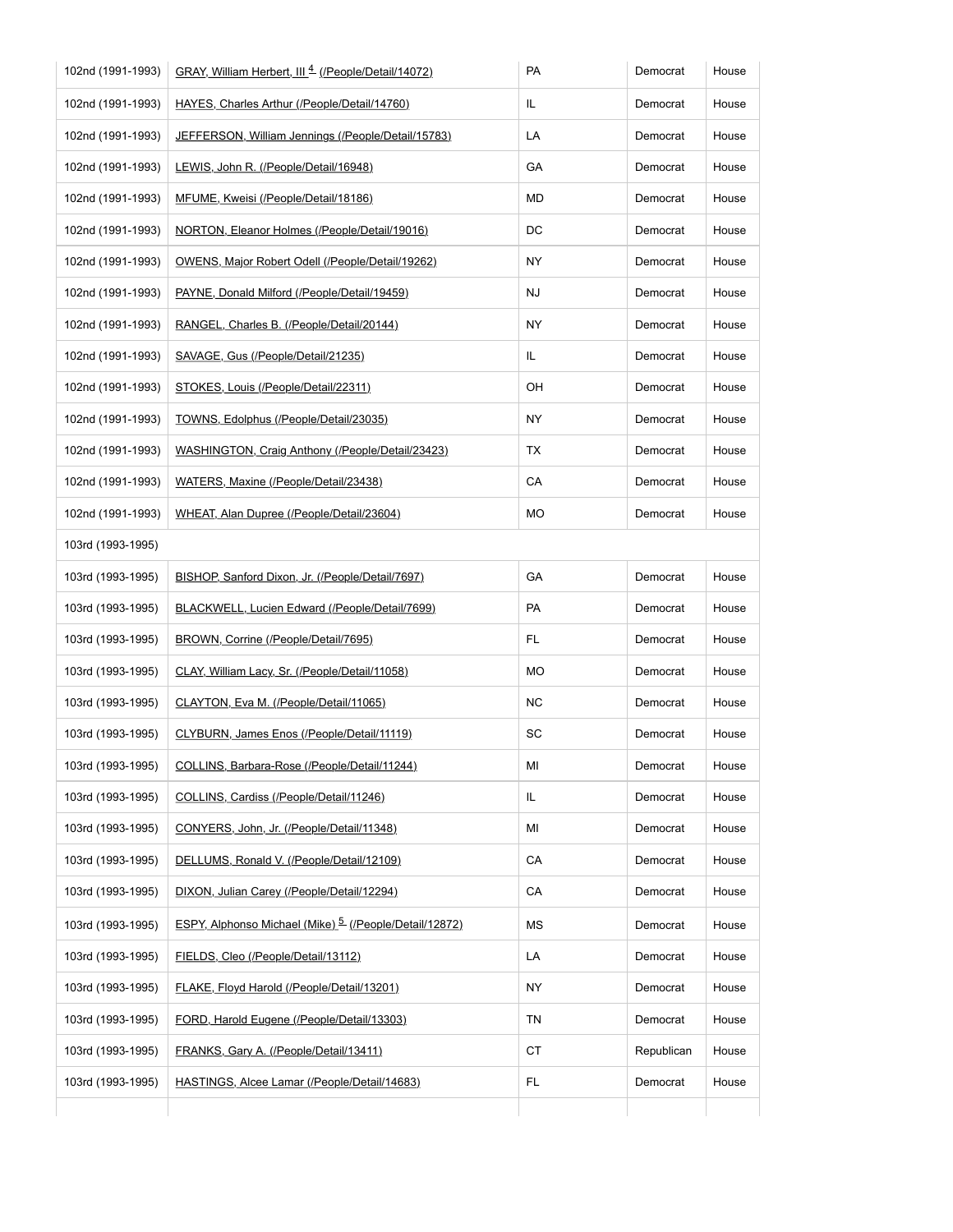| 103rd (1993-1995) | HILLIARD, Earl Frederick (/People/Detail/15053)    | AL        | Democrat | House  |
|-------------------|----------------------------------------------------|-----------|----------|--------|
| 103rd (1993-1995) | JEFFERSON, William Jennings (/People/Detail/15783) | LA        | Democrat | House  |
| 103rd (1993-1995) | JOHNSON, Eddie Bernice (/People/Detail/15852)      | TX        | Democrat | House  |
| 103rd (1993-1995) | LEWIS, John R. (/People/Detail/16948)              | GA        | Democrat | House  |
| 103rd (1993-1995) | MCKINNEY, Cynthia Ann (/People/Detail/17982)       | GA        | Democrat | House  |
| 103rd (1993-1995) | MEEK, Carrie P. (/People/Detail/18110)             | FL.       | Democrat | House  |
| 103rd (1993-1995) | MFUME, Kweisi (/People/Detail/18186)               | MD        | Democrat | House  |
| 103rd (1993-1995) | MOSELEY BRAUN, Carol (/People/Detail/18611)        | IL.       | Democrat | Senate |
| 103rd (1993-1995) | NORTON, Eleanor Holmes (/People/Detail/19016)      | DC        | Democrat | House  |
| 103rd (1993-1995) | OWENS, Major Robert Odell (/People/Detail/19262)   | NY.       | Democrat | House  |
| 103rd (1993-1995) | PAYNE, Donald Milford (/People/Detail/19459)       | NJ        | Democrat | House  |
| 103rd (1993-1995) | RANGEL, Charles B. (/People/Detail/20144)          | NY.       | Democrat | House  |
| 103rd (1993-1995) | REYNOLDS, Mel (/People/Detail/20307)               | IL        | Democrat | House  |
| 103rd (1993-1995) | RUSH, Bobby L. (/People/Detail/20721)              | IL.       | Democrat | House  |
| 103rd (1993-1995) | SCOTT, Robert C. (/People/Detail/21368)            | VA        | Democrat | House  |
| 103rd (1993-1995) | STOKES, Louis (/People/Detail/22311)               | OH        | Democrat | House  |
| 103rd (1993-1995) | THOMPSON, Bennie (/People/Detail/22870)            | МS        | Democrat | House  |
| 103rd (1993-1995) | TOWNS, Edolphus (/People/Detail/23035)             | NY.       | Democrat | House  |
| 103rd (1993-1995) | TUCKER, Walter R., III (/People/Detail/23129)      | CA        | Democrat | House  |
| 103rd (1993-1995) | WASHINGTON, Craig Anthony (/People/Detail/23423)   | ТX        | Democrat | House  |
| 103rd (1993-1995) | WATERS, Maxine (/People/Detail/23438)              | CA        | Democrat | House  |
| 103rd (1993-1995) | WATT, Melvin L. (/People/Detail/23463)             | <b>NC</b> | Democrat | House  |
| 103rd (1993-1995) | WHEAT, Alan Dupree (/People/Detail/23604)          | <b>MO</b> | Democrat | House  |
| 103rd (1993-1995) | WYNN, Albert Russell (/People/Detail/24158)        | MD        | Democrat | House  |
| 104th (1995-1997) |                                                    |           |          |        |
| 104th (1995-1997) | BISHOP, Sanford Dixon, Jr. (/People/Detail/7697)   | GA        | Democrat | House  |
| 104th (1995-1997) | BROWN, Corrine (/People/Detail/7695)               | FL.       | Democrat | House  |
| 104th (1995-1997) | CLAY, William Lacy, Sr. (/People/Detail/11058)     | MO        | Democrat | House  |
| 104th (1995-1997) | CLAYTON, Eva M. (/People/Detail/11065)             | NC.       | Democrat | House  |
| 104th (1995-1997) | CLYBURN, James Enos (/People/Detail/11119)         | SC        | Democrat | House  |
| 104th (1995-1997) | COLLINS, Barbara-Rose (/People/Detail/11244)       | ΜI        | Democrat | House  |
| 104th (1995-1997) | COLLINS, Cardiss (/People/Detail/11246)            | IL.       | Democrat | House  |
|                   |                                                    |           |          |        |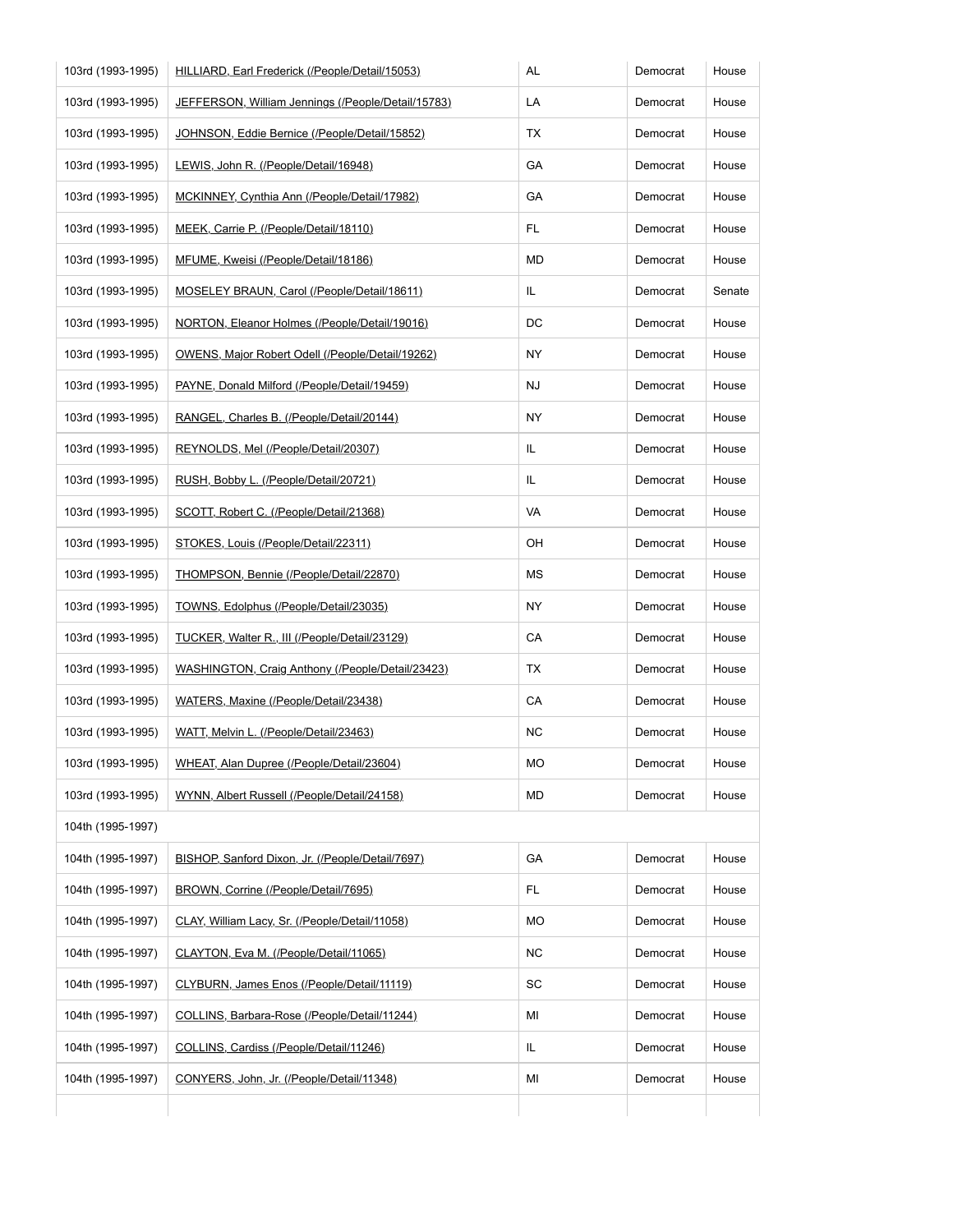| 104th (1995-1997) | CUMMINGS, Elijah Eugene (/People/Detail/11684)                  | MD        | Democrat    | House  |
|-------------------|-----------------------------------------------------------------|-----------|-------------|--------|
| 104th (1995-1997) | DELLUMS, Ronald V. (/People/Detail/12109)                       | CA        | Democrat    | House  |
| 104th (1995-1997) | DIXON, Julian Carey (/People/Detail/12294)                      | CA        | Democrat    | House  |
| 104th (1995-1997) | FATTAH, Chaka (/People/Detail/13018)                            | PA        | Democrat    | House  |
| 104th (1995-1997) | FIELDS, Cleo (/People/Detail/13112)                             | LA        | Democrat    | House  |
| 104th (1995-1997) | <b>FLAKE, Floyd Harold (/People/Detail/13201)</b>               | NY        | Democrat    | House  |
| 104th (1995-1997) | FORD, Harold Eugene (/People/Detail/13303)                      | TN        | Democrat    | House  |
| 104th (1995-1997) | FRANKS, Gary A. (/People/Detail/13411)                          | СT        | Republican  | House  |
| 104th (1995-1997) | FRAZER, Victor O. (/People/Detail/13416)                        | VI        | Independent | House  |
| 104th (1995-1997) | HASTINGS, Alcee Lamar (/People/Detail/14683)                    | FL.       | Democrat    | House  |
| 104th (1995-1997) | HILLIARD, Earl Frederick (/People/Detail/15053)                 | AL.       | Democrat    | House  |
| 104th (1995-1997) | JACKSON, Jesse L., Jr. (/People/Detail/16055)                   | IL.       | Democrat    | House  |
| 104th (1995-1997) | JACKSON LEE, Sheila (/People/Detail/15730)                      | ТX        | Democrat    | House  |
| 104th (1995-1997) | JEFFERSON, William Jennings (/People/Detail/15783)              | LA        | Democrat    | House  |
| 104th (1995-1997) | JOHNSON, Eddie Bernice (/People/Detail/15852)                   | ТX        | Democrat    | House  |
| 104th (1995-1997) | LEWIS, John R. (/People/Detail/16948)                           | GA        | Democrat    | House  |
| 104th (1995-1997) | MCKINNEY, Cynthia Ann (/People/Detail/17982)                    | GA        | Democrat    | House  |
| 104th (1995-1997) | MEEK, Carrie P. (/People/Detail/18110)                          | FL.       | Democrat    | House  |
| 104th (1995-1997) | MFUME, Kweisi <sup>6</sup> (/People/Detail/18186)               | MD        | Democrat    | House  |
| 104th (1995-1997) | MILLENDER-MCDONALD, Juanita <sup>Z</sup> (/People/Detail/18225) | CA        | Democrat    | House  |
| 104th (1995-1997) | MOSELEY BRAUN, Carol (/People/Detail/18611)                     | IL.       | Democrat    | Senate |
| 104th (1995-1997) | NORTON, Eleanor Holmes (/People/Detail/19016)                   | DC        | Democrat    | House  |
| 104th (1995-1997) | OWENS, Major Robert Odell (/People/Detail/19262)                | ΝY        | Democrat    | House  |
| 104th (1995-1997) | PAYNE, Donald Milford (/People/Detail/19459)                    | NJ        | Democrat    | House  |
| 104th (1995-1997) | RANGEL, Charles B. (/People/Detail/20144)                       | NY        | Democrat    | House  |
| 104th (1995-1997) | REYNOLDS, Mel 8 (/People/Detail/20307)                          | IL.       | Democrat    | House  |
| 104th (1995-1997) | RUSH, Bobby L. (/People/Detail/20721)                           | IL.       | Democrat    | House  |
| 104th (1995-1997) | SCOTT, Robert C. (/People/Detail/21368)                         | VA        | Democrat    | House  |
| 104th (1995-1997) | STOKES, Louis (/People/Detail/22311)                            | OH        | Democrat    | House  |
| 104th (1995-1997) | THOMPSON, Bennie (/People/Detail/22870)                         | МS        | Democrat    | House  |
| 104th (1995-1997) | TOWNS, Edolphus (/People/Detail/23035)                          | <b>NY</b> | Democrat    | House  |
| 104th (1995-1997) | TUCKER, Walter R., III 9 (/People/Detail/23129)                 | CA        | Democrat    | House  |
| 104th (1995-1997) | WATERS, Maxine (/People/Detail/23438)                           | CA        | Democrat    | House  |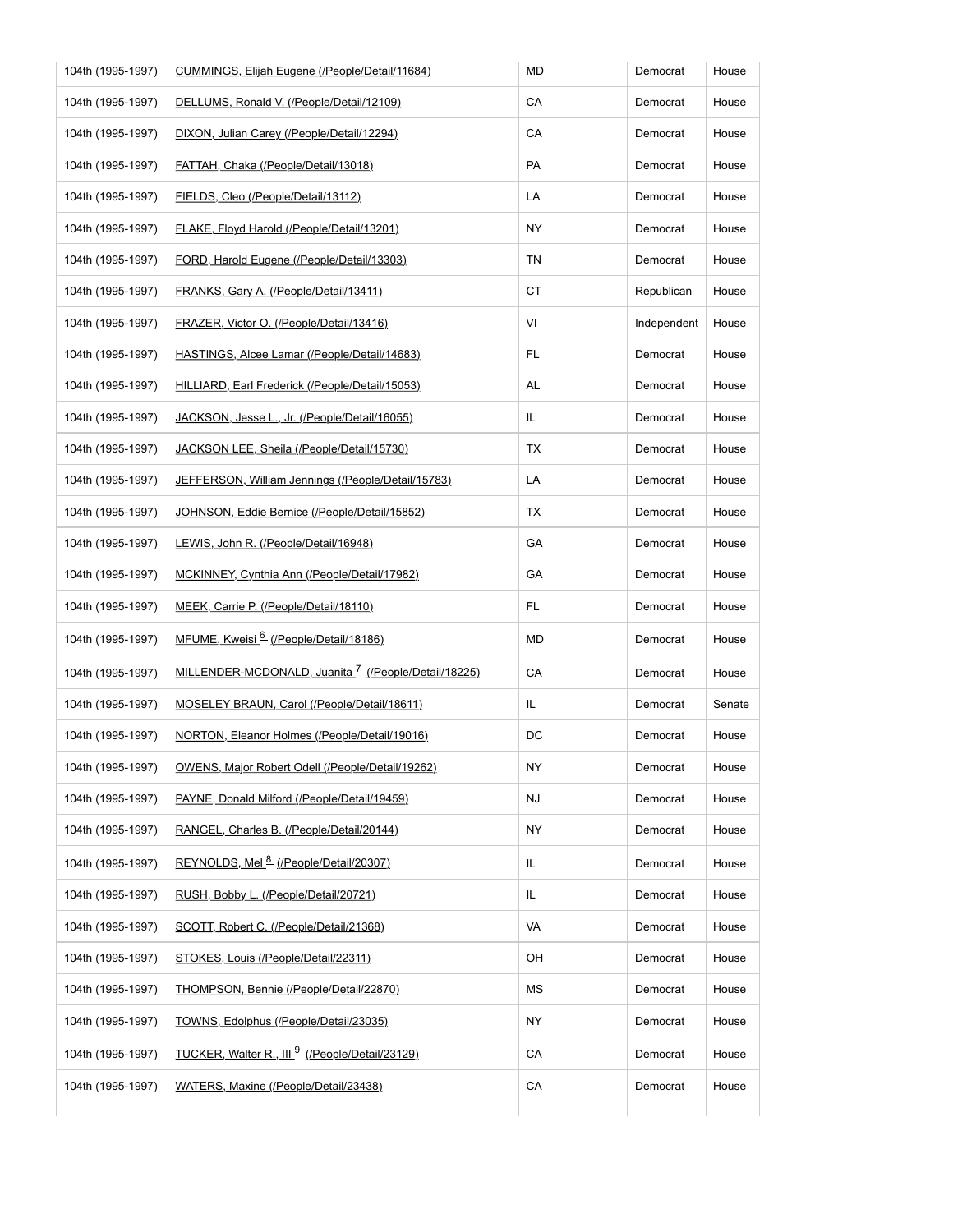| 104th (1995-1997) | WATT, Melvin L. (/People/Detail/23463)                   | <b>NC</b> | Democrat   | House  |
|-------------------|----------------------------------------------------------|-----------|------------|--------|
| 104th (1995-1997) | WATTS, Julius Caesar, Jr. (J. C.) (/People/Detail/23468) | OK        | Republican | House  |
| 104th (1995-1997) | WYNN, Albert Russell (/People/Detail/24158)              | MD        | Democrat   | House  |
| 105th (1997-1999) |                                                          |           |            |        |
| 105th (1997-1999) | BISHOP, Sanford Dixon, Jr. (/People/Detail/7697)         | GA        | Democrat   | House  |
| 105th (1997-1999) | BROWN, Corrine (/People/Detail/7695)                     | FL.       | Democrat   | House  |
| 105th (1997-1999) | CARSON, Julia May (/People/Detail/10693)                 | IN        | Democrat   | House  |
| 105th (1997-1999) | CHRISTENSEN, Donna Marie 10 (/People/Detail/10930)       | VI        | Democrat   | House  |
| 105th (1997-1999) | CLAY, William Lacy, Sr. (/People/Detail/11058)           | MO        | Democrat   | House  |
| 105th (1997-1999) | CLAYTON, Eva M. (/People/Detail/11065)                   | NC.       | Democrat   | House  |
| 105th (1997-1999) | CLYBURN, James Enos (/People/Detail/11119)               | SC        | Democrat   | House  |
| 105th (1997-1999) | CONYERS, John, Jr. (/People/Detail/11348)                | MI        | Democrat   | House  |
| 105th (1997-1999) | CUMMINGS, Elijah Eugene (/People/Detail/11684)           | MD        | Democrat   | House  |
| 105th (1997-1999) | DAVIS, Danny K. (/People/Detail/11949)                   | IL.       | Democrat   | House  |
| 105th (1997-1999) | DELLUMS, Ronald V. <sup>11</sup> (/People/Detail/12109)  | CA        | Democrat   | House  |
| 105th (1997-1999) | DIXON, Julian Carey (/People/Detail/12294)               | CA        | Democrat   | House  |
| 105th (1997-1999) | FATTAH, Chaka (/People/Detail/13018)                     | PA        | Democrat   | House  |
| 105th (1997-1999) | FLAKE, Floyd Harold <sup>12</sup> (/People/Detail/13201) | NY        | Democrat   | House  |
| 105th (1997-1999) | FORD, Harold, Jr. (/People/Detail/13305)                 | TN        | Democrat   | House  |
| 105th (1997-1999) | HASTINGS, Alcee Lamar (/People/Detail/14683)             | FL.       | Democrat   | House  |
| 105th (1997-1999) | HILLIARD, Earl Frederick (/People/Detail/15053)          | AL        | Democrat   | House  |
| 105th (1997-1999) | JACKSON, Jesse L., Jr. (/People/Detail/16055)            | IL        | Democrat   | House  |
| 105th (1997-1999) | JACKSON LEE, Sheila (/People/Detail/15730)               | TX        | Democrat   | House  |
| 105th (1997-1999) | JEFFERSON, William Jennings (/People/Detail/15783)       | LA        | Democrat   | House  |
| 105th (1997-1999) | JOHNSON, Eddie Bernice (/People/Detail/15852)            | ТX        | Democrat   | House  |
| 105th (1997-1999) | KILPATRICK, Carolyn Cheeks (/People/Detail/16302)        | ΜI        | Democrat   | House  |
| 105th (1997-1999) | LEE, Barbara <sup>13</sup> (/People/Detail/17282)        | CA        | Democrat   | House  |
| 105th (1997-1999) | LEWIS, John R. (/People/Detail/16948)                    | GA        | Democrat   | House  |
| 105th (1997-1999) | MCKINNEY, Cynthia Ann (/People/Detail/17982)             | GA        | Democrat   | House  |
| 105th (1997-1999) | MEEK, Carrie P. (/People/Detail/18110)                   | FL.       | Democrat   | House  |
| 105th (1997-1999) | MEEKS, Gregory W. (/People/Detail/18747)                 | NY.       | Democrat   | House  |
| 105th (1997-1999) | MILLENDER-MCDONALD, Juanita (/People/Detail/18225)       | CA        | Democrat   | House  |
|                   | MOSELEY BRAUN, Carol (/People/Detail/18611)              | IL        | Democrat   | Senate |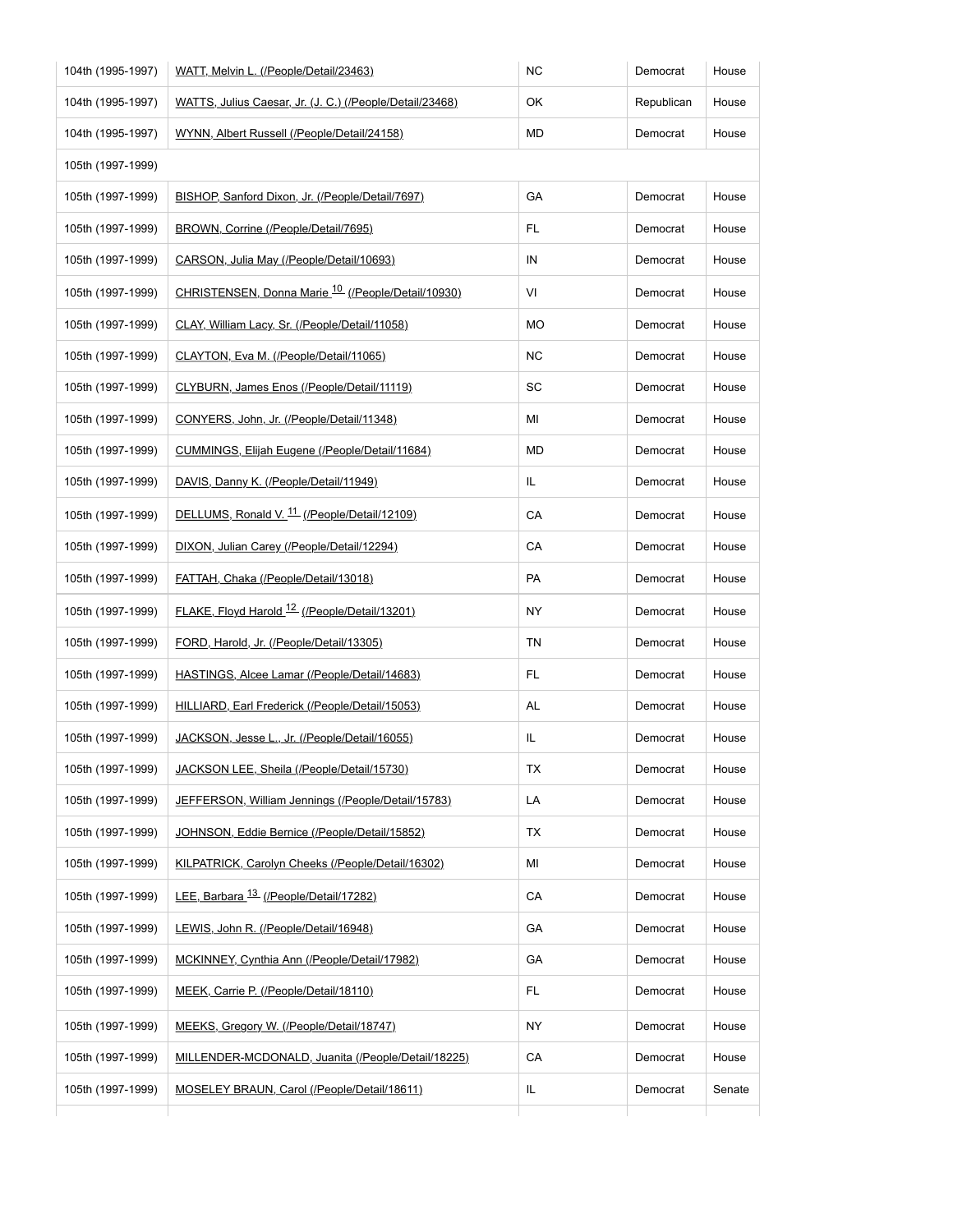| 105th (1997-1999) | NORTON, Eleanor Holmes (/People/Detail/19016)            | DC        | Democrat   | House |  |
|-------------------|----------------------------------------------------------|-----------|------------|-------|--|
| 105th (1997-1999) | OWENS, Major Robert Odell (/People/Detail/19262)         | NY.       | Democrat   | House |  |
| 105th (1997-1999) | PAYNE, Donald Milford (/People/Detail/19459)             | NJ        | Democrat   | House |  |
| 105th (1997-1999) | RANGEL, Charles B. (/People/Detail/20144)                | ΝY        | Democrat   | House |  |
| 105th (1997-1999) | RUSH, Bobby L. (/People/Detail/20721)                    | IL        | Democrat   | House |  |
| 105th (1997-1999) | SCOTT, Robert C. (/People/Detail/21368)                  | VA        | Democrat   | House |  |
| 105th (1997-1999) | STOKES, Louis (/People/Detail/22311)                     | OH        | Democrat   | House |  |
| 105th (1997-1999) | THOMPSON, Bennie (/People/Detail/22870)                  | МS        | Democrat   | House |  |
| 105th (1997-1999) | TOWNS, Edolphus (/People/Detail/23035)                   | NY.       | Democrat   | House |  |
| 105th (1997-1999) | WATERS, Maxine (/People/Detail/23438)                    | CA        | Democrat   | House |  |
| 105th (1997-1999) | WATT, Melvin L. (/People/Detail/23463)                   | <b>NC</b> | Democrat   | House |  |
| 105th (1997-1999) | WATTS, Julius Caesar, Jr. (J. C.) (/People/Detail/23468) | OK        | Republican | House |  |
| 105th (1997-1999) | WYNN, Albert Russell (/People/Detail/24158)              | MD        | Democrat   | House |  |
| 106th (1999-2001) |                                                          |           |            |       |  |
| 106th (1999-2001) | BISHOP, Sanford Dixon, Jr. (/People/Detail/7697)         | GA        | Democrat   | House |  |
| 106th (1999-2001) | BROWN, Corrine (/People/Detail/7695)                     | FL.       | Democrat   | House |  |
| 106th (1999-2001) | CARSON, Julia May (/People/Detail/10693)                 | IN        | Democrat   | House |  |
| 106th (1999-2001) | CHRISTENSEN, Donna Marie (/People/Detail/10930)          | VI        | Democrat   | House |  |
| 106th (1999-2001) | CLAY, William Lacy, Sr. (/People/Detail/11058)           | MO        | Democrat   | House |  |
| 106th (1999-2001) | CLAYTON, Eva M. (/People/Detail/11065)                   | ΝC        | Democrat   | House |  |
| 106th (1999-2001) | CLYBURN, James Enos (/People/Detail/11119)               | SC        | Democrat   | House |  |
| 106th (1999-2001) | CONYERS, John, Jr. (/People/Detail/11348)                | ΜI        | Democrat   | House |  |
| 106th (1999-2001) | CUMMINGS, Elijah Eugene (/People/Detail/11684)           | MD        | Democrat   | House |  |
| 106th (1999-2001) | DAVIS, Danny K. (/People/Detail/11949)                   | IL.       | Democrat   | House |  |
| 106th (1999-2001) | DIXON, Julian Carey (/People/Detail/12294)               | CA        | Democrat   | House |  |
| 106th (1999-2001) | FATTAH, Chaka (/People/Detail/13018)                     | PA        | Democrat   | House |  |
| 106th (1999-2001) | FORD, Harold, Jr. (/People/Detail/13305)                 | TN        | Democrat   | House |  |
| 106th (1999-2001) | HASTINGS, Alcee Lamar (/People/Detail/14683)             | FL.       | Democrat   | House |  |
| 106th (1999-2001) | HILLIARD, Earl Frederick (/People/Detail/15053)          | AL        | Democrat   | House |  |
| 106th (1999-2001) | JACKSON, Jesse L., Jr. (/People/Detail/16055)            | IL.       | Democrat   | House |  |
| 106th (1999-2001) | JACKSON LEE, Sheila (/People/Detail/15730)               | ТX        | Democrat   | House |  |
|                   | JEFFERSON, William Jennings (/People/Detail/15783)       | LA        | Democrat   | House |  |
| 106th (1999-2001) |                                                          |           |            |       |  |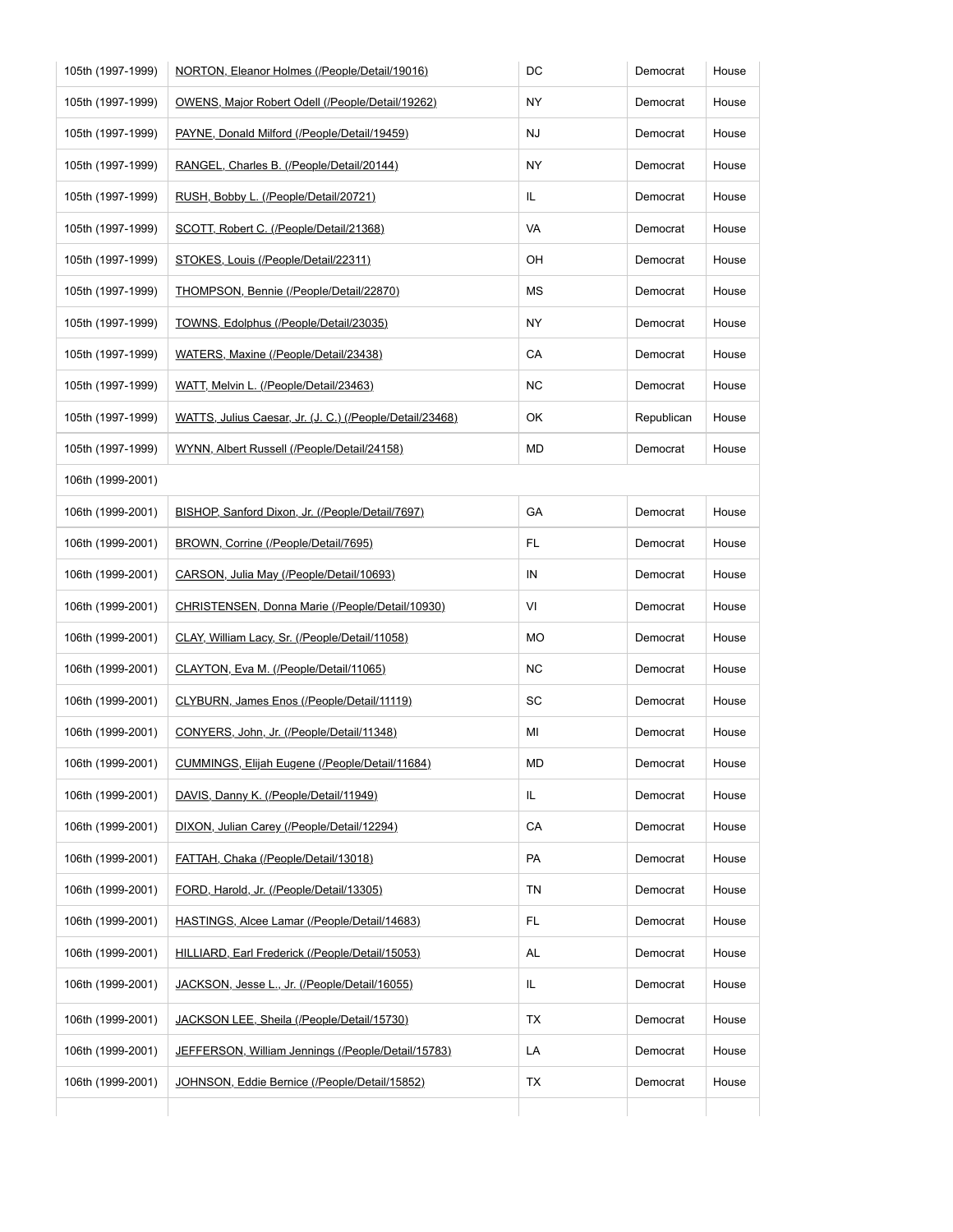| 106th (1999-2001) | JONES, Stephanie Tubbs (/People/Detail/16057)            | OH        | Democrat   | House |
|-------------------|----------------------------------------------------------|-----------|------------|-------|
| 106th (1999-2001) | KILPATRICK, Carolyn Cheeks (/People/Detail/16302)        | ΜI        | Democrat   | House |
| 106th (1999-2001) | LEE, Barbara (/People/Detail/17282)                      | CA        | Democrat   | House |
| 106th (1999-2001) | LEWIS, John R. (/People/Detail/16948)                    | GA        | Democrat   | House |
| 106th (1999-2001) | MCKINNEY, Cynthia Ann (/People/Detail/17982)             | GA        | Democrat   | House |
| 106th (1999-2001) | MEEK, Carrie P. (/People/Detail/18110)                   | FL.       | Democrat   | House |
| 106th (1999-2001) | MEEKS, Gregory W. (/People/Detail/18747)                 | ΝY        | Democrat   | House |
| 106th (1999-2001) | MILLENDER-MCDONALD, Juanita (/People/Detail/18225)       | CA        | Democrat   | House |
| 106th (1999-2001) | NORTON, Eleanor Holmes (/People/Detail/19016)            | DC        | Democrat   | House |
| 106th (1999-2001) | OWENS, Major Robert Odell (/People/Detail/19262)         | NY        | Democrat   | House |
| 106th (1999-2001) | PAYNE, Donald Milford (/People/Detail/19459)             | NJ        | Democrat   | House |
| 106th (1999-2001) | RANGEL, Charles B. (/People/Detail/20144)                | NY        | Democrat   | House |
| 106th (1999-2001) | RUSH, Bobby L. (/People/Detail/20721)                    | IL.       | Democrat   | House |
| 106th (1999-2001) | SCOTT, Robert C. (/People/Detail/21368)                  | VA        | Democrat   | House |
| 106th (1999-2001) | THOMPSON, Bennie (/People/Detail/22870)                  | MS        | Democrat   | House |
| 106th (1999-2001) | TOWNS, Edolphus (/People/Detail/23035)                   | NY        | Democrat   | House |
| 106th (1999-2001) | WATERS, Maxine (/People/Detail/23438)                    | CA        | Democrat   | House |
| 106th (1999-2001) | WATT, Melvin L. (/People/Detail/23463)                   | NC        | Democrat   | House |
| 106th (1999-2001) | WATTS, Julius Caesar, Jr. (J. C.) (/People/Detail/23468) | OK        | Republican | House |
| 106th (1999-2001) | WYNN, Albert Russell (/People/Detail/24158)              | MD        | Democrat   | House |
| 107th (2001-2003) |                                                          |           |            |       |
| 107th (2001-2003) | BISHOP, Sanford Dixon, Jr. (/People/Detail/7697)         | GА        | Democrat   | House |
| 107th (2001-2003) | BROWN, Corrine (/People/Detail/7695)                     | FL.       | Democrat   | House |
| 107th (2001-2003) | CARSON, Julia May (/People/Detail/10693)                 | IN        | Democrat   | House |
| 107th (2001-2003) | CHRISTENSEN, Donna Marie (/People/Detail/10930)          | VI        | Democrat   | House |
| 107th (2001-2003) | CLAY, William Lacy, Jr. (/People/Detail/11766)           | МO        | Democrat   | House |
| 107th (2001-2003) | CLAYTON, Eva M. (/People/Detail/11065)                   | <b>NC</b> | Democrat   | House |
| 107th (2001-2003) | CLYBURN, James Enos (/People/Detail/11119)               | SC        | Democrat   | House |
| 107th (2001-2003) | CONYERS, John, Jr. (/People/Detail/11348)                | ΜI        | Democrat   | House |
| 107th (2001-2003) | CUMMINGS, Elijah Eugene (/People/Detail/11684)           | MD        | Democrat   | House |
| 107th (2001-2003) | DAVIS, Danny K. (/People/Detail/11949)                   | IL.       | Democrat   | House |
| 107th (2001-2003) | FATTAH, Chaka (/People/Detail/13018)                     | PA        | Democrat   | House |
|                   |                                                          |           |            |       |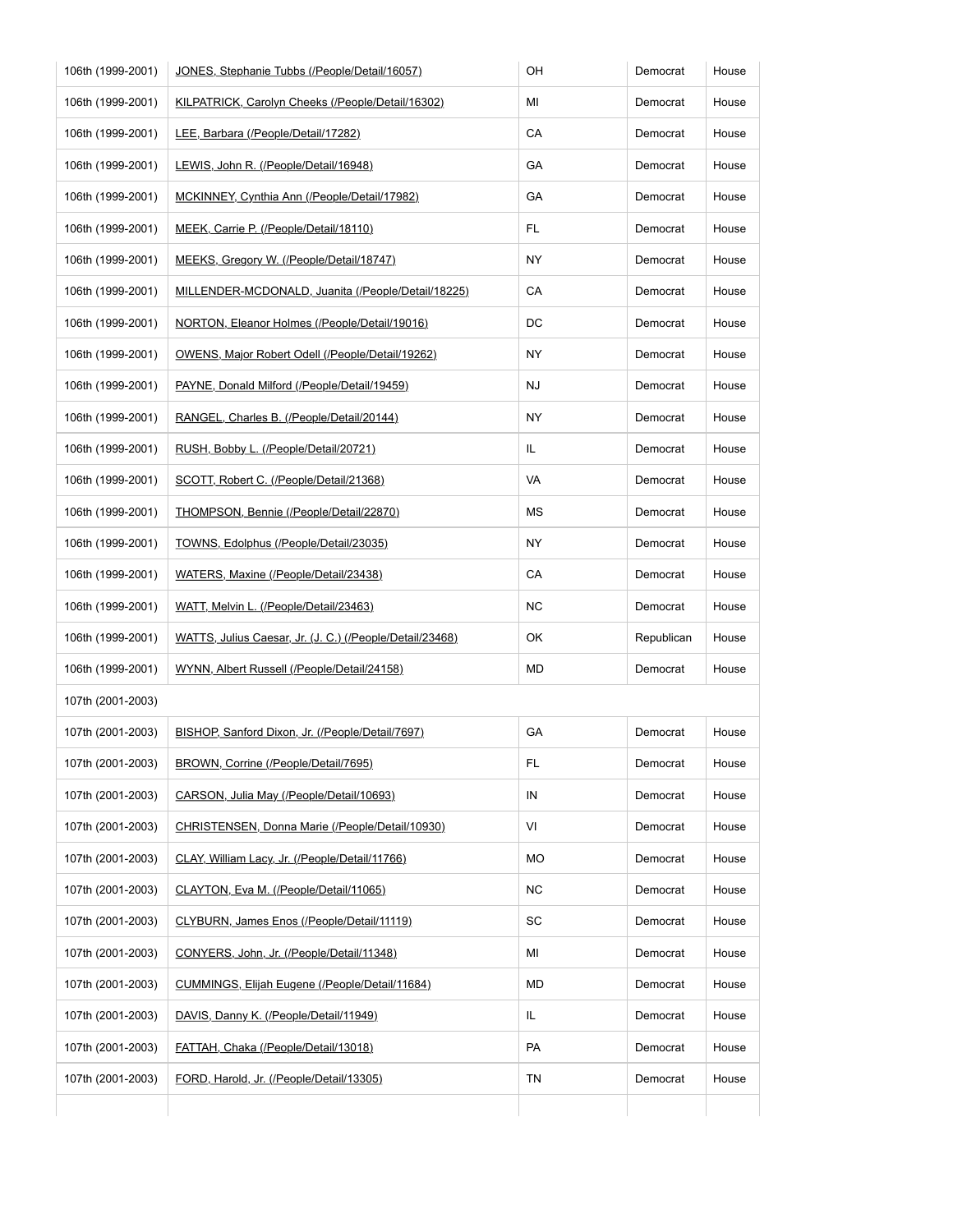| 107th (2001-2003) | HASTINGS, Alcee Lamar (/People/Detail/14683)                   | FL.        | Democrat   | House |
|-------------------|----------------------------------------------------------------|------------|------------|-------|
| 107th (2001-2003) | HILLIARD, Earl Frederick (/People/Detail/15053)                | AL         | Democrat   | House |
| 107th (2001-2003) | JACKSON, Jesse L., Jr. (/People/Detail/16055)                  | IL.        | Democrat   | House |
| 107th (2001-2003) | JACKSON LEE, Sheila (/People/Detail/15730)                     | ТX         | Democrat   | House |
| 107th (2001-2003) | JEFFERSON, William Jennings (/People/Detail/15783)             | LA         | Democrat   | House |
| 107th (2001-2003) | JOHNSON, Eddie Bernice (/People/Detail/15852)                  | TX         | Democrat   | House |
| 107th (2001-2003) | JONES, Stephanie Tubbs (/People/Detail/16057)                  | OН         | Democrat   | House |
| 107th (2001-2003) | KILPATRICK, Carolyn Cheeks (/People/Detail/16302)              | MI         | Democrat   | House |
| 107th (2001-2003) | LEE, Barbara (/People/Detail/17282)                            | CA         | Democrat   | House |
| 107th (2001-2003) | LEWIS, John R. (/People/Detail/16948)                          | GA         | Democrat   | House |
| 107th (2001-2003) | MCKINNEY, Cynthia Ann (/People/Detail/17982)                   | GA         | Democrat   | House |
| 107th (2001-2003) | MEEK, Carrie P. (/People/Detail/18110)                         | FL.        | Democrat   | House |
| 107th (2001-2003) | MEEKS, Gregory W. (/People/Detail/18747)                       | NY         | Democrat   | House |
| 107th (2001-2003) | MILLENDER-MCDONALD, Juanita (/People/Detail/18225)             | СA         | Democrat   | House |
| 107th (2001-2003) | NORTON, Eleanor Holmes (/People/Detail/19016)                  | DC         | Democrat   | House |
| 107th (2001-2003) | OWENS, Major Robert Odell (/People/Detail/19262)               | NY.        | Democrat   | House |
| 107th (2001-2003) | PAYNE, Donald Milford (/People/Detail/19459)                   | <b>NJ</b>  | Democrat   | House |
| 107th (2001-2003) | RANGEL, Charles B. (/People/Detail/20144)                      | NY         | Democrat   | House |
| 107th (2001-2003) | RUSH, Bobby L. (/People/Detail/20721)                          | IL.        | Democrat   | House |
| 107th (2001-2003) | SCOTT, Robert C. (/People/Detail/21368)                        | VA         | Democrat   | House |
| 107th (2001-2003) | THOMPSON, Bennie (/People/Detail/22870)                        | MS         | Democrat   | House |
| 107th (2001-2003) | TOWNS, Edolphus (/People/Detail/23035)                         | <b>NY</b>  | Democrat   | House |
| 107th (2001-2003) | WATERS, Maxine (/People/Detail/23438)                          | CA         | Democrat   | House |
| 107th (2001-2003) | WATSON, Diane Edith <sup>14</sup> (/People/Detail/24171)       | ${\sf CA}$ | Democrat   | House |
| 107th (2001-2003) | WATT, Melvin L. (/People/Detail/23463)                         | <b>NC</b>  | Democrat   | House |
| 107th (2001-2003) | WATTS, Julius Caesar, Jr. (J. C.) (/People/Detail/23468)       | OK         | Republican | House |
| 107th (2001-2003) | WYNN, Albert Russell (/People/Detail/24158)                    | MD         | Democrat   | House |
| 108th (2003-2005) |                                                                |            |            |       |
| 108th (2003-2005) | BALLANCE, Frank W., Jr. <sup>15</sup> (/People/Detail/10375)   | <b>NC</b>  | Democrat   | House |
| 108th (2003-2005) | BISHOP, Sanford Dixon, Jr. (/People/Detail/7697)               | GA         | Democrat   | House |
| 108th (2003-2005) | BROWN, Corrine (/People/Detail/7695)                           | FL         | Democrat   | House |
| 108th (2003-2005) | BUTTERFIELD, George Kenneth (G.K.), Jr. (/People/Detail/10401) | <b>NC</b>  | Democrat   | House |
|                   | CARSON, Julia May (/People/Detail/10693)                       | IN         | Democrat   | House |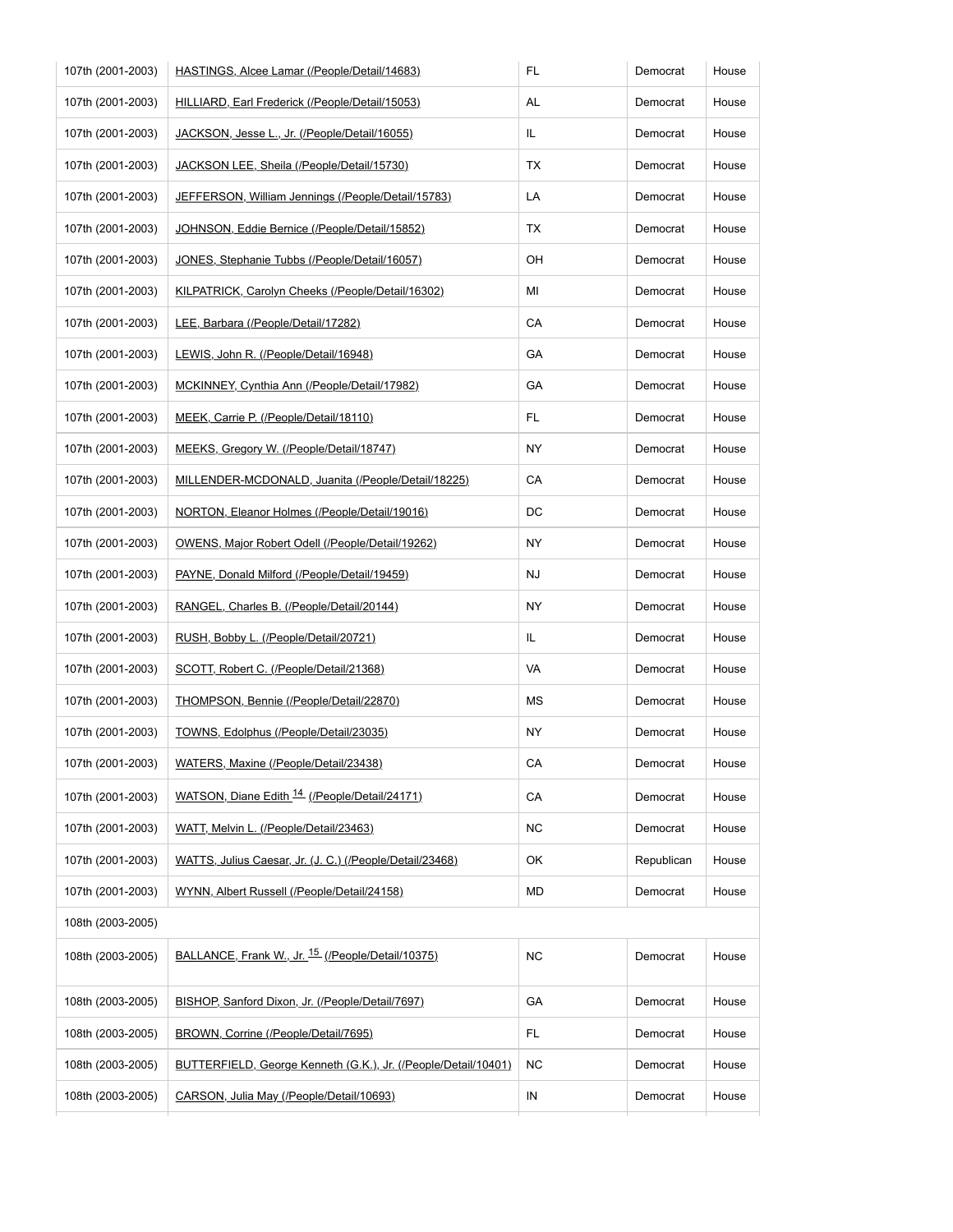| 108th (2003-2005) | CHRISTENSEN, Donna Marie (/People/Detail/10930)    | VI  | Democrat | House |
|-------------------|----------------------------------------------------|-----|----------|-------|
| 108th (2003-2005) | CLAY, William Lacy, Jr. (/People/Detail/11766)     | МO  | Democrat | House |
| 108th (2003-2005) | CLYBURN, James Enos (/People/Detail/11119)         | SC  | Democrat | House |
| 108th (2003-2005) | CONYERS, John, Jr. (/People/Detail/11348)          | ΜI  | Democrat | House |
| 108th (2003-2005) | CUMMINGS, Elijah Eugene (/People/Detail/11684)     | МD  | Democrat | House |
| 108th (2003-2005) | DAVIS, Artur (/People/Detail/12579)                | AL  | Democrat | House |
| 108th (2003-2005) | DAVIS, Danny K. (/People/Detail/11949)             | IL. | Democrat | House |
| 108th (2003-2005) | FATTAH, Chaka (/People/Detail/13018)               | PA  | Democrat | House |
| 108th (2003-2005) | FORD, Harold, Jr. (/People/Detail/13305)           | ΤN  | Democrat | House |
| 108th (2003-2005) | HASTINGS, Alcee Lamar (/People/Detail/14683)       | FL. | Democrat | House |
| 108th (2003-2005) | JACKSON, Jesse L., Jr. (/People/Detail/16055)      | IL  | Democrat | House |
| 108th (2003-2005) | JACKSON LEE, Sheila (/People/Detail/15730)         | ТX  | Democrat | House |
| 108th (2003-2005) | JEFFERSON, William Jennings (/People/Detail/15783) | LA  | Democrat | House |
| 108th (2003-2005) | JOHNSON, Eddie Bernice (/People/Detail/15852)      | ТX  | Democrat | House |
| 108th (2003-2005) | JONES, Stephanie Tubbs (/People/Detail/16057)      | OН  | Democrat | House |
| 108th (2003-2005) | KILPATRICK, Carolyn Cheeks (/People/Detail/16302)  | ΜI  | Democrat | House |
| 108th (2003-2005) | LEE, Barbara (/People/Detail/17282)                | СA  | Democrat | House |
| 108th (2003-2005) | LEWIS, John R. (/People/Detail/16948)              | GА  | Democrat | House |
| 108th (2003-2005) | MAJETTE, Denise L. (/People/Detail/18762)          | GA  | Democrat | House |
| 108th (2003-2005) | MEEK, Kendrick B. (/People/Detail/18768)           | FL. | Democrat | House |
| 108th (2003-2005) | MEEKS, Gregory W. (/People/Detail/18747)           | ΝY  | Democrat | House |
| 108th (2003-2005) | MILLENDER-MCDONALD, Juanita (/People/Detail/18225) | CA  | Democrat | House |
| 108th (2003-2005) | NORTON, Eleanor Holmes (/People/Detail/19016)      | DC  | Democrat | House |
| 108th (2003-2005) | OWENS, Major Robert Odell (/People/Detail/19262)   | NY  | Democrat | House |
| 108th (2003-2005) | PAYNE, Donald Milford (/People/Detail/19459)       | NJ  | Democrat | House |
| 108th (2003-2005) | RANGEL, Charles B. (/People/Detail/20144)          | NY  | Democrat | House |
| 108th (2003-2005) | RUSH, Bobby L. (/People/Detail/20721)              | IL. | Democrat | House |
| 108th (2003-2005) | SCOTT, David (/People/Detail/22574)                | GА  | Democrat | House |
| 108th (2003-2005) | SCOTT, Robert C. (/People/Detail/21368)            | VA  | Democrat | House |
| 108th (2003-2005) | THOMPSON, Bennie (/People/Detail/22870)            | МS  | Democrat | House |
| 108th (2003-2005) | TOWNS, Edolphus (/People/Detail/23035)             | NY  | Democrat | House |
| 108th (2003-2005) | WATERS, Maxine (/People/Detail/23438)              | CA  | Democrat | House |
| 108th (2003-2005) | WATSON, Diane Edith (/People/Detail/24171)         | CA  | Democrat | House |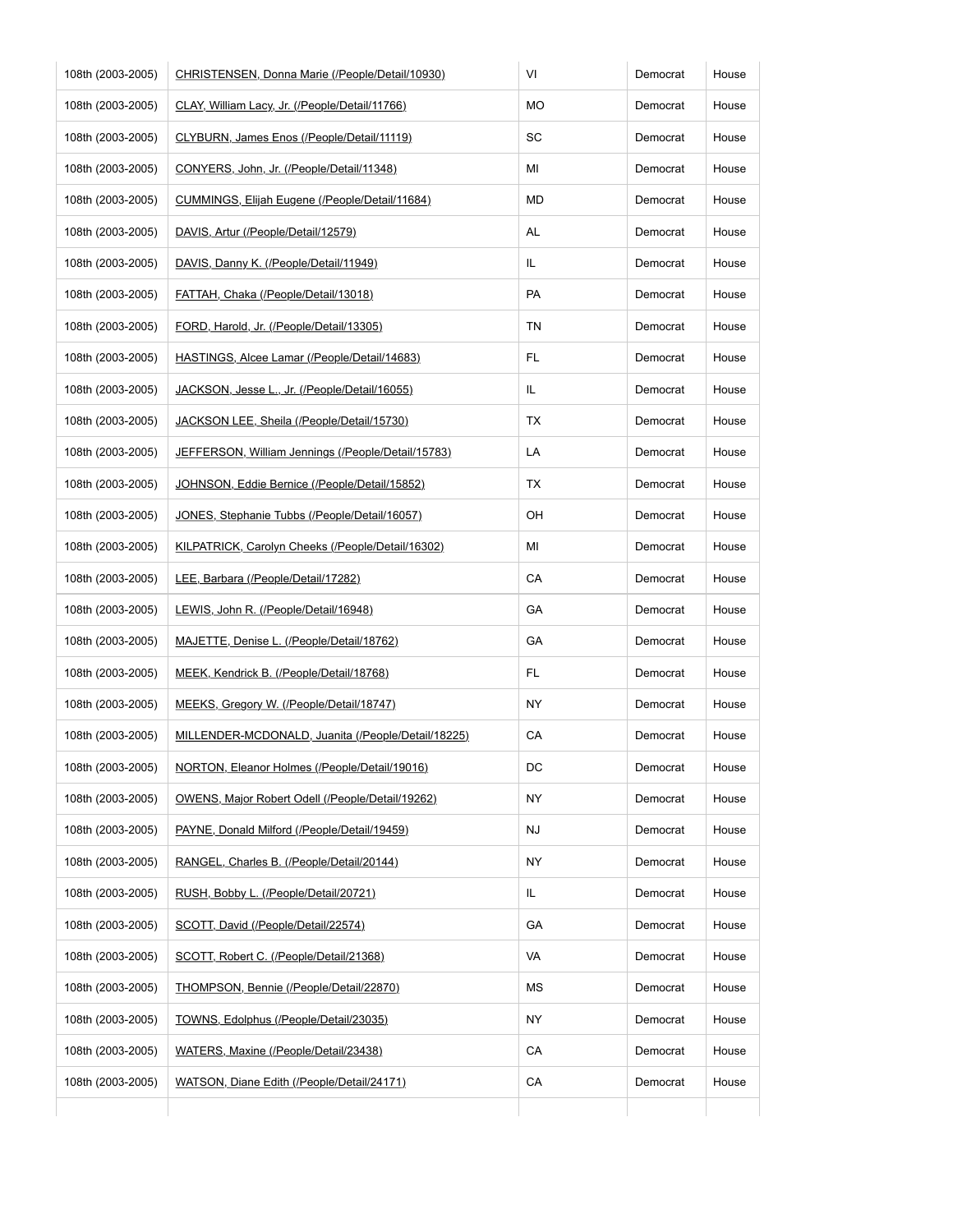| 108th (2003-2005) | WATT, Melvin L. (/People/Detail/23463)                         | <b>NC</b> | Democrat | House |
|-------------------|----------------------------------------------------------------|-----------|----------|-------|
| 108th (2003-2005) | WYNN, Albert Russell (/People/Detail/24158)                    | MD        | Democrat | House |
| 109th (2005-2007) |                                                                |           |          |       |
| 109th (2005-2007) | BISHOP, Sanford Dixon, Jr. (/People/Detail/7697)               | GA        | Democrat | House |
| 109th (2005-2007) | BROWN, Corrine (/People/Detail/7695)                           | FL.       | Democrat | House |
| 109th (2005-2007) | BUTTERFIELD, George Kenneth (G.K.), Jr. (/People/Detail/10401) | ΝC        | Democrat | House |
| 109th (2005-2007) | CARSON, Julia May (/People/Detail/10693)                       | IN        | Democrat | House |
| 109th (2005-2007) | CHRISTENSEN, Donna Marie (/People/Detail/10930)                | VI        | Democrat | House |
| 109th (2005-2007) | CLAY, William Lacy, Jr. (/People/Detail/11766)                 | MO        | Democrat | House |
| 109th (2005-2007) | CLEAVER, Emanuel, II (/People/Detail/11786)                    | MO        | Democrat | House |
| 109th (2005-2007) | CLYBURN, James Enos (/People/Detail/11119)                     | SC        | Democrat | House |
| 109th (2005-2007) | CONYERS, John, Jr. (/People/Detail/11348)                      | ΜI        | Democrat | House |
| 109th (2005-2007) | CUMMINGS, Elijah Eugene (/People/Detail/11684)                 | MD        | Democrat | House |
| 109th (2005-2007) | DAVIS, Artur (/People/Detail/12579)                            | AL        | Democrat | House |
| 109th (2005-2007) | DAVIS, Danny K. (/People/Detail/11949)                         | IL.       | Democrat | House |
| 109th (2005-2007) | FATTAH, Chaka (/People/Detail/13018)                           | PA        | Democrat | House |
| 109th (2005-2007) | FORD, Harold, Jr. (/People/Detail/13305)                       | TN        | Democrat | House |
| 109th (2005-2007) | GREEN, AI (/People/Detail/14265)                               | ТX        | Democrat | House |
| 109th (2005-2007) | HASTINGS, Alcee Lamar (/People/Detail/14683)                   | FL.       | Democrat | House |
| 109th (2005-2007) | JACKSON, Jesse L., Jr. (/People/Detail/16055)                  | IL.       | Democrat | House |
| 109th (2005-2007) | JACKSON LEE, Sheila (/People/Detail/15730)                     | ТX        | Democrat | House |
| 109th (2005-2007) | JEFFERSON, William Jennings (/People/Detail/15783)             | LA        | Democrat | House |
| 109th (2005-2007) | JOHNSON, Eddie Bernice (/People/Detail/15852)                  | ТX        | Democrat | House |
| 109th (2005-2007) | JONES, Stephanie Tubbs (/People/Detail/16057)                  | OH        | Democrat | House |
| 109th (2005-2007) | KILPATRICK, Carolyn Cheeks (/People/Detail/16302)              | ΜI        | Democrat | House |
| 109th (2005-2007) | LEE, Barbara (/People/Detail/17282)                            | CA        | Democrat | House |
| 109th (2005-2007) | LEWIS, John R. (/People/Detail/16948)                          | GA        | Democrat | House |
| 109th (2005-2007) | MCKINNEY, Cynthia Ann (/People/Detail/17982)                   | GA        | Democrat | House |
| 109th (2005-2007) | MEEK, Kendrick B. (/People/Detail/18768)                       | FL.       | Democrat | House |
| 109th (2005-2007) | MEEKS, Gregory W. (/People/Detail/18747)                       | ΝY        | Democrat | House |
| 109th (2005-2007) | MILLENDER-MCDONALD, Juanita (/People/Detail/18225)             | CA        | Democrat | House |
| 109th (2005-2007) | MOORE, Gwendolynne S. (Gwen) (/People/Detail/18792)            | WI        | Democrat | House |
| 109th (2005-2007) | NORTON, Eleanor Holmes (/People/Detail/19016)                  | DC        | Democrat | House |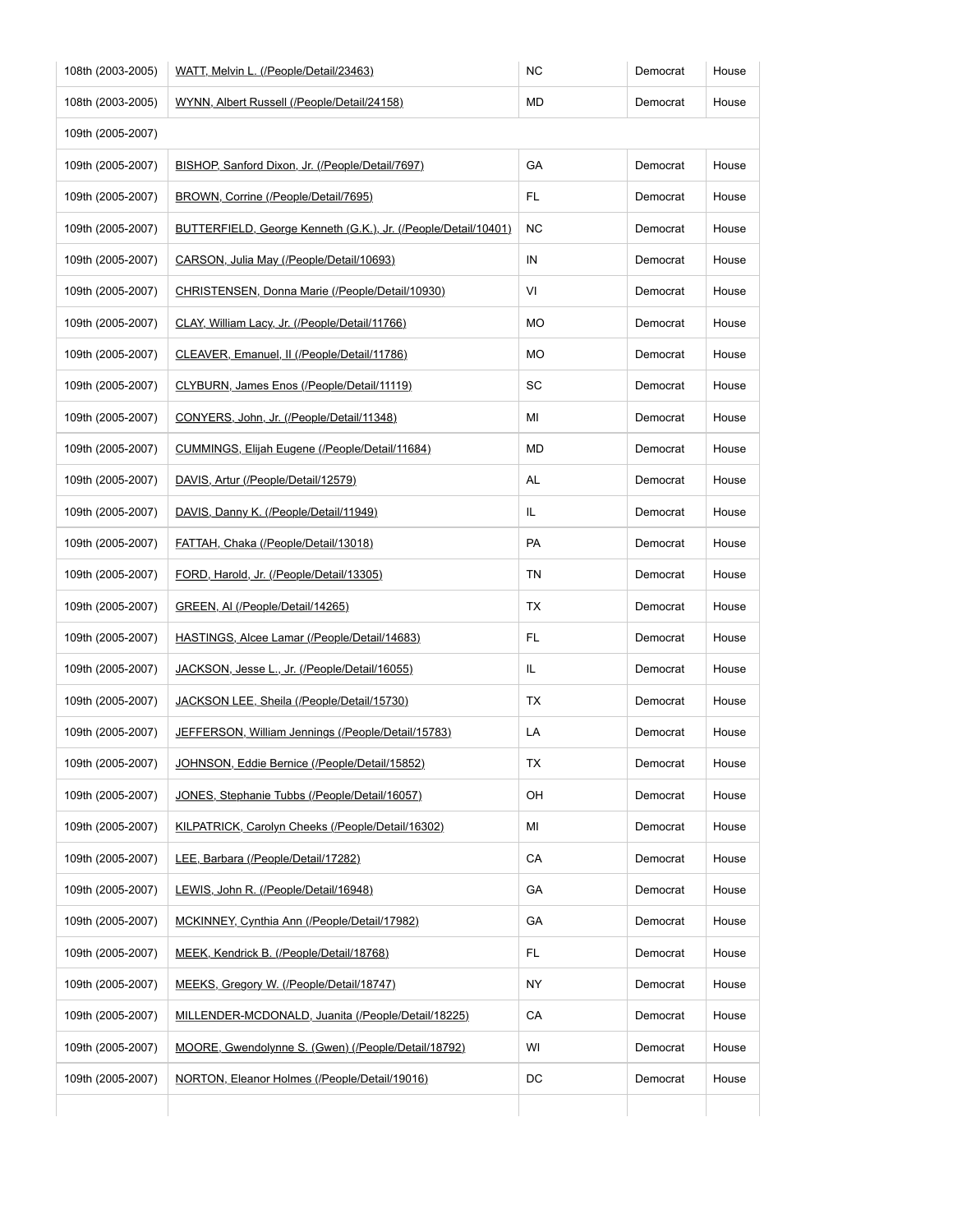| 109th (2005-2007) | OBAMA, Barack (/People/Detail/19276)                           | IL.       | Democrat | Senate |  |
|-------------------|----------------------------------------------------------------|-----------|----------|--------|--|
| 109th (2005-2007) | OWENS, Major Robert Odell (/People/Detail/19262)               | ΝY        | Democrat | House  |  |
| 109th (2005-2007) | PAYNE, Donald Milford (/People/Detail/19459)                   | NJ        | Democrat | House  |  |
| 109th (2005-2007) | RANGEL, Charles B. (/People/Detail/20144)                      | ΝY        | Democrat | House  |  |
| 109th (2005-2007) | RUSH, Bobby L. (/People/Detail/20721)                          | IL.       | Democrat | House  |  |
| 109th (2005-2007) | SCOTT, David (/People/Detail/22574)                            | GA        | Democrat | House  |  |
| 109th (2005-2007) | SCOTT, Robert C. (/People/Detail/21368)                        | VA        | Democrat | House  |  |
| 109th (2005-2007) | THOMPSON, Bennie (/People/Detail/22870)                        | МS        | Democrat | House  |  |
| 109th (2005-2007) | TOWNS, Edolphus (/People/Detail/23035)                         | <b>NY</b> | Democrat | House  |  |
| 109th (2005-2007) | WATERS, Maxine (/People/Detail/23438)                          | CA        | Democrat | House  |  |
| 109th (2005-2007) | WATSON, Diane Edith (/People/Detail/24171)                     | CA        | Democrat | House  |  |
| 109th (2005-2007) | WATT, Melvin L. (/People/Detail/23463)                         | ΝC        | Democrat | House  |  |
| 109th (2005-2007) | WYNN, Albert Russell (/People/Detail/24158)                    | MD        | Democrat | House  |  |
| 110th (2007-2009) |                                                                |           |          |        |  |
| 110th (2007-2009) | BISHOP, Sanford Dixon, Jr. (/People/Detail/7697)               | GA        | Democrat | House  |  |
| 110th (2007-2009) | BROWN, Corrine (/People/Detail/7695)                           | FL.       | Democrat | House  |  |
| 110th (2007-2009) | BUTTERFIELD, George Kenneth (G.K.), Jr. (/People/Detail/10401) | <b>NC</b> | Democrat | House  |  |
| 110th (2007-2009) | CARSON, André (/People/Detail/11806)                           | IN        | Democrat | House  |  |
| 110th (2007-2009) | CARSON, Julia May 16 (/People/Detail/10693)                    | IN        | Democrat | House  |  |
| 110th (2007-2009) | CHRISTENSEN, Donna Marie (/People/Detail/10930)                | VI        | Democrat | House  |  |
| 110th (2007-2009) | CLARKE, Yvette Diane (/People/Detail/11798)                    | NY.       | Democrat | House  |  |
| 110th (2007-2009) | CLAY, William Lacy, Jr. (/People/Detail/11766)                 | МO        | Democrat | House  |  |
| 110th (2007-2009) | CLEAVER, Emanuel, II (/People/Detail/11786)                    | МO        | Democrat | House  |  |
| 110th (2007-2009) | CLYBURN, James Enos (/People/Detail/11119)                     | SC        | Democrat | House  |  |
| 110th (2007-2009) | CONYERS, John, Jr. (/People/Detail/11348)                      | МI        | Democrat | House  |  |
| 110th (2007-2009) | CUMMINGS, Elijah Eugene (/People/Detail/11684)                 | MD        | Democrat | House  |  |
| 110th (2007-2009) | DAVIS, Artur (/People/Detail/12579)                            | AL        | Democrat | House  |  |
| 110th (2007-2009) | DAVIS, Danny K. (/People/Detail/11949)                         | IL.       | Democrat | House  |  |
| 110th (2007-2009) | EDWARDS, Donna F. 17 (/People/Detail/12961)                    | MD        | Democrat | House  |  |
| 110th (2007-2009) | ELLISON, Keith (/People/Detail/12957)                          | ΜN        | Democrat | House  |  |
|                   |                                                                | PA        | Democrat | House  |  |
| 110th (2007-2009) | FATTAH, Chaka (/People/Detail/13018)                           |           |          |        |  |
| 110th (2007-2009) | FUDGE, Marcia L. <sup>18</sup> (/People/Detail/13557)          | OH        | Democrat | House  |  |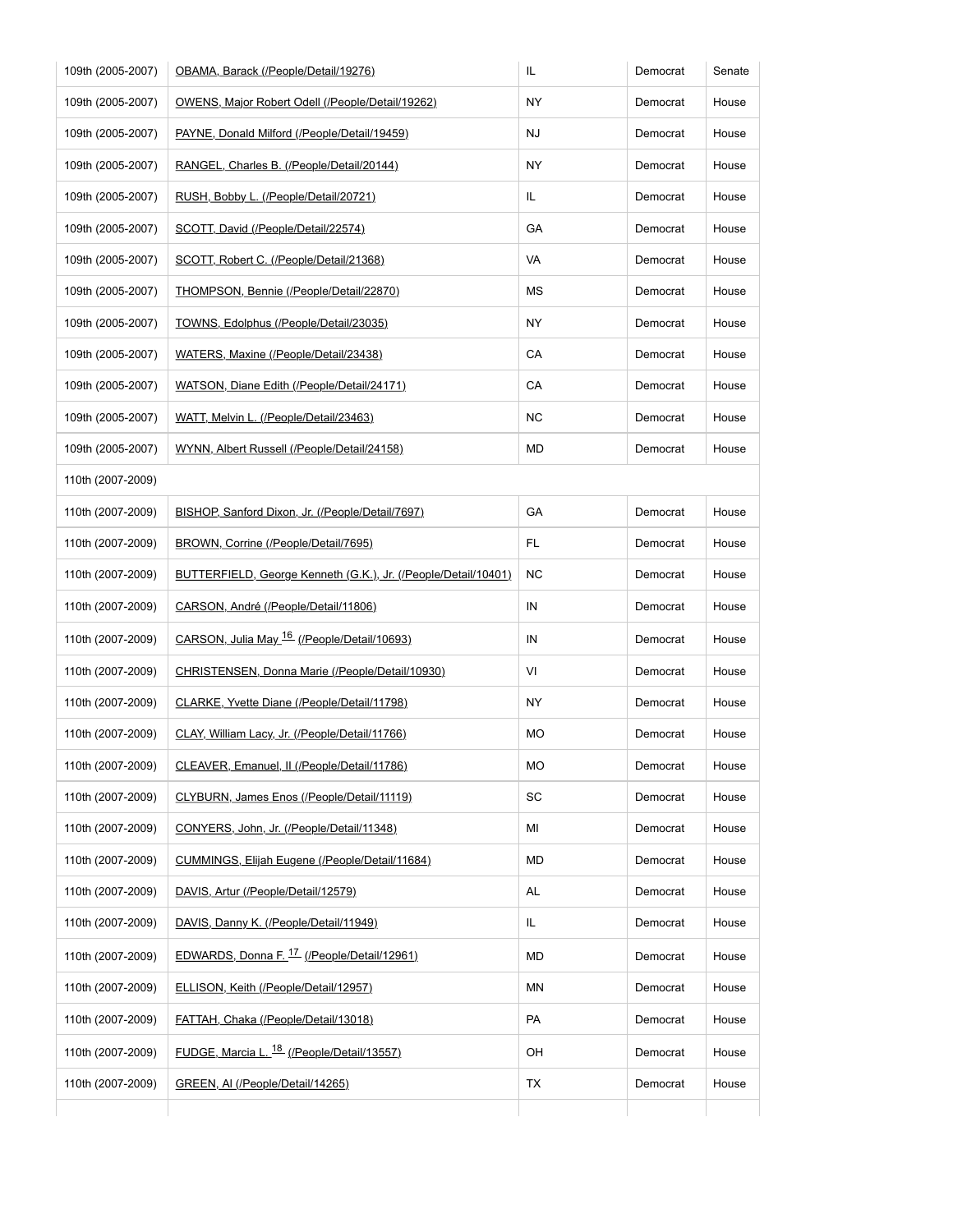| 110th (2007-2009) | HASTINGS, Alcee Lamar (/People/Detail/14683)                     | <b>FL</b> | Democrat | House  |
|-------------------|------------------------------------------------------------------|-----------|----------|--------|
| 110th (2007-2009) | JACKSON, Jesse L., Jr. (/People/Detail/16055)                    | IL.       | Democrat | House  |
| 110th (2007-2009) | JACKSON LEE, Sheila (/People/Detail/15730)                       | TX        | Democrat | House  |
| 110th (2007-2009) | JEFFERSON, William Jennings (/People/Detail/15783)               | LA        | Democrat | House  |
| 110th (2007-2009) | JOHNSON, Eddie Bernice (/People/Detail/15852)                    | TX        | Democrat | House  |
| 110th (2007-2009) | JOHNSON, Hank (/People/Detail/16065)                             | GA        | Democrat | House  |
| 110th (2007-2009) | JONES, Stephanie Tubbs <sup>19</sup> (/People/Detail/16057)      | OН        | Democrat | House  |
| 110th (2007-2009) | KILPATRICK, Carolyn Cheeks (/People/Detail/16302)                | MI        | Democrat | House  |
| 110th (2007-2009) | LEE, Barbara (/People/Detail/17282)                              | CA        | Democrat | House  |
| 110th (2007-2009) | LEWIS, John R. (/People/Detail/16948)                            | GA        | Democrat | House  |
| 110th (2007-2009) | MEEK, Kendrick B. (/People/Detail/18768)                         | FL.       | Democrat | House  |
| 110th (2007-2009) | MEEKS, Gregory W. (/People/Detail/18747)                         | <b>NY</b> | Democrat | House  |
| 110th (2007-2009) | MILLENDER-MCDONALD, Juanita <sup>20</sup> (/People/Detail/18225) | CA        | Democrat | House  |
| 110th (2007-2009) | MOORE, Gwendolynne S. (Gwen) (/People/Detail/18792)              | WI        | Democrat | House  |
| 110th (2007-2009) | NORTON, Eleanor Holmes (/People/Detail/19016)                    | DC        | Democrat | House  |
| 110th (2007-2009) | OBAMA, Barack <sup>21</sup> (/People/Detail/19276)               | IL.       | Democrat | Senate |
| 110th (2007-2009) | PAYNE, Donald Milford (/People/Detail/19459)                     | <b>NJ</b> | Democrat | House  |
| 110th (2007-2009) | RANGEL, Charles B. (/People/Detail/20144)                        | <b>NY</b> | Democrat | House  |
| 110th (2007-2009) | RICHARDSON, Laura <sup>22</sup> (/People/Detail/20805)           | СA        | Democrat | House  |
| 110th (2007-2009) | RUSH, Bobby L. (/People/Detail/20721)                            | IL.       | Democrat | House  |
| 110th (2007-2009) | SCOTT, David (/People/Detail/22574)                              | GA        | Democrat | House  |
| 110th (2007-2009) | SCOTT, Robert C. (/People/Detail/21368)                          | VA        | Democrat | House  |
| 110th (2007-2009) | THOMPSON, Bennie (/People/Detail/22870)                          | MS        | Democrat | House  |
| 110th (2007-2009) | TOWNS, Edolphus (/People/Detail/23035)                           | NY.       | Democrat | House  |
| 110th (2007-2009) | WATERS, Maxine (/People/Detail/23438)                            | CA        | Democrat | House  |
| 110th (2007-2009) | WATSON, Diane Edith (/People/Detail/24171)                       | CA        | Democrat | House  |
| 110th (2007-2009) | WATT, Melvin L. (/People/Detail/23463)                           | <b>NC</b> | Democrat | House  |
| 110th (2007-2009) | WYNN, Albert Russell <sup>23</sup> (/People/Detail/24158)        | <b>MD</b> | Democrat | House  |
| 111th (2009-2011) |                                                                  |           |          |        |
| 111th (2009-2011) | BISHOP, Sanford Dixon, Jr. (/People/Detail/7697)                 | GA        | Democrat | House  |
| 111th (2009-2011) | BROWN, Corrine (/People/Detail/7695)                             | FL        | Democrat | House  |
| 111th (2009-2011) | BURRIS, Roland <sup>24</sup> (/People/Detail/10429)              | IL        | Democrat | Senate |
| 111th (2009-2011) | BUTTERFIELD, George Kenneth (G.K.), Jr. (/People/Detail/10401)   | <b>NC</b> | Democrat | House  |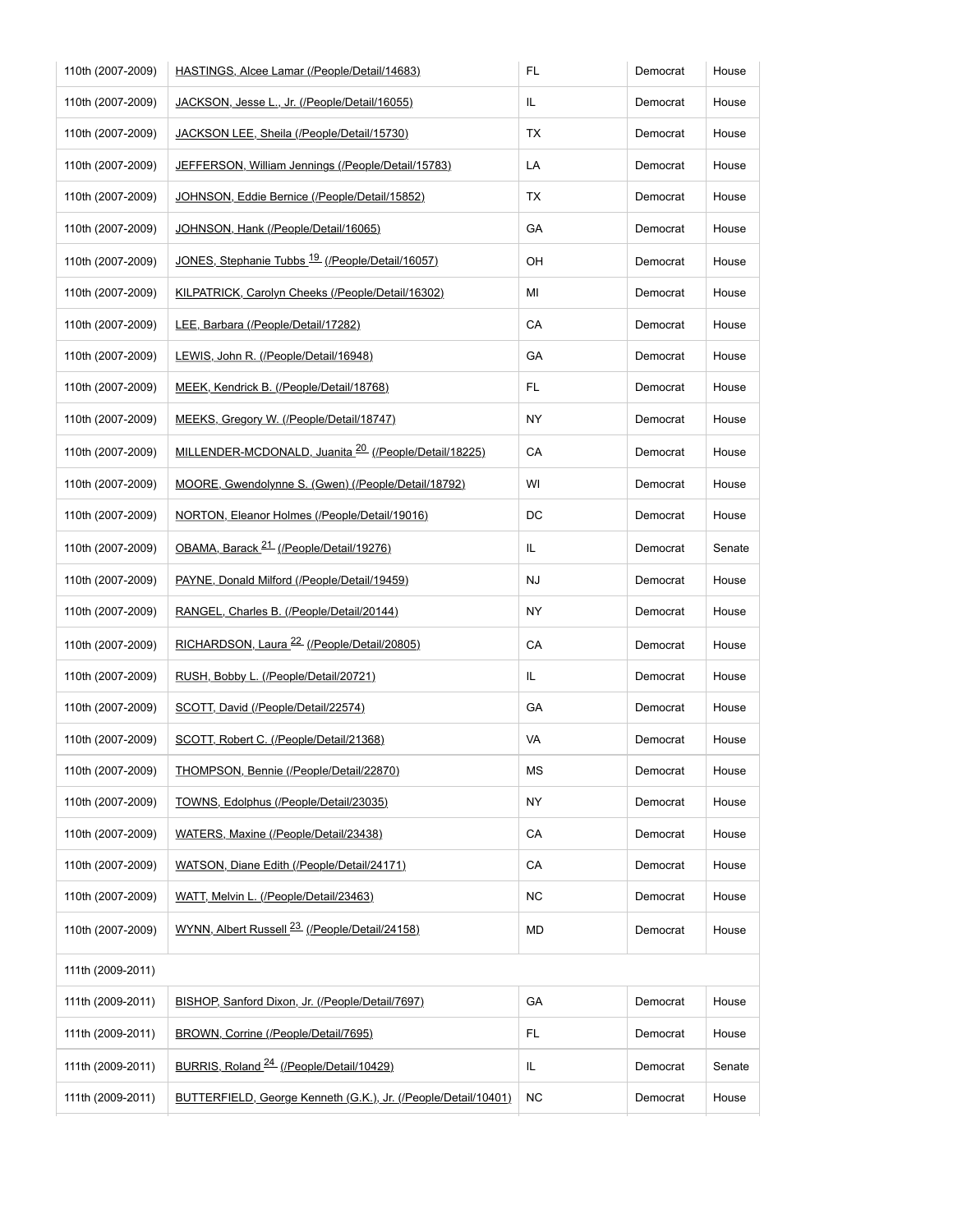| 111th (2009-2011) | CARSON, André (/People/Detail/11806)                | IN  | Democrat | House |
|-------------------|-----------------------------------------------------|-----|----------|-------|
| 111th (2009-2011) | CHRISTENSEN, Donna Marie (/People/Detail/10930)     | VI  | Democrat | House |
| 111th (2009-2011) | CLARKE, Yvette Diane (/People/Detail/11798)         | ΝY  | Democrat | House |
| 111th (2009-2011) | CLAY, William Lacy, Jr. (/People/Detail/11766)      | MO  | Democrat | House |
| 111th (2009-2011) | CLEAVER, Emanuel, II (/People/Detail/11786)         | MO  | Democrat | House |
| 111th (2009-2011) | CLYBURN, James Enos (/People/Detail/11119)          | SC  | Democrat | House |
| 111th (2009-2011) | CONYERS, John, Jr. (/People/Detail/11348)           | ΜI  | Democrat | House |
| 111th (2009-2011) | CUMMINGS, Elijah Eugene (/People/Detail/11684)      | MD  | Democrat | House |
| 111th (2009-2011) | DAVIS, Artur (/People/Detail/12579)                 | AL  | Democrat | House |
| 111th (2009-2011) | DAVIS, Danny K. (/People/Detail/11949)              | IL. | Democrat | House |
| 111th (2009-2011) | EDWARDS, Donna F. (/People/Detail/12961)            | MD  | Democrat | House |
| 111th (2009-2011) | ELLISON, Keith (/People/Detail/12957)               | ΜN  | Democrat | House |
| 111th (2009-2011) | FATTAH, Chaka (/People/Detail/13018)                | PA  | Democrat | House |
| 111th (2009-2011) | FUDGE, Marcia L. (/People/Detail/13557)             | OH  | Democrat | House |
| 111th (2009-2011) | GREEN, AI (/People/Detail/14265)                    | ТX  | Democrat | House |
| 111th (2009-2011) | HASTINGS, Alcee Lamar (/People/Detail/14683)        | FL. | Democrat | House |
| 111th (2009-2011) | JACKSON, Jesse L., Jr. (/People/Detail/16055)       | IL. | Democrat | House |
| 111th (2009-2011) | JACKSON LEE, Sheila (/People/Detail/15730)          | TX  | Democrat | House |
| 111th (2009-2011) | JOHNSON, Eddie Bernice (/People/Detail/15852)       | ТX  | Democrat | House |
| 111th (2009-2011) | JOHNSON, Hank (/People/Detail/16065)                | GA  | Democrat | House |
| 111th (2009-2011) | KILPATRICK, Carolyn Cheeks (/People/Detail/16302)   | ΜI  | Democrat | House |
| 111th (2009-2011) | LEE, Barbara (/People/Detail/17282)                 | CA  | Democrat | House |
| 111th (2009-2011) | LEWIS, John R. (/People/Detail/16948)               | GA  | Democrat | House |
| 111th (2009-2011) | MEEK, Kendrick B. (/People/Detail/18768)            | FL. | Democrat | House |
| 111th (2009-2011) | MEEKS, Gregory W. (/People/Detail/18747)            | ΝY  | Democrat | House |
| 111th (2009-2011) | MOORE, Gwendolynne S. (Gwen) (/People/Detail/18792) | WI  | Democrat | House |
| 111th (2009-2011) | NORTON, Eleanor Holmes (/People/Detail/19016)       | DC  | Democrat | House |
| 111th (2009-2011) | PAYNE, Donald Milford (/People/Detail/19459)        | NJ  | Democrat | House |
| 111th (2009-2011) | RANGEL, Charles B. (/People/Detail/20144)           | NY  | Democrat | House |
| 111th (2009-2011) | RICHARDSON, Laura (/People/Detail/20805)            | CA  | Democrat | House |
| 111th (2009-2011) | RUSH, Bobby L. (/People/Detail/20721)               | IL. | Democrat | House |
| 111th (2009-2011) | SCOTT, David (/People/Detail/22574)                 | GA  | Democrat | House |
| 111th (2009-2011) | SCOTT, Robert C. (/People/Detail/21368)             | VA  | Democrat | House |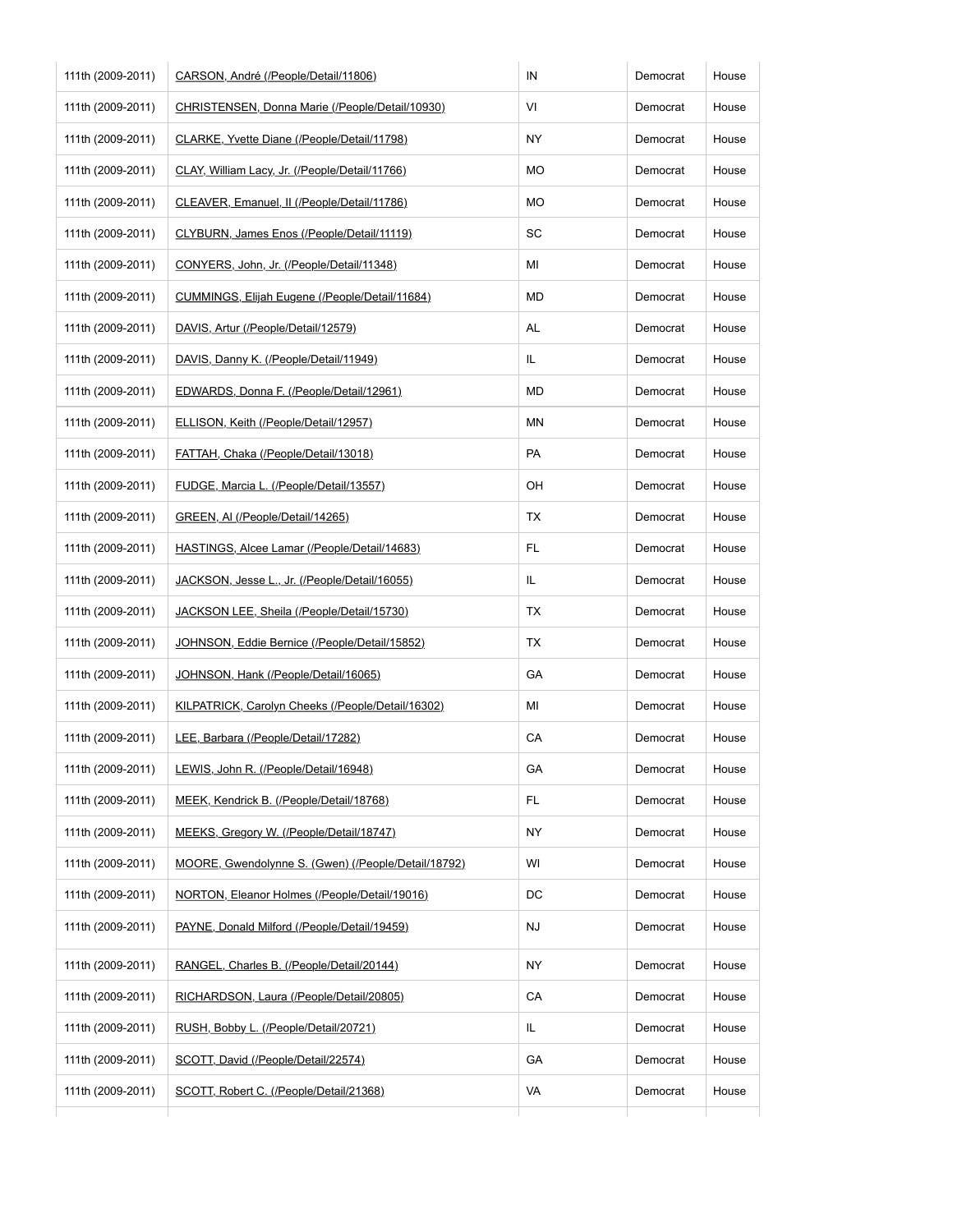| 111th (2009-2011) | THOMPSON, Bennie (/People/Detail/22870)                        | МS        | Democrat | House |
|-------------------|----------------------------------------------------------------|-----------|----------|-------|
| 111th (2009-2011) | TOWNS, Edolphus (/People/Detail/23035)                         | <b>NY</b> | Democrat | House |
| 111th (2009-2011) | WATERS, Maxine (/People/Detail/23438)                          | CA        | Democrat | House |
| 111th (2009-2011) | WATSON, Diane Edith (/People/Detail/24171)                     | CA        | Democrat | House |
| 111th (2009-2011) | WATT, Melvin L. (/People/Detail/23463)                         | <b>NC</b> | Democrat | House |
| 112th (2011-2013) |                                                                |           |          |       |
| 112th (2011-2013) | BASS, Karen (/People/Detail/10433)                             | CA        | Democrat | House |
| 112th (2011-2013) | BISHOP, Sanford Dixon, Jr. (/People/Detail/7697)               | GA        | Democrat | House |
| 112th (2011-2013) | BROWN, Corrine (/People/Detail/7695)                           | FL.       | Democrat | House |
| 112th (2011-2013) | BUTTERFIELD, George Kenneth (G.K.), Jr. (/People/Detail/10401) | <b>NC</b> | Democrat | House |
| 112th (2011-2013) | CARSON, André (/People/Detail/11806)                           | IN        | Democrat | House |
| 112th (2011-2013) | CHRISTENSEN, Donna Marie (/People/Detail/10930)                | VI        | Democrat | House |
| 112th (2011-2013) | CLARKE, Hansen (/People/Detail/11827)                          | ΜI        | Democrat | House |
| 112th (2011-2013) | CLARKE, Yvette Diane (/People/Detail/11798)                    | <b>NY</b> | Democrat | House |
| 112th (2011-2013) | CLAY, William Lacy, Jr. (/People/Detail/11766)                 | МO        | Democrat | House |
| 112th (2011-2013) | CLEAVER, Emanuel, II (/People/Detail/11786)                    | МO        | Democrat | House |
| 112th (2011-2013) | CLYBURN, James Enos (/People/Detail/11119)                     | SC        | Democrat | House |
| 112th (2011-2013) | CONYERS, John, Jr. (/People/Detail/11348)                      | MI        | Democrat | House |
| 112th (2011-2013) | CUMMINGS, Elijah Eugene (/People/Detail/11684)                 | MD        | Democrat | House |
| 112th (2011-2013) | DAVIS, Danny K. (/People/Detail/11949)                         | IL        | Democrat | House |
| 112th (2011-2013) | EDWARDS, Donna F. (/People/Detail/12961)                       | MD        | Democrat | House |
| 112th (2011-2013) | ELLISON, Keith (/People/Detail/12957)                          | MN        | Democrat | House |
| 112th (2011-2013) | <b>FATTAH, Chaka (/People/Detail/13018)</b>                    | PA        | Democrat | House |
| 112th (2011-2013) | FUDGE, Marcia L. (/People/Detail/13557)                        | OH        | Democrat | House |
| 112th (2011-2013) | GREEN, AI (/People/Detail/14265)                               | ТX        | Democrat | House |
| 112th (2011-2013) | HASTINGS, Alcee Lamar (/People/Detail/14683)                   | FL.       | Democrat | House |
| 112th (2011-2013) | JACKSON, Jesse L., Jr. (/People/Detail/16055)                  | IL.       | Democrat | House |
| 112th (2011-2013) | JACKSON LEE, Sheila (/People/Detail/15730)                     | ТX        | Democrat | House |
| 112th (2011-2013) | JOHNSON, Eddie Bernice (/People/Detail/15852)                  | ТX        | Democrat | House |
| 112th (2011-2013) | JOHNSON, Hank (/People/Detail/16065)                           | GA        | Democrat | House |
| 112th (2011-2013) | LEE, Barbara (/People/Detail/17282)                            | CA        | Democrat | House |
| 112th (2011-2013) | LEWIS, John R. (/People/Detail/16948)                          | GA        | Democrat | House |
| 112th (2011-2013) | MEEKS, Gregory W. (/People/Detail/18747)                       | NY        | Democrat | House |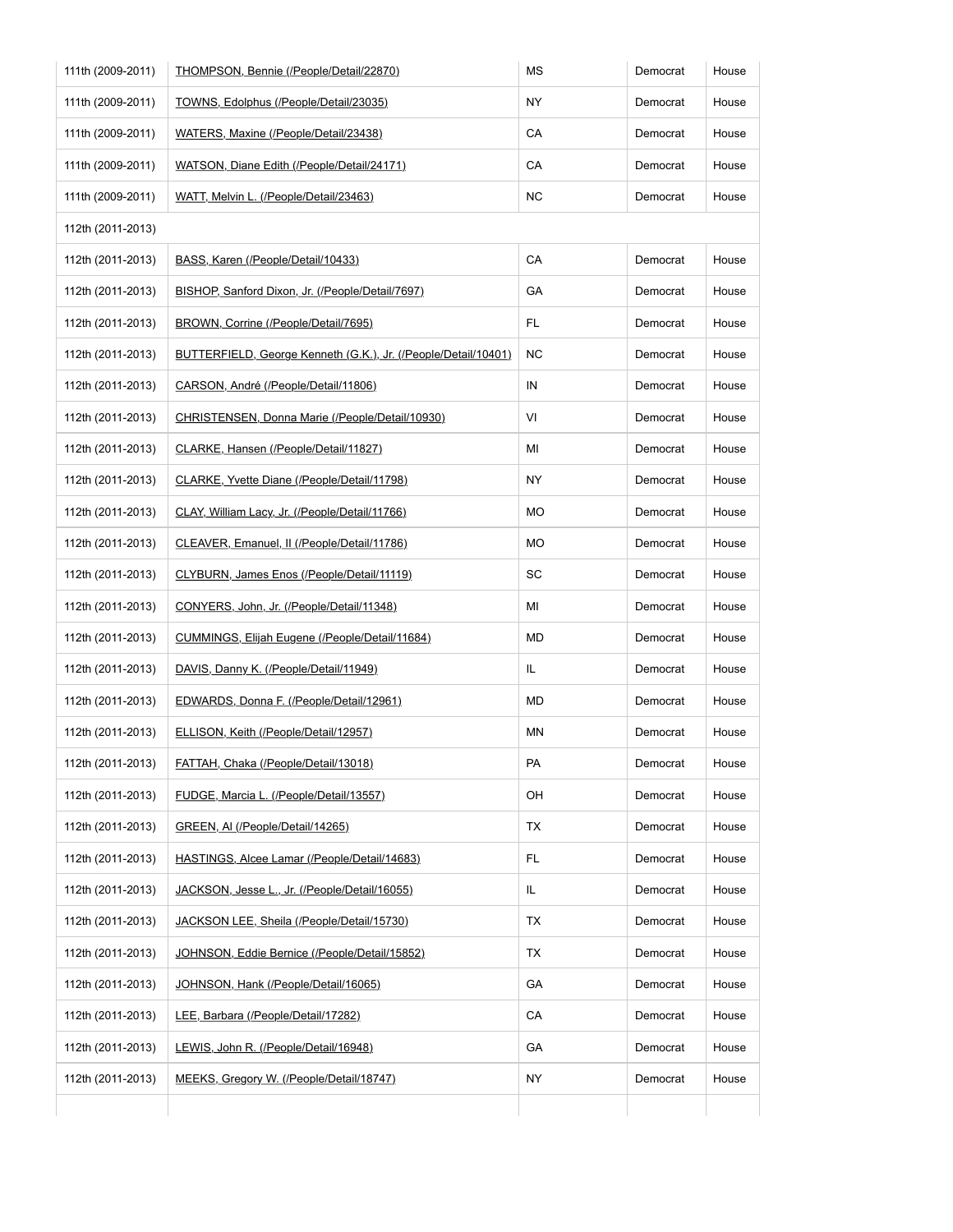| 112th (2011-2013) | MOORE, Gwendolynne S. (Gwen) (/People/Detail/18792)            | WI        | Democrat   | House  |
|-------------------|----------------------------------------------------------------|-----------|------------|--------|
| 112th (2011-2013) | NORTON, Eleanor Holmes (/People/Detail/19016)                  | DC        | Democrat   | House  |
| 112th (2011-2013) | PAYNE, Donald Milford <sup>25</sup> (/People/Detail/19459)     | NJ        | Democrat   | House  |
| 112th (2011-2013) | PAYNE, Donald, Jr. (/People/Detail/15032387602)                | NJ        | Democrat   | House  |
| 112th (2011-2013) | RANGEL, Charles B. (/People/Detail/20144)                      | ΝY        | Democrat   | House  |
| 112th (2011-2013) | RICHARDSON, Laura (/People/Detail/20805)                       | CA        | Democrat   | House  |
| 112th (2011-2013) | RICHMOND, Cedric (/People/Detail/20816)                        | LA        | Democrat   | House  |
| 112th (2011-2013) | RUSH, Bobby L. (/People/Detail/20721)                          | IL.       | Democrat   | House  |
| 112th (2011-2013) | SCOTT, David (/People/Detail/22574)                            | GA        | Democrat   | House  |
| 112th (2011-2013) | SCOTT, Robert C. (/People/Detail/21368)                        | VA        | Democrat   | House  |
| 112th (2011-2013) | SCOTT, Tim <sup>26</sup> (/People/Detail/22623)                | SC        | Republican | House  |
| 112th (2011-2013) | SEWELL, Terri (/People/Detail/22624)                           | AL        | Democrat   | House  |
| 112th (2011-2013) | THOMPSON, Bennie (/People/Detail/22870)                        | МS        | Democrat   | House  |
| 112th (2011-2013) | TOWNS, Edolphus (/People/Detail/23035)                         | ΝY        | Democrat   | House  |
| 112th (2011-2013) | WATERS, Maxine (/People/Detail/23438)                          | CA        | Democrat   | House  |
| 112th (2011-2013) | WATT, Melvin L. (/People/Detail/23463)                         | <b>NC</b> | Democrat   | House  |
| 112th (2011-2013) | WEST, Allen (/People/Detail/24194)                             | FL.       | Republican | House  |
| 112th (2011-2013) | WILSON, Frederica (/People/Detail/24196)                       | FL.       | Democrat   | House  |
| 113th (2013-2015) |                                                                |           |            |        |
| 113th (2013-2015) | ADAMS, Alma <sup>27</sup> (/People/Detail/15032409256)         | <b>NC</b> | Democrat   | House  |
| 113th (2013-2015) | BASS, Karen (/People/Detail/10433)                             | CA        | Democrat   | House  |
| 113th (2013-2015) | BEATTY, Joyce (/People/Detail/15032386867)                     | OН        | Democrat   | House  |
| 113th (2013-2015) | BISHOP, Sanford Dixon, Jr. (/People/Detail/7697)               | GA        | Democrat   | House  |
| 113th (2013-2015) | BOOKER, Cory Anthony (/People/Detail/15032398446)              | NJ        | Democrat   | Senate |
| 113th (2013-2015) | BROWN, Corrine (/People/Detail/7695)                           | FL.       | Democrat   | House  |
| 113th (2013-2015) | BUTTERFIELD, George Kenneth (G.K.), Jr. (/People/Detail/10401) | <b>NC</b> | Democrat   | House  |
| 113th (2013-2015) | CARSON, André (/People/Detail/11806)                           | IN        | Democrat   | House  |
| 113th (2013-2015) | CHRISTENSEN, Donna Marie (/People/Detail/10930)                | VI        | Democrat   | House  |
| 113th (2013-2015) | CLARKE, Yvette Diane (/People/Detail/11798)                    | NY        | Democrat   | House  |
| 113th (2013-2015) | CLAY, William Lacy, Jr. (/People/Detail/11766)                 | МO        | Democrat   | House  |
| 113th (2013-2015) | CLEAVER, Emanuel, II (/People/Detail/11786)                    | МO        | Democrat   | House  |
| 113th (2013-2015) | CLYBURN, James Enos (/People/Detail/11119)                     | SC        | Democrat   | House  |
| 113th (2013-2015) | CONYERS, John, Jr. (/People/Detail/11348)                      | МI        | Democrat   | House  |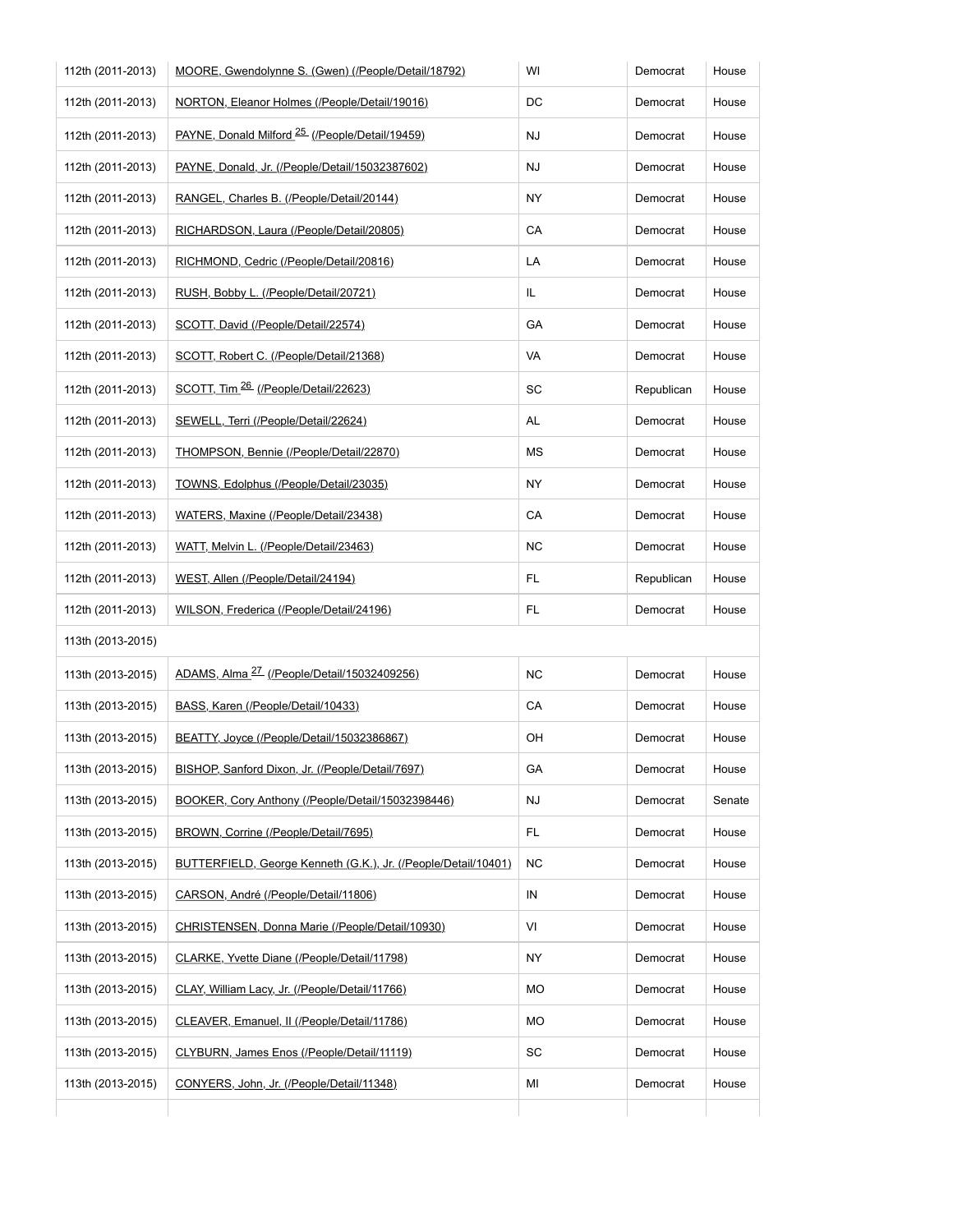| 113th (2013-2015) | COWAN, William (Mo) <sup>28</sup> (/People/Detail/15032391920) | МA        | Democrat   | Senate |
|-------------------|----------------------------------------------------------------|-----------|------------|--------|
| 113th (2013-2015) | CUMMINGS, Elijah Eugene (/People/Detail/11684)                 | MD        | Democrat   | House  |
| 113th (2013-2015) | DAVIS, Danny K. (/People/Detail/11949)                         | IL        | Democrat   | House  |
| 113th (2013-2015) | EDWARDS, Donna F. (/People/Detail/12961)                       | MD        | Democrat   | House  |
| 113th (2013-2015) | ELLISON, Keith (/People/Detail/12957)                          | ΜN        | Democrat   | House  |
| 113th (2013-2015) | <b>FATTAH, Chaka (/People/Detail/13018)</b>                    | PA        | Democrat   | House  |
| 113th (2013-2015) | FUDGE, Marcia L. (/People/Detail/13557)                        | OН        | Democrat   | House  |
| 113th (2013-2015) | GREEN, AI (/People/Detail/14265)                               | ТX        | Democrat   | House  |
| 113th (2013-2015) | HASTINGS, Alcee Lamar (/People/Detail/14683)                   | FL        | Democrat   | House  |
| 113th (2013-2015) | HORSFORD, Steven (/People/Detail/15032387263)                  | <b>NV</b> | Democrat   | House  |
| 113th (2013-2015) | JACKSON LEE, Sheila (/People/Detail/15730)                     | ТX        | Democrat   | House  |
| 113th (2013-2015) | JEFFRIES, Hakeem (/People/Detail/15032387302)                  | ΝY        | Democrat   | House  |
| 113th (2013-2015) | JOHNSON, Eddie Bernice (/People/Detail/15852)                  | TX        | Democrat   | House  |
| 113th (2013-2015) | JOHNSON, Hank (/People/Detail/16065)                           | GА        | Democrat   | House  |
| 113th (2013-2015) | KELLY, Robin L. <sup>29</sup> (/People/Detail/15032393262)     | IL        | Democrat   | House  |
| 113th (2013-2015) | LEE, Barbara (/People/Detail/17282)                            | CA        | Democrat   | House  |
| 113th (2013-2015) | LEWIS, John R. (/People/Detail/16948)                          | GA        | Democrat   | House  |
| 113th (2013-2015) | MEEKS, Gregory W. (/People/Detail/18747)                       | NY.       | Democrat   | House  |
| 113th (2013-2015) | MOORE, Gwendolynne S. (Gwen) (/People/Detail/18792)            | WI        | Democrat   | House  |
| 113th (2013-2015) | NORTON, Eleanor Holmes (/People/Detail/19016)                  | DC        | Democrat   | House  |
| 113th (2013-2015) | PAYNE, Donald, Jr. (/People/Detail/15032387602)                | <b>NJ</b> | Democrat   | House  |
| 113th (2013-2015) | RANGEL, Charles B. (/People/Detail/20144)                      | NY        | Democrat   | House  |
| 113th (2013-2015) | RICHMOND, Cedric (/People/Detail/20816)                        | LA        | Democrat   | House  |
| 113th (2013-2015) | RUSH, Bobby L. (/People/Detail/20721)                          | IL        | Democrat   | House  |
| 113th (2013-2015) | SCOTT, David (/People/Detail/22574)                            | GA        | Democrat   | House  |
| 113th (2013-2015) | SCOTT, Robert C. (/People/Detail/21368)                        | VA        | Democrat   | House  |
| 113th (2013-2015) | SCOTT, Tim (/People/Detail/22623)                              | SC        | Republican | Senate |
| 113th (2013-2015) | SEWELL, Terri (/People/Detail/22624)                           | AL        | Democrat   | House  |
| 113th (2013-2015) | THOMPSON, Bennie (/People/Detail/22870)                        | ΜS        | Democrat   | House  |
| 113th (2013-2015) | VEASEY, Marc (/People/Detail/15032387821)                      | ТX        | Democrat   | House  |
| 113th (2013-2015) | WATERS, Maxine (/People/Detail/23438)                          | CA        | Democrat   | House  |
| 113th (2013-2015) | WATT, Melvin L. (/People/Detail/23463)                         | <b>NC</b> | Democrat   | House  |
| 113th (2013-2015) | WILSON, Frederica (/People/Detail/24196)                       | FL.       | Democrat   | House  |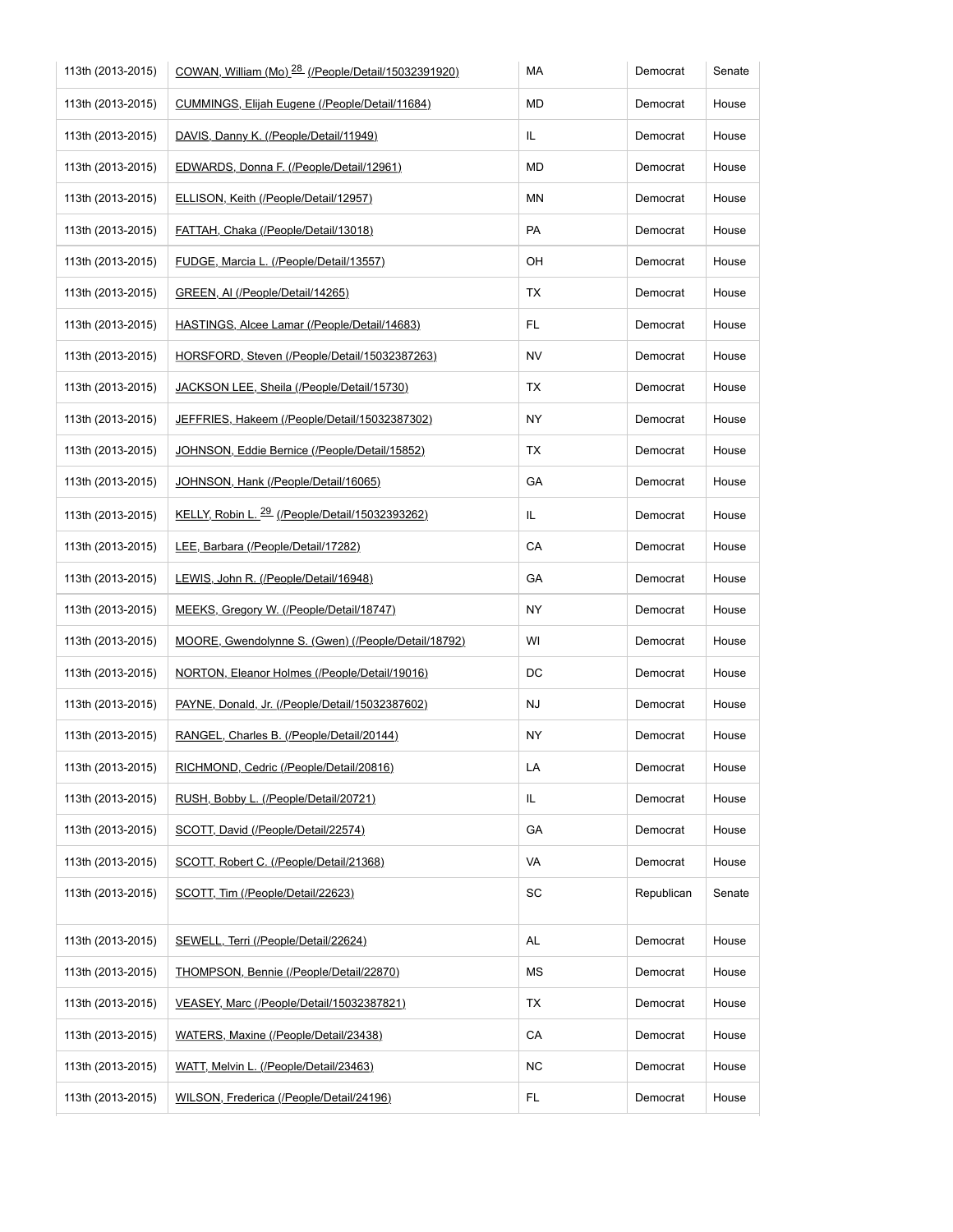| 114th (2015-2017) | ADAMS, Alma (/People/Detail/15032409256)                       | <b>NC</b> | Democrat   | House  |
|-------------------|----------------------------------------------------------------|-----------|------------|--------|
| 114th (2015-2017) | BASS, Karen (/People/Detail/10433)                             | CA        | Democrat   | House  |
| 114th (2015-2017) | BEATTY, Joyce (/People/Detail/15032386867)                     | OH        | Democrat   | House  |
| 114th (2015-2017) | BISHOP, Sanford Dixon, Jr. (/People/Detail/7697)               | GA        | Democrat   | House  |
| 114th (2015-2017) | BOOKER, Cory Anthony (/People/Detail/15032398446)              | NJ        | Democrat   | Senate |
| 114th (2015-2017) | BROWN, Corrine (/People/Detail/7695)                           | FL.       | Democrat   | House  |
| 114th (2015-2017) | BUTTERFIELD, George Kenneth (G.K.), Jr. (/People/Detail/10401) | <b>NC</b> | Democrat   | House  |
| 114th (2015-2017) | CARSON, André (/People/Detail/11806)                           | IN        | Democrat   | House  |
| 114th (2015-2017) | CLARKE, Yvette Diane (/People/Detail/11798)                    | NY.       | Democrat   | House  |
| 114th (2015-2017) | CLAY, William Lacy, Jr. (/People/Detail/11766)                 | MO        | Democrat   | House  |
| 114th (2015-2017) | CLEAVER, Emanuel, II (/People/Detail/11786)                    | МO        | Democrat   | House  |
| 114th (2015-2017) | CLYBURN, James Enos (/People/Detail/11119)                     | SC        | Democrat   | House  |
| 114th (2015-2017) | CONYERS, John, Jr. (/People/Detail/11348)                      | ΜI        | Democrat   | House  |
| 114th (2015-2017) | CUMMINGS, Elijah Eugene (/People/Detail/11684)                 | MD        | Democrat   | House  |
| 114th (2015-2017) | DAVIS, Danny K. (/People/Detail/11949)                         | IL.       | Democrat   | House  |
| 114th (2015-2017) | EDWARDS, Donna F. (/People/Detail/12961)                       | MD        | Democrat   | House  |
| 114th (2015-2017) | ELLISON, Keith (/People/Detail/12957)                          | ΜN        | Democrat   | House  |
| 114th (2015-2017) | EVANS, Dwight 30 (/People/Detail/15032440007)                  | PA        | Democrat   | House  |
| 114th (2015-2017) | FATTAH, Chaka <sup>31</sup> (/People/Detail/13018)             | PA        | Democrat   | House  |
| 114th (2015-2017) | FUDGE, Marcia L. (/People/Detail/13557)                        | OH        | Democrat   | House  |
| 114th (2015-2017) | GREEN, AI (/People/Detail/14265)                               | TX        | Democrat   | House  |
| 114th (2015-2017) | HASTINGS, Alcee Lamar (/People/Detail/14683)                   | FL.       | Democrat   | House  |
| 114th (2015-2017) | HURD, William Ballard (/People/Detail/15032409812)             | TX        | Republican | House  |
| 114th (2015-2017) | JACKSON LEE, Sheila (/People/Detail/15730)                     | TX        | Democrat   | House  |
| 114th (2015-2017) | JEFFRIES, Hakeem (/People/Detail/15032387302)                  | <b>NY</b> | Democrat   | House  |
| 114th (2015-2017) | JOHNSON, Eddie Bernice (/People/Detail/15852)                  | TX        | Democrat   | House  |
| 114th (2015-2017) | JOHNSON, Hank (/People/Detail/16065)                           | GA        | Democrat   | House  |
| 114th (2015-2017) | KELLY, Robin L. (/People/Detail/15032393262)                   | IL        | Democrat   | House  |
| 114th (2015-2017) | LAWRENCE, Brenda L. (/People/Detail/15032411198)               | ΜI        | Democrat   | House  |
| 114th (2015-2017) | LEE, Barbara (/People/Detail/17282)                            | CA        | Democrat   | House  |
| 114th (2015-2017) | LEWIS, John R. (/People/Detail/16948)                          | GA        | Democrat   | House  |
| 114th (2015-2017) | LOVE, Ludmya Bourdeau (Mia) (/People/Detail/15032411201)       | UT        | Republican | House  |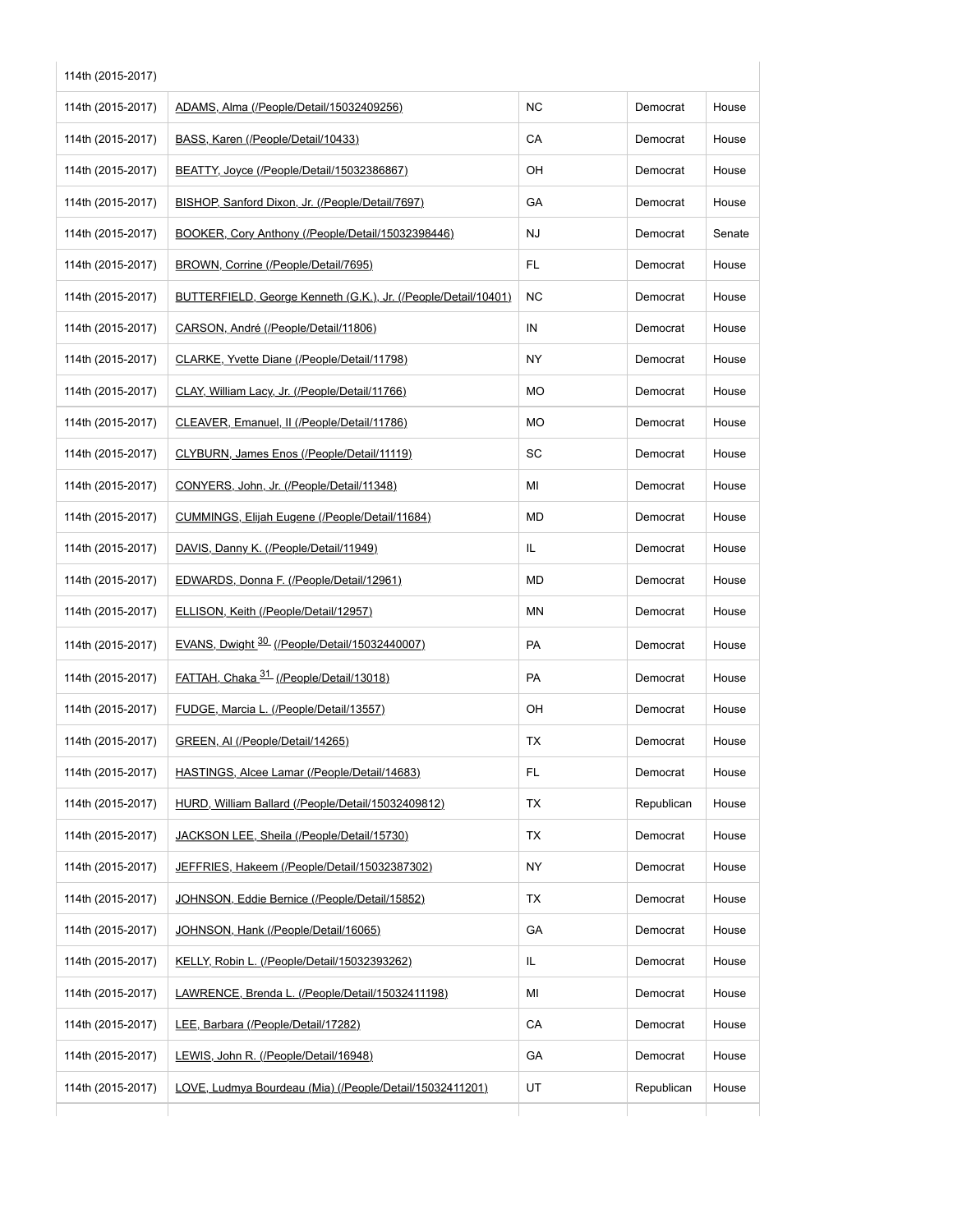| 114th (2015-2017) | MEEKS, Gregory W. (/People/Detail/18747)                       | NY        | Democrat   | House  |
|-------------------|----------------------------------------------------------------|-----------|------------|--------|
| 114th (2015-2017) | MOORE, Gwendolynne S. (Gwen) (/People/Detail/18792)            | WI        | Democrat   | House  |
| 114th (2015-2017) | NORTON, Eleanor Holmes (/People/Detail/19016)                  | DC        | Democrat   | House  |
| 114th (2015-2017) | PAYNE, Donald, Jr. (/People/Detail/15032387602)                | NJ        | Democrat   | House  |
| 114th (2015-2017) | PLASKETT, Stacey E. (/People/Detail/15032410230)               | VI        | Democrat   | House  |
| 114th (2015-2017) | RANGEL, Charles B. (/People/Detail/20144)                      | NY        | Democrat   | House  |
| 114th (2015-2017) | RICHMOND, Cedric (/People/Detail/20816)                        | LA        | Democrat   | House  |
| 114th (2015-2017) | RUSH, Bobby L. (/People/Detail/20721)                          | IL        | Democrat   | House  |
| 114th (2015-2017) | SCOTT, David (/People/Detail/22574)                            | GА        | Democrat   | House  |
| 114th (2015-2017) | SCOTT, Robert C. (/People/Detail/21368)                        | VA        | Democrat   | House  |
| 114th (2015-2017) | SCOTT, Tim (/People/Detail/22623)                              | SC        | Republican | Senate |
| 114th (2015-2017) | SEWELL, Terri (/People/Detail/22624)                           | AL        | Democrat   | House  |
| 114th (2015-2017) | THOMPSON, Bennie (/People/Detail/22870)                        | МS        | Democrat   | House  |
| 114th (2015-2017) | VEASEY, Marc (/People/Detail/15032387821)                      | ТX        | Democrat   | House  |
| 114th (2015-2017) | WATERS, Maxine (/People/Detail/23438)                          | CA        | Democrat   | House  |
| 114th (2015-2017) | WATSON COLEMAN, Bonnie (/People/Detail/15032409972)            | NJ        | Democrat   | House  |
| 114th (2015-2017) | WILSON, Frederica (/People/Detail/24196)                       | FL.       | Democrat   | House  |
| 115th (2017-2019) |                                                                |           |            |        |
| 115th (2017-2019) | ADAMS, Alma (/People/Detail/15032409256)                       | <b>NC</b> | Democrat   | House  |
| 115th (2017-2019) | BASS, Karen (/People/Detail/10433)                             | СA        | Democrat   | House  |
| 115th (2017-2019) | BEATTY, Joyce (/People/Detail/15032386867)                     | OН        | Democrat   | House  |
| 115th (2017-2019) | BISHOP, Sanford Dixon, Jr. (/People/Detail/7697)               | GA        | Democrat   | House  |
| 115th (2017-2019) | BLUNT ROCHESTER, Lisa (/People/Detail/15032440321)             | DE        | Democrat   | House  |
| 115th (2017-2019) | BOOKER, Cory Anthony (/People/Detail/15032398446)              | NJ        | Democrat   | Senate |
| 115th (2017-2019) | BROWN, Anthony Gregory (/People/Detail/15032440322)            | MD        | Democrat   | House  |
| 115th (2017-2019) | BUTTERFIELD, George Kenneth (G.K.), Jr. (/People/Detail/10401) | NC.       | Democrat   | House  |
| 115th (2017-2019) | CARSON, André (/People/Detail/11806)                           | IN        | Democrat   | House  |
| 115th (2017-2019) | CLARKE, Yvette Diane (/People/Detail/11798)                    | ΝY        | Democrat   | House  |
| 115th (2017-2019) | CLAY, William Lacy, Jr. (/People/Detail/11766)                 | МO        | Democrat   | House  |
| 115th (2017-2019) | CLEAVER, Emanuel, II (/People/Detail/11786)                    | МO        | Democrat   | House  |
| 115th (2017-2019) | CLYBURN, James Enos (/People/Detail/11119)                     | SC        | Democrat   | House  |
|                   | CONYERS, John, Jr. 32 (/People/Detail/11348)                   | MI        | Democrat   | House  |
| 115th (2017-2019) |                                                                |           |            |        |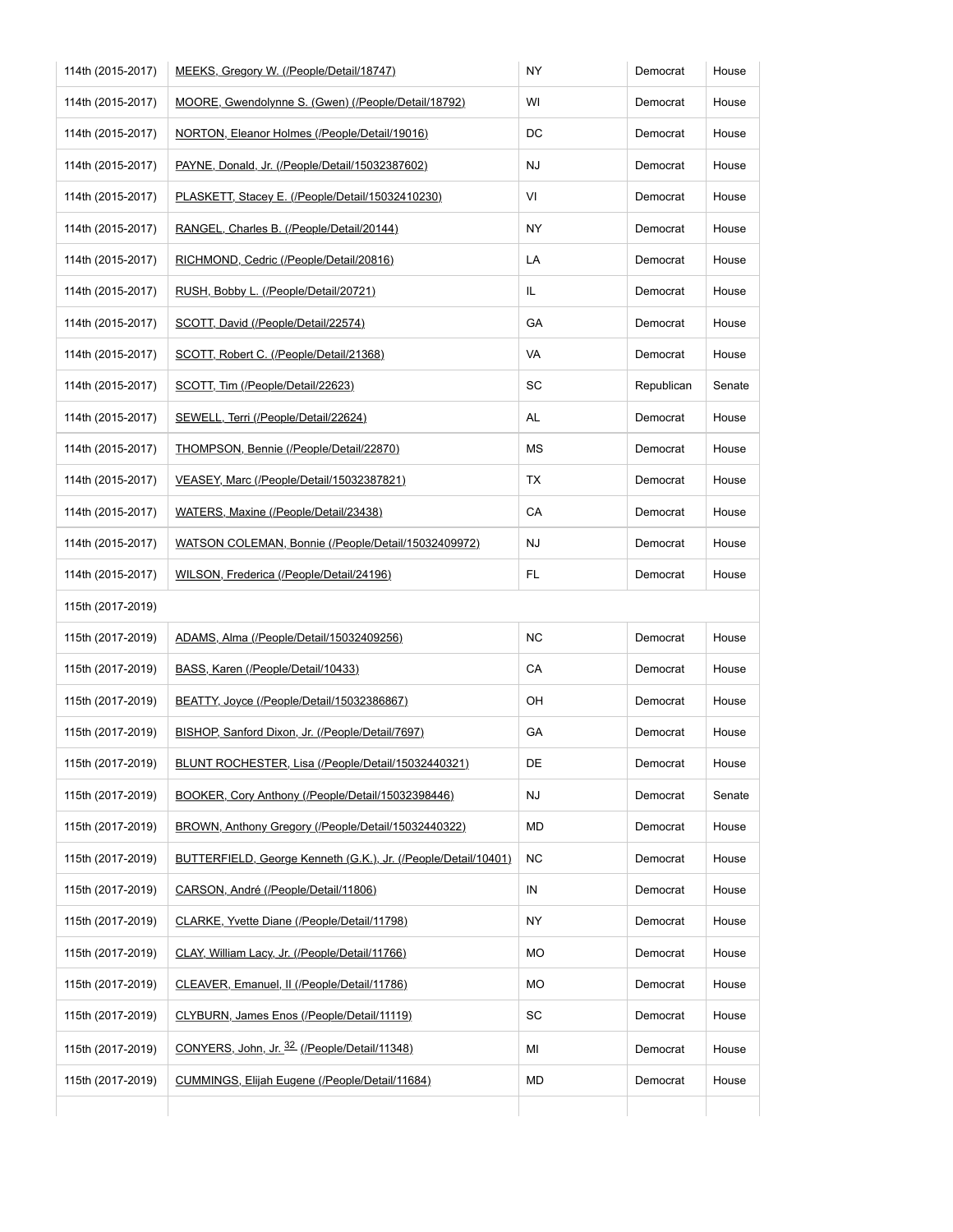| 115th (2017-2019) | DAVIS, Danny K. (/People/Detail/11949)                   | IL.       | Democrat   | House  |
|-------------------|----------------------------------------------------------|-----------|------------|--------|
| 115th (2017-2019) | DEMINGS, Valdez (/People/Detail/15032440477)             | FL        | Democrat   | House  |
| 115th (2017-2019) | ELLISON, Keith (/People/Detail/12957)                    | ΜN        | Democrat   | House  |
| 115th (2017-2019) | EVANS, Dwight (/People/Detail/15032440007)               | PA        | Democrat   | House  |
| 115th (2017-2019) | FUDGE, Marcia L. (/People/Detail/13557)                  | OH        | Democrat   | House  |
| 115th (2017-2019) | GREEN, AI (/People/Detail/14265)                         | ТX        | Democrat   | House  |
| 115th (2017-2019) | HARRIS, Kamala Devi (/People/Detail/15032442523)         | СA        | Democrat   | Senate |
| 115th (2017-2019) | HASTINGS, Alcee Lamar (/People/Detail/14683)             | FL.       | Democrat   | House  |
| 115th (2017-2019) | HURD, William Ballard (/People/Detail/15032409812)       | ТX        | Republican | House  |
| 115th (2017-2019) | JACKSON LEE, Sheila (/People/Detail/15730)               | TX        | Democrat   | House  |
| 115th (2017-2019) | JEFFRIES, Hakeem (/People/Detail/15032387302)            | <b>NY</b> | Democrat   | House  |
| 115th (2017-2019) | JOHNSON, Eddie Bernice (/People/Detail/15852)            | TX        | Democrat   | House  |
| 115th (2017-2019) | JOHNSON, Hank (/People/Detail/16065)                     | GA        | Democrat   | House  |
| 115th (2017-2019) | JONES, Brenda <sup>33</sup> (/People/Detail/25769805301) | ΜI        | Democrat   | House  |
| 115th (2017-2019) | KELLY, Robin L. (/People/Detail/15032393262)             | IL        | Democrat   | House  |
| 115th (2017-2019) | LAWRENCE, Brenda L. (/People/Detail/15032411198)         | ΜI        | Democrat   | House  |
| 115th (2017-2019) | LAWSON, Alfred, Jr. (/People/Detail/15032440824)         | FL        | Democrat   | House  |
| 115th (2017-2019) | LEE, Barbara (/People/Detail/17282)                      | CA        | Democrat   | House  |
| 115th (2017-2019) | LEWIS, John R. (/People/Detail/16948)                    | GA        | Democrat   | House  |
| 115th (2017-2019) | LOVE, Ludmya Bourdeau (Mia) (/People/Detail/15032411201) | UT        | Republican | House  |
| 115th (2017-2019) | MCEACHIN, Aston Donald (/People/Detail/15032440937)      | VA        | Democrat   | House  |
| 115th (2017-2019) | MEEKS, Gregory W. (/People/Detail/18747)                 | ΝY        | Democrat   | House  |
| 115th (2017-2019) | MOORE, Gwendolynne S. (Gwen) (/People/Detail/18792)      | WI        | Democrat   | House  |
| 115th (2017-2019) | NORTON, Eleanor Holmes (/People/Detail/19016)            | DC        | Democrat   | House  |
| 115th (2017-2019) | PAYNE, Donald, Jr. (/People/Detail/15032387602)          | NJ        | Democrat   | House  |
| 115th (2017-2019) | PLASKETT, Stacey E. (/People/Detail/15032410230)         | VI        | Democrat   | House  |
| 115th (2017-2019) | RICHMOND, Cedric (/People/Detail/20816)                  | LA        | Democrat   | House  |
| 115th (2017-2019) | RUSH, Bobby L. (/People/Detail/20721)                    | IL.       | Democrat   | House  |
| 115th (2017-2019) | SCOTT, David (/People/Detail/22574)                      | GA        | Democrat   | House  |
| 115th (2017-2019) | SCOTT, Robert C. (/People/Detail/21368)                  | VA        | Democrat   | House  |
| 115th (2017-2019) | SCOTT, Tim (/People/Detail/22623)                        | SC        | Republican | Senate |
| 115th (2017-2019) | SEWELL, Terri (/People/Detail/22624)                     | AL        | Democrat   | House  |
| 115th (2017-2019) | THOMPSON, Bennie (/People/Detail/22870)                  | МS        | Democrat   | House  |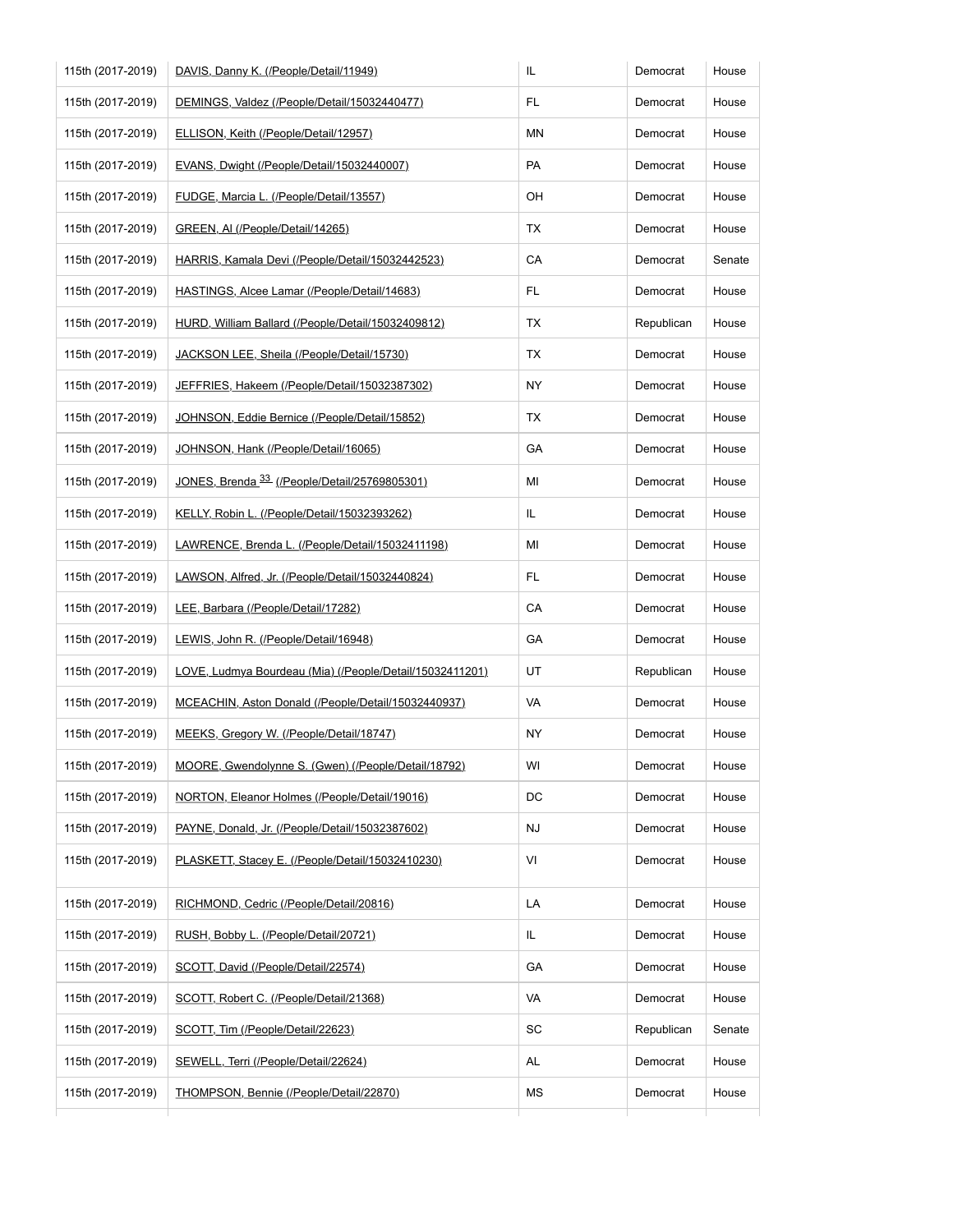| 115th (2017-2019) | VEASEY, Marc (/People/Detail/15032387821)                      | ТX        | Democrat   | House  |
|-------------------|----------------------------------------------------------------|-----------|------------|--------|
| 115th (2017-2019) | WATERS, Maxine (/People/Detail/23438)                          | CA        | Democrat   | House  |
| 115th (2017-2019) | WATSON COLEMAN, Bonnie (/People/Detail/15032409972)            | NJ        | Democrat   | House  |
| 115th (2017-2019) | WILSON, Frederica (/People/Detail/24196)                       | FL.       | Democrat   | House  |
| 116th (2019-2021) |                                                                |           |            |        |
| 116th (2019-2021) | ADAMS, Alma (/People/Detail/15032409256)                       | <b>NC</b> | Democrat   | House  |
| 116th (2019-2021) | ALLRED, Colin (/People/Detail/25769805223)                     | ТX        | Democrat   | House  |
| 116th (2019-2021) | BASS, Karen (/People/Detail/10433)                             | CA        | Democrat   | House  |
| 116th (2019-2021) | BEATTY, Joyce (/People/Detail/15032386867)                     | OH        | Democrat   | House  |
| 116th (2019-2021) | BISHOP, Sanford Dixon, Jr. (/People/Detail/7697)               | GA        | Democrat   | House  |
| 116th (2019-2021) | BLUNT ROCHESTER, Lisa (/People/Detail/15032440321)             | DE        | Democrat   | House  |
| 116th (2019-2021) | BOOKER, Cory Anthony (/People/Detail/15032398446)              | NJ        | Democrat   | Senate |
| 116th (2019-2021) | BROWN, Anthony Gregory (/People/Detail/15032440322)            | MD        | Democrat   | House  |
| 116th (2019-2021) | BUTTERFIELD, George Kenneth (G.K.), Jr. (/People/Detail/10401) | <b>NC</b> | Democrat   | House  |
| 116th (2019-2021) | CARSON, André (/People/Detail/11806)                           | IN        | Democrat   | House  |
| 116th (2019-2021) | CLARKE, Yvette Diane (/People/Detail/11798)                    | NY.       | Democrat   | House  |
| 116th (2019-2021) | CLAY, William Lacy, Jr. (/People/Detail/11766)                 | MO        | Democrat   | House  |
| 116th (2019-2021) | CLEAVER, Emanuel, II (/People/Detail/11786)                    | MO        | Democrat   | House  |
| 116th (2019-2021) | CLYBURN, James Enos (/People/Detail/11119)                     | SC        | Democrat   | House  |
| 116th (2019-2021) | CUMMINGS, Elijah Eugene (/People/Detail/11684)                 | MD        | Democrat   | House  |
| 116th (2019-2021) | DAVIS, Danny K. (/People/Detail/11949)                         | IL        | Democrat   | House  |
| 116th (2019-2021) | DELGADO, Antonio (/People/Detail/25769805197)                  | NY.       | Democrat   | House  |
| 116th (2019-2021) | DEMINGS, Valdez (/People/Detail/15032440477)                   | FL.       | Democrat   | House  |
| 116th (2019-2021) | EVANS, Dwight (/People/Detail/15032440007)                     | PA        | Democrat   | House  |
| 116th (2019-2021) | FUDGE, Marcia L. (/People/Detail/13557)                        | OH        | Democrat   | House  |
| 116th (2019-2021) | GREEN, AI (/People/Detail/14265)                               | ТX        | Democrat   | House  |
| 116th (2019-2021) | HALL, Kwanza (/People/Detail/25769816551)                      | GA        | Democrat   | House  |
| 116th (2019-2021) | HARRIS, Kamala Devi (/People/Detail/15032442523)               | CA        | Democrat   | Senate |
| 116th (2019-2021) | HASTINGS, Alcee Lamar (/People/Detail/14683)                   | FL.       | Democrat   | House  |
| 116th (2019-2021) | HAYES, Jahana (/People/Detail/25769805158)                     | <b>CT</b> | Democrat   | House  |
| 116th (2019-2021) | HORSFORD, Steven (/People/Detail/15032387263)                  | NV        | Democrat   | House  |
| 116th (2019-2021) | HURD, William Ballard (/People/Detail/15032409812)             | TX        | Republican | House  |
| 116th (2019-2021) | JACKSON LEE, Sheila (/People/Detail/15730)                     | ТX        | Democrat   | House  |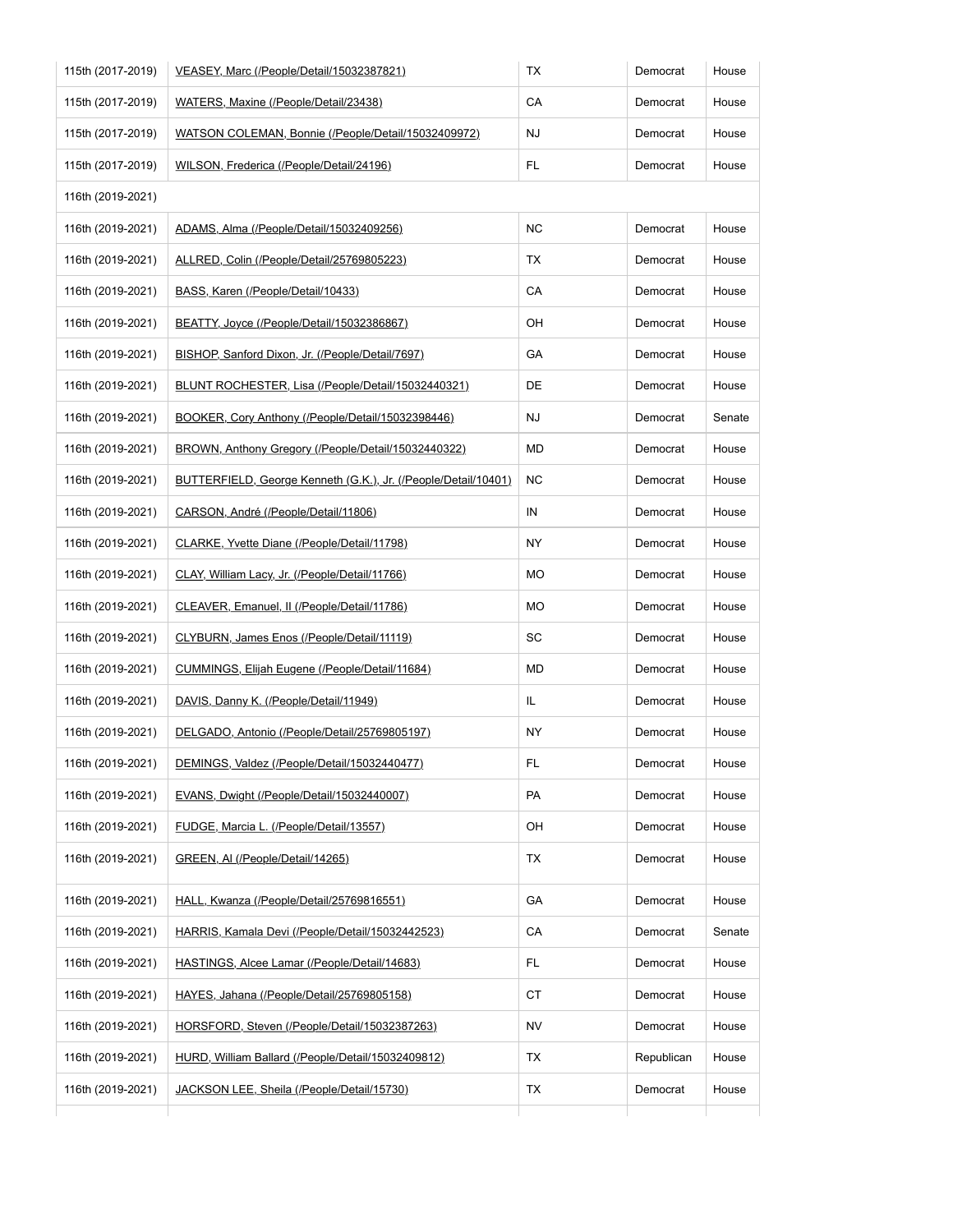| 116th (2019-2021) | JEFFRIES, Hakeem (/People/Detail/15032387302)       | <b>NY</b> | Democrat   | House  |
|-------------------|-----------------------------------------------------|-----------|------------|--------|
| 116th (2019-2021) | JOHNSON, Eddie Bernice (/People/Detail/15852)       | TX        | Democrat   | House  |
| 116th (2019-2021) | JOHNSON, Hank (/People/Detail/16065)                | GA        | Democrat   | House  |
| 116th (2019-2021) | KELLY, Robin L. (/People/Detail/15032393262)        | IL        | Democrat   | House  |
| 116th (2019-2021) | LAWRENCE, Brenda L. (/People/Detail/15032411198)    | MI        | Democrat   | House  |
| 116th (2019-2021) | LAWSON, Alfred, Jr. (/People/Detail/15032440824)    | FL.       | Democrat   | House  |
| 116th (2019-2021) | LEE, Barbara (/People/Detail/17282)                 | СA        | Democrat   | House  |
| 116th (2019-2021) | LEWIS, John R. (/People/Detail/16948)               | GA        | Democrat   | House  |
| 116th (2019-2021) | MCBATH, Lucy (/People/Detail/25769805235)           | GA        | Democrat   | House  |
| 116th (2019-2021) | MCEACHIN, Aston Donald (/People/Detail/15032440937) | VA        | Democrat   | House  |
| 116th (2019-2021) | MEEKS, Gregory W. (/People/Detail/18747)            | NY.       | Democrat   | House  |
| 116th (2019-2021) | MFUME, Kweisi (/People/Detail/18186)                | MD        | Democrat   | House  |
| 116th (2019-2021) | MOORE, Gwendolynne S. (Gwen) (/People/Detail/18792) | WI        | Democrat   | House  |
| 116th (2019-2021) | NEGUSE, Joseph (/People/Detail/25769805156)         | CO        | Democrat   | House  |
| 116th (2019-2021) | NORTON, Eleanor Holmes (/People/Detail/19016)       | DC        | Democrat   | House  |
| 116th (2019-2021) | OMAR, Ilhan (/People/Detail/25769805184)            | ΜN        | Democrat   | House  |
| 116th (2019-2021) | PAYNE, Donald, Jr. (/People/Detail/15032387602)     | <b>NJ</b> | Democrat   | House  |
| 116th (2019-2021) | PLASKETT, Stacey E. (/People/Detail/15032410230)    | VI        | Democrat   | House  |
| 116th (2019-2021) | PRESSLEY, Ayanna (/People/Detail/25769805177)       | МA        | Democrat   | House  |
| 116th (2019-2021) | RICHMOND, Cedric (/People/Detail/20816)             | LA        | Democrat   | House  |
| 116th (2019-2021) | RUSH, Bobby L. (/People/Detail/20721)               | IL.       | Democrat   | House  |
| 116th (2019-2021) | SCOTT, David (/People/Detail/22574)                 | GA        | Democrat   | House  |
| 116th (2019-2021) | SCOTT, Robert C. (/People/Detail/21368)             | VA        | Democrat   | House  |
| 116th (2019-2021) | SCOTT, Tim (/People/Detail/22623)                   | SC        | Republican | Senate |
| 116th (2019-2021) | SEWELL, Terri (/People/Detail/22624)                | AL        | Democrat   | House  |
| 116th (2019-2021) | THOMPSON, Bennie (/People/Detail/22870)             | MS        | Democrat   | House  |
| 116th (2019-2021) | UNDERWOOD, Lauren (/People/Detail/25769805171)      | IL.       | Democrat   | House  |
| 116th (2019-2021) | VEASEY, Marc (/People/Detail/15032387821)           | ТX        | Democrat   | House  |
| 116th (2019-2021) | WATERS, Maxine (/People/Detail/23438)               | CA        | Democrat   | House  |
| 116th (2019-2021) | WATSON COLEMAN, Bonnie (/People/Detail/15032409972) | <b>NJ</b> | Democrat   | House  |
| 116th (2019-2021) | WILSON, Frederica (/People/Detail/24196)            | FL.       | Democrat   | House  |
| 117th (2021-2023) |                                                     |           |            |        |
| 117th (2021-2023) | ADAMS, Alma (/People/Detail/15032409256)            | <b>NC</b> | Democrat   | House  |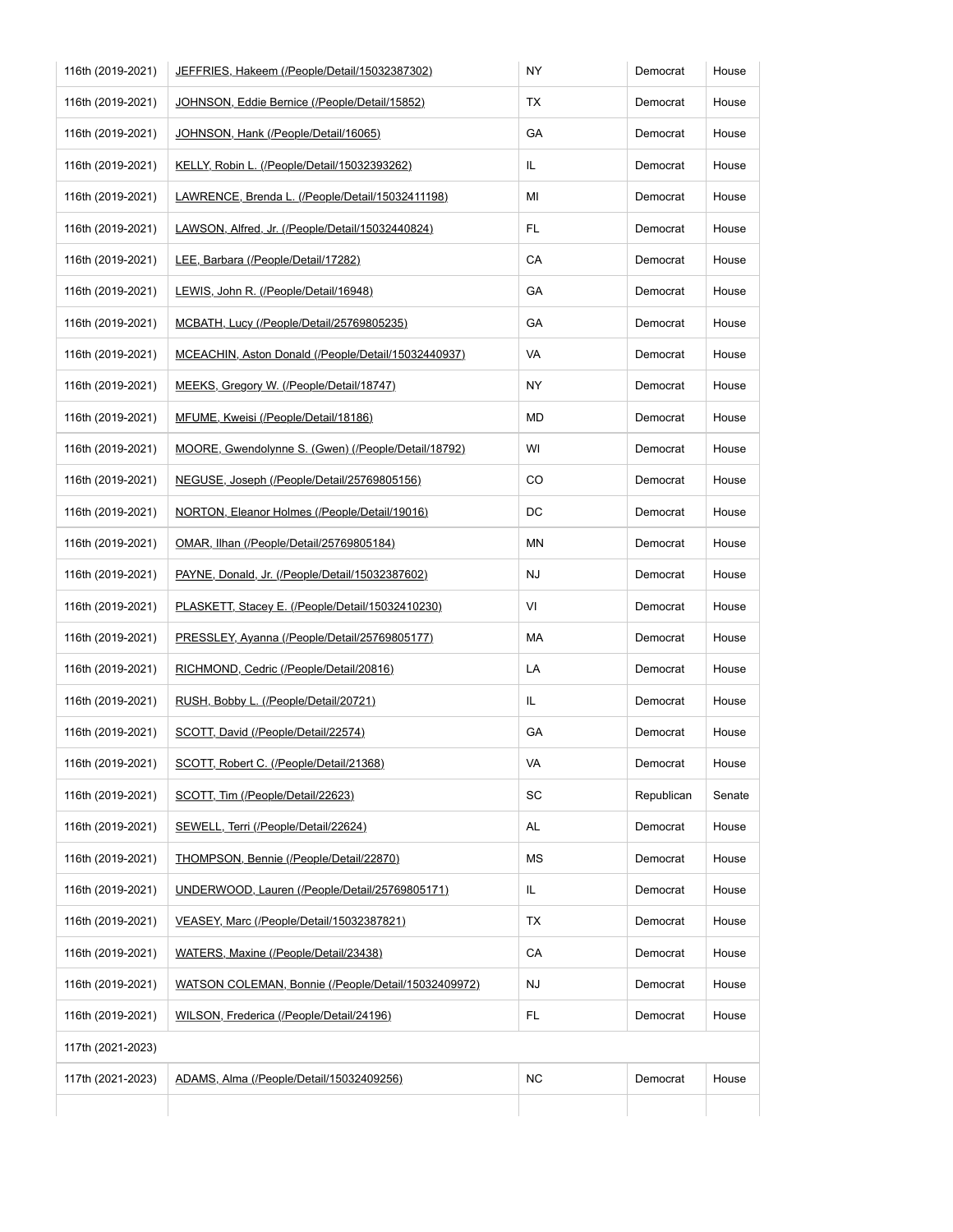| 117th (2021-2023) | ALLRED, Colin (/People/Detail/25769805223)                     | ТX         | Democrat   | House  |
|-------------------|----------------------------------------------------------------|------------|------------|--------|
| 117th (2021-2023) | BASS, Karen (/People/Detail/10433)                             | CA         | Democrat   | House  |
| 117th (2021-2023) | BEATTY, Joyce (/People/Detail/15032386867)                     | OH         | Democrat   | House  |
| 117th (2021-2023) | BISHOP, Sanford Dixon, Jr. (/People/Detail/7697)               | GA         | Democrat   | House  |
| 117th (2021-2023) | BLUNT ROCHESTER, Lisa (/People/Detail/15032440321)             | DE         | Democrat   | House  |
| 117th (2021-2023) | BOOKER, Cory Anthony (/People/Detail/15032398446)              | NJ         | Democrat   | Senate |
| 117th (2021-2023) | BOWMAN, Jamaal (/People/Detail/25769816935)                    | NY         | Democrat   | House  |
| 117th (2021-2023) | BROWN, Anthony Gregory (/People/Detail/15032440322)            | MD         | Democrat   | House  |
| 117th (2021-2023) | BUSH, Cori (/People/Detail/25769816936)                        | MO         | Democrat   | House  |
| 117th (2021-2023) | BUTTERFIELD, George Kenneth (G.K.), Jr. (/People/Detail/10401) | <b>NC</b>  | Democrat   | House  |
| 117th (2021-2023) | CARSON, André (/People/Detail/11806)                           | ${\sf IN}$ | Democrat   | House  |
| 117th (2021-2023) | CLARKE, Yvette Diane (/People/Detail/11798)                    | NY.        | Democrat   | House  |
| 117th (2021-2023) | CLEAVER, Emanuel, II (/People/Detail/11786)                    | MO         | Democrat   | House  |
| 117th (2021-2023) | CLYBURN, James Enos (/People/Detail/11119)                     | SC         | Democrat   | House  |
| 117th (2021-2023) | DAVIS, Danny K. (/People/Detail/11949)                         | IL         | Democrat   | House  |
| 117th (2021-2023) | DELGADO, Antonio (/People/Detail/25769805197)                  | NY.        | Democrat   | House  |
| 117th (2021-2023) | DEMINGS, Valdez (/People/Detail/15032440477)                   | FL.        | Democrat   | House  |
| 117th (2021-2023) | DONALDS, Byron (/People/Detail/25769817054)                    | FL.        | Republican | House  |
| 117th (2021-2023) | EVANS, Dwight (/People/Detail/15032440007)                     | PA         | Democrat   | House  |
| 117th (2021-2023) | FUDGE, Marcia L. (/People/Detail/13557)                        | OH         | Democrat   | House  |
| 117th (2021-2023) | GREEN, AI (/People/Detail/14265)                               | ТX         | Democrat   | House  |
| 117th (2021-2023) | HARRIS, Kamala Devi (/People/Detail/15032442523)               | CA         | Democrat   | Senate |
| 117th (2021-2023) | HASTINGS, Alcee Lamar (/People/Detail/14683)                   | FL.        | Democrat   | House  |
| 117th (2021-2023) | HAYES, Jahana (/People/Detail/25769805158)                     | СT         | Democrat   | House  |
| 117th (2021-2023) | HORSFORD, Steven (/People/Detail/15032387263)                  | NV         | Democrat   | House  |
| 117th (2021-2023) | JACKSON LEE, Sheila (/People/Detail/15730)                     | ТX         | Democrat   | House  |
| 117th (2021-2023) | JEFFRIES, Hakeem (/People/Detail/15032387302)                  | NY.        | Democrat   | House  |
| 117th (2021-2023) | JOHNSON, Eddie Bernice (/People/Detail/15852)                  | ТX         | Democrat   | House  |
| 117th (2021-2023) | JOHNSON, Hank (/People/Detail/16065)                           | GA         | Democrat   | House  |
| 117th (2021-2023) | JONES, Mondaire (/People/Detail/25769817368)                   | NY.        | Democrat   | House  |
| 117th (2021-2023) | KELLY, Robin L. (/People/Detail/15032393262)                   | IL.        | Democrat   | House  |
| 117th (2021-2023) | LAWRENCE, Brenda L. (/People/Detail/15032411198)               | ΜI         | Democrat   | House  |
|                   | LAWSON, Alfred, Jr. (/People/Detail/15032440824)               | FL.        | Democrat   | House  |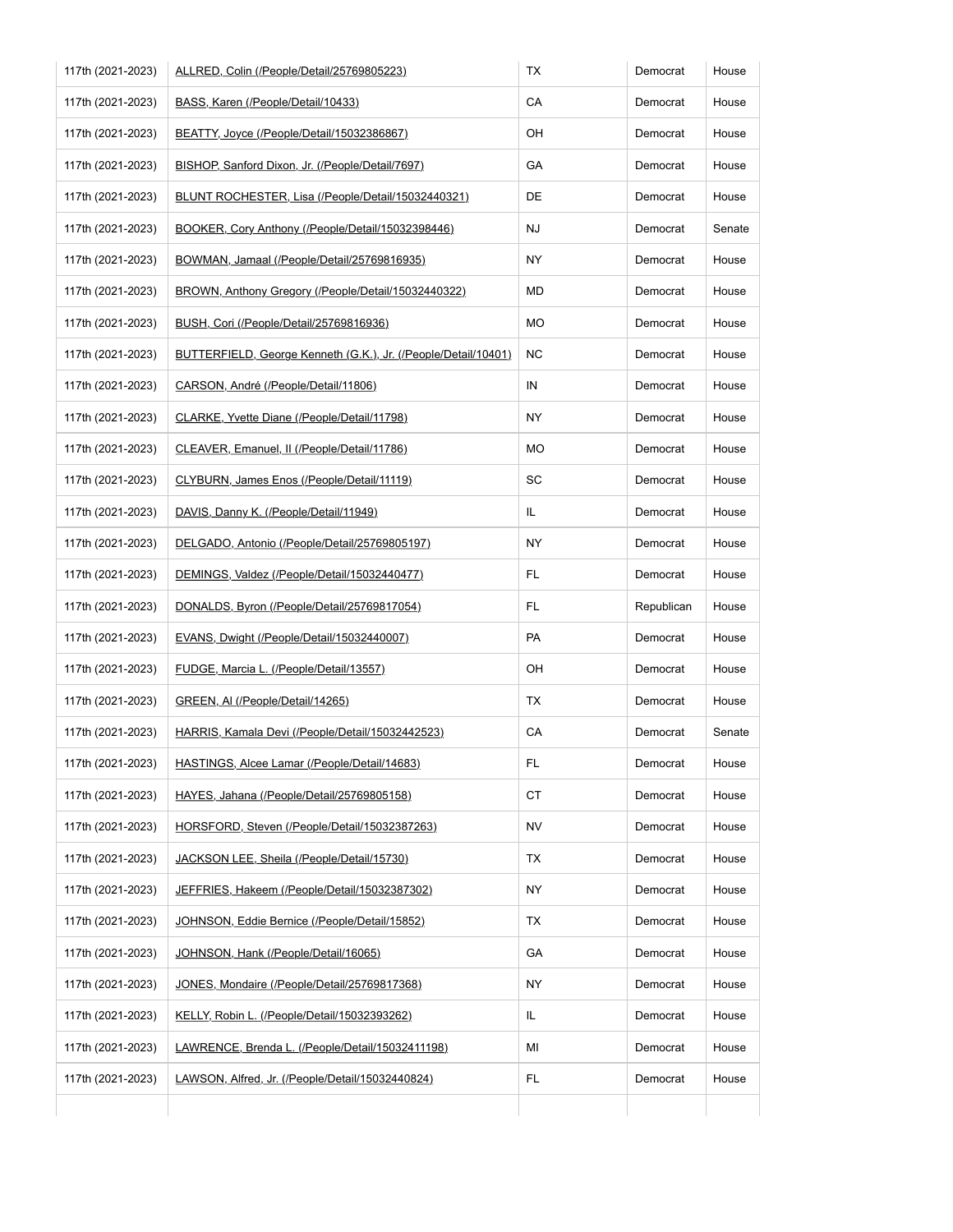| 117th (2021-2023) | LEE, Barbara (/People/Detail/17282)                    | CA        | Democrat   | House  |
|-------------------|--------------------------------------------------------|-----------|------------|--------|
| 117th (2021-2023) | MCBATH, Lucy (/People/Detail/25769805235)              | GA        | Democrat   | House  |
| 117th (2021-2023) | MCEACHIN, Aston Donald (/People/Detail/15032440937)    | VA        | Democrat   | House  |
| 117th (2021-2023) | MEEKS, Gregory W. (/People/Detail/18747)               | NY        | Democrat   | House  |
| 117th (2021-2023) | MFUME, Kweisi (/People/Detail/18186)                   | MD        | Democrat   | House  |
| 117th (2021-2023) | MOORE, Gwendolynne S. (Gwen) (/People/Detail/18792)    | WI        | Democrat   | House  |
| 117th (2021-2023) | NEGUSE, Joseph (/People/Detail/25769805156)            | CO        | Democrat   | House  |
| 117th (2021-2023) | NORTON, Eleanor Holmes (/People/Detail/19016)          | DC        | Democrat   | House  |
| 117th (2021-2023) | OMAR, Ilhan (/People/Detail/25769805184)               | ΜN        | Democrat   | House  |
| 117th (2021-2023) | OWENS, Burgess (/People/Detail/25769817602)            | UT        | Republican | House  |
| 117th (2021-2023) | PAYNE, Donald, Jr. (/People/Detail/15032387602)        | NJ        | Democrat   | House  |
| 117th (2021-2023) | PLASKETT, Stacey E. (/People/Detail/15032410230)       | VI        | Democrat   | House  |
| 117th (2021-2023) | PRESSLEY, Ayanna (/People/Detail/25769805177)          | МA        | Democrat   | House  |
| 117th (2021-2023) | RICHMOND, Cedric (/People/Detail/20816)                | LA        | Democrat   | House  |
| 117th (2021-2023) | RUSH, Bobby L. (/People/Detail/20721)                  | IL        | Democrat   | House  |
| 117th (2021-2023) | SCOTT, David (/People/Detail/22574)                    | GA        | Democrat   | House  |
| 117th (2021-2023) | SCOTT, Robert C. (/People/Detail/21368)                | VA        | Democrat   | House  |
| 117th (2021-2023) | SCOTT, Tim (/People/Detail/22623)                      | SC        | Republican | Senate |
| 117th (2021-2023) | SEWELL, Terri (/People/Detail/22624)                   | AL        | Democrat   | House  |
| 117th (2021-2023) | STRICKLAND, Marilyn (/People/Detail/25769817816)       | <b>WA</b> | Democrat   | House  |
| 117th (2021-2023) | THOMPSON, Bennie (/People/Detail/22870)                | ΜS        | Democrat   | House  |
| 117th (2021-2023) | TORRES, Ritchie (/People/Detail/25769817872)           | NY.       | Democrat   | House  |
| 117th (2021-2023) | UNDERWOOD, Lauren (/People/Detail/25769805171)         | IL        | Democrat   | House  |
| 117th (2021-2023) | VEASEY, Marc (/People/Detail/15032387821)              | ТX        | Democrat   | House  |
| 117th (2021-2023) | WARNOCK, Raphael Gamaliel (/People/Detail/25769818138) | GA        | Democrat   | Senate |
| 117th (2021-2023) | WATERS, Maxine (/People/Detail/23438)                  | CA        | Democrat   | House  |
| 117th (2021-2023) | WATSON COLEMAN, Bonnie (/People/Detail/15032409972)    | NJ        | Democrat   | House  |
| 117th (2021-2023) | WILLIAMS, Nikema (/People/Detail/25769817967)          | GA        | Democrat   | House  |
| 117th (2021-2023) | WILSON, Frederica (/People/Detail/24196)               | FL        | Democrat   | House  |

## **Footnotes**

<sup>1</sup> Charles Coles Diggs, Jr. resigned on June 3, 1980, and was succeeded by George Crockett on November 4, 1980.

 $2$  Katie Beatrice Hall was elected on November 2, 1982, by special election, to fill the vacancy caused by the death of Adam Benjamin Jr.

 $3$  Eva M. Clayton was elected on November 3, 1992, by special election, to fill the vacancy caused by the death of Walter Beaman Jones Sr.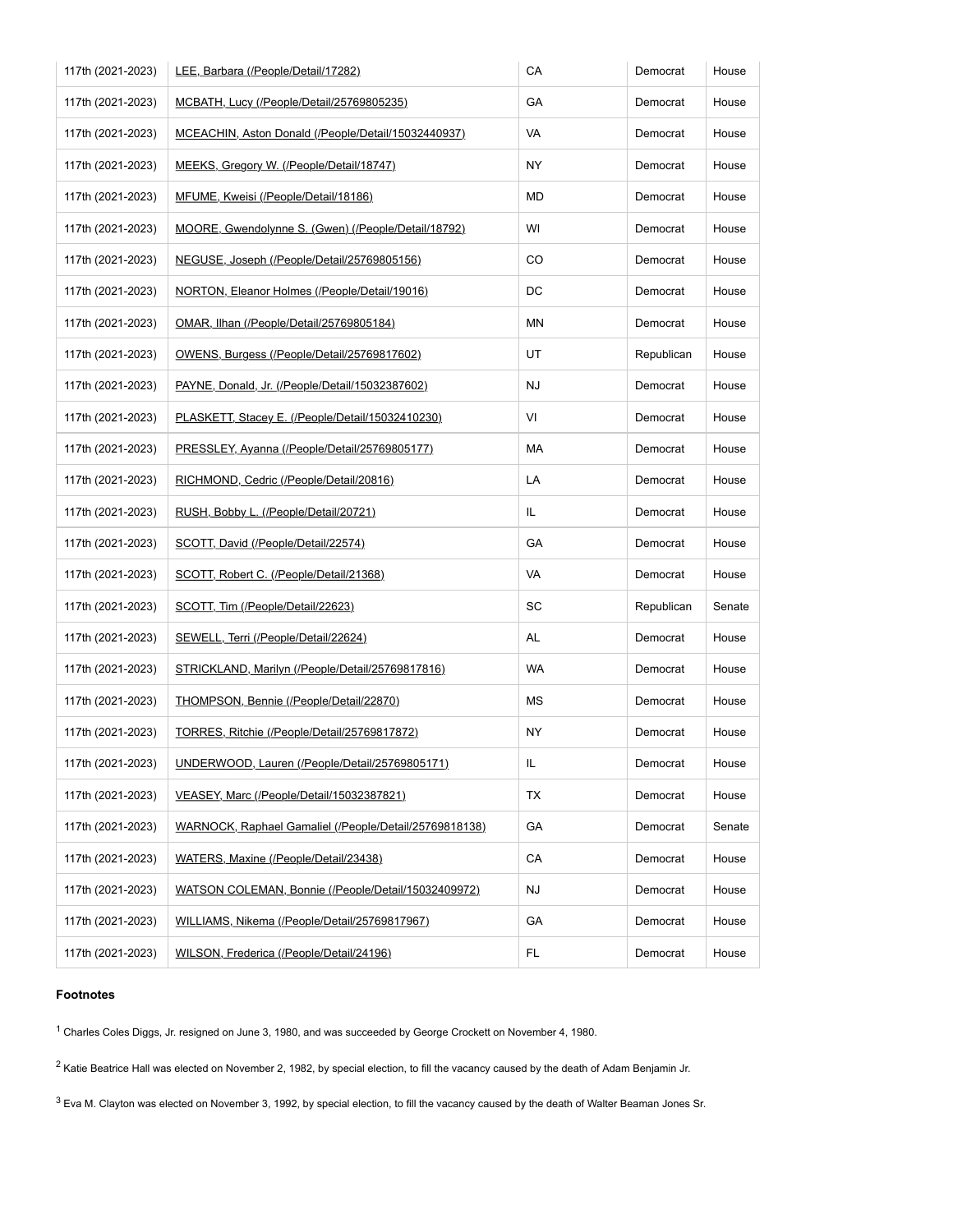<sup>4</sup> William Herbert Gray III resigned on September 11, 1991, and was succeeded by Lucien Edward Blackwell on November 5, 1991.

<sup>5</sup> Michael Alphonso (Mike) Espy resigned on January 22, 1993, and was succeeded by Bennie Thompson on April 13, 1993.

 $6$  Kweisi Mfume resigned on February 15, 1996, and was succeeded by Elijah Eugene Cummings on April 16, 1996.

<sup>7</sup> Juanita Millender-McDonald was elected on March 26, 1996, by special election, to fill the vacancy caused by the resignation of Walter R. Tucker III.

<sup>8</sup> Mel Reynolds resigned on October 1, 1995, and was succeeded by Jesse L. Jackson, Jr., on December 12, 1995.

<sup>9</sup> Walter R. Tucker III resigned on December 15, 1995, and was succeeded by Juanita Millender-McDonald on March 26, 1996.

<sup>10</sup> Donna M. Christensen served under the name Donna Christian-Green in the 105th and 106th Congresses (1997–2001).

<sup>11</sup> Ronald V. Dellums resigned on February 6, 1998, and was succeeded by Barbara Lee on April 7, 1998.

<sup>12</sup> Floyd Harold Flake resigned on November 17, 1997, and was succeeded by Gregory Meeks on February 3, 1998.

<sup>13</sup> Barbara Lee was elected on April 7, 1998, by special election, to fill the vacancy caused by the resignation of Ronald V. Dellums.

<sup>14</sup> Diane Edith Watson was elected on June 5, 2001, by special election, to fill the vacancy caused by the death of Julian Carey Dixon.

<sup>15</sup> Frank W. Ballance, Jr., resigned on June 11, 2004, and was succeeded by George Kenneth (G. K.) Butterfield, Jr., on July 20, 2004.

<sup>16</sup> Julia Mav Carson died on December 15, 2007, and was succeeded in a special election by her grandson André Carson on March 11, 2008.

<sup>17</sup> Donna F. Edwards was elected on June 17, 2008, by special election, to fill the vacancy caused by the resignation of Albert Russell Wynn.

<sup>18</sup> Marcia L. Fudge was elected on November 18, 2008, by special election, to fill the vacancy caused by the death of Stephanie Tubbs Jones.

<sup>19</sup> Stephanie Tubbs Jones died on August 20, 2008, and was succeeded in a special election by Marcia L. Fudge on November 18, 2008.

 $^{20}$  Juanita Millender-McDonald died on April 21, 2007, and was succeeded in a special election by Laura Richardson on August 21, 2007.

<sup>21</sup> Barack Obama resigned on November 16, 2008, having been elected the 44th President of the United States on November 4, 2008.

<sup>22</sup> Laura Richardson was elected on August 21, 2007, by special election, to fill the vacancy caused by the death of Juanita Millender-McDonald.

<sup>23</sup> Albert Russell Wynn resigned on May 31, 2008, and was succeeded by Donna F. Edwards on June 17, 2008.

 $^{24}$  Roland Burris was appointed to the United States Senate on December 31, 2008, to fill the vacancy caused by the resignation of Barack Obama; however, Burris's credentials were not in order until January 12, 2009. He took the oath of office on January 15, 2009, and served until November 29, 2010, when he was succeeded in a special election by Mark Kirk.

<sup>25</sup> Donald Milford Payne died on March 6, 2012, and was succeeded in a special election by his son Donald Payne, Jr., on November 6, 2012.

<sup>26</sup> Tim Scott resigned his House seat on January 2, 2013, to be appointed to the United States Senate.

 $^{27}$  Alma Adams was elected on November 4, 2014, by special election, to fill the vacancy caused by the resignation of Melvin L. Watt.

 $^{28}$  Appointed as a Democrat to the United States Senate on February 1, 2013, to fill the vacancy caused by the resignation of Senator John F. Kerry. William (Mo) Cowan did not seek election to the full term and left the Senate on July 15, 2013.

<sup>29</sup> Robin L. Kelly was elected on April 9, 2013, by special election, to fill the vacancy caused by the resignation of Jesse L. Jackson Jr.

 $30$  Dwight Evans was elected by special election on November 8, 2016, to succeed Chaka Fattah.

<sup>31</sup> Chaka Fattah resigned on June 23, 2016.